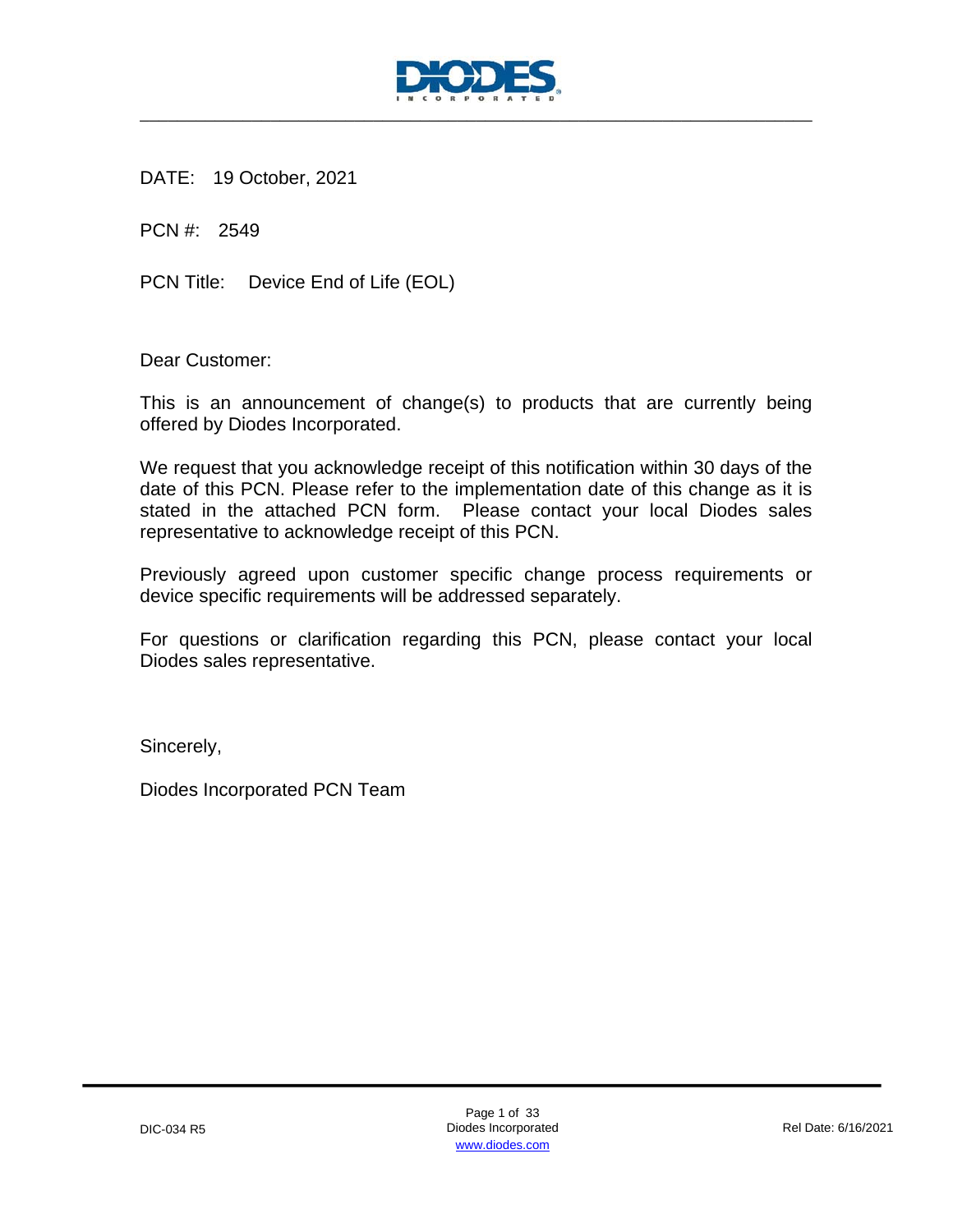

## **PRODUCT CHANGE NOTICE PCN-2549 REV 1**

| <b>Notification Date:</b>                                                                                                                                                                                                                                                                                                                                                                                                                                                                                                                                                                                                                                                                                                              | <b>Implementation Date:</b> |  | <b>Product Family:</b>                                              | <b>Change Type:</b>                                                                                                                                                                                                                                                                                                                                                                                                                                                                | <b>PCN#:</b> |  |  |  |  |
|----------------------------------------------------------------------------------------------------------------------------------------------------------------------------------------------------------------------------------------------------------------------------------------------------------------------------------------------------------------------------------------------------------------------------------------------------------------------------------------------------------------------------------------------------------------------------------------------------------------------------------------------------------------------------------------------------------------------------------------|-----------------------------|--|---------------------------------------------------------------------|------------------------------------------------------------------------------------------------------------------------------------------------------------------------------------------------------------------------------------------------------------------------------------------------------------------------------------------------------------------------------------------------------------------------------------------------------------------------------------|--------------|--|--|--|--|
| 19 October, 2021                                                                                                                                                                                                                                                                                                                                                                                                                                                                                                                                                                                                                                                                                                                       | 19 April, 2022              |  | <b>Discrete</b>                                                     | Device End of Life (EOL)                                                                                                                                                                                                                                                                                                                                                                                                                                                           | 2549         |  |  |  |  |
|                                                                                                                                                                                                                                                                                                                                                                                                                                                                                                                                                                                                                                                                                                                                        |                             |  | <b>TITLE</b>                                                        |                                                                                                                                                                                                                                                                                                                                                                                                                                                                                    |              |  |  |  |  |
|                                                                                                                                                                                                                                                                                                                                                                                                                                                                                                                                                                                                                                                                                                                                        | Device End of Life (EOL)    |  |                                                                     |                                                                                                                                                                                                                                                                                                                                                                                                                                                                                    |              |  |  |  |  |
|                                                                                                                                                                                                                                                                                                                                                                                                                                                                                                                                                                                                                                                                                                                                        |                             |  | <b>DESCRIPTION OF CHANGE</b>                                        |                                                                                                                                                                                                                                                                                                                                                                                                                                                                                    |              |  |  |  |  |
| This PCN is being issued to notify customers that Lite-On Semiconductor (LSC) brand products listed below will no longer be<br>available from Diodes Incorporated. For select LSC brand products on this PCN, Diodes Incorporated brand recommended<br>replacement parts are being offered and are available for immediate substitution. All recommended replacement parts are green<br>devices, which are Halogen and Antimony free. Some LSC brand products listed on this PCN will have a life-time buy<br>opportunity and are available until the last order date of 19 April, 2022, with the last ship date of 19 October, 2022.<br>Please contact your local Diodes representatives for any questions or additional information. |                             |  |                                                                     |                                                                                                                                                                                                                                                                                                                                                                                                                                                                                    |              |  |  |  |  |
|                                                                                                                                                                                                                                                                                                                                                                                                                                                                                                                                                                                                                                                                                                                                        |                             |  | <b>IMPACT</b>                                                       |                                                                                                                                                                                                                                                                                                                                                                                                                                                                                    |              |  |  |  |  |
|                                                                                                                                                                                                                                                                                                                                                                                                                                                                                                                                                                                                                                                                                                                                        |                             |  |                                                                     | Table 1: Lite-On Semiconductor (LSC) Brand EOL Devices With No Replacement Parts And With No Life-time Buy Opportunity<br>Table 2: Lite-On Semiconductor (LSC) Brand EOL Devices With No Replacement Parts And A Life-time Buy Opportunity<br>Table 3: Lite-On Semiconductor (LSC) Brand EOL Devices With Replacement Parts And With No Life-time Buy Opportunity<br>Table 4: Lite-On Semiconductor (LSC) Brand EOL Devices With Replacement Parts And A Life-time Buy Opportunity |              |  |  |  |  |
|                                                                                                                                                                                                                                                                                                                                                                                                                                                                                                                                                                                                                                                                                                                                        |                             |  | <b>PRODUCTS AFFECTED</b>                                            |                                                                                                                                                                                                                                                                                                                                                                                                                                                                                    |              |  |  |  |  |
| See Tables $1 - 4$ below.                                                                                                                                                                                                                                                                                                                                                                                                                                                                                                                                                                                                                                                                                                              |                             |  |                                                                     |                                                                                                                                                                                                                                                                                                                                                                                                                                                                                    |              |  |  |  |  |
|                                                                                                                                                                                                                                                                                                                                                                                                                                                                                                                                                                                                                                                                                                                                        |                             |  | <b>WEB LINKS</b>                                                    |                                                                                                                                                                                                                                                                                                                                                                                                                                                                                    |              |  |  |  |  |
| <b>Manufacturer's Notice:</b>                                                                                                                                                                                                                                                                                                                                                                                                                                                                                                                                                                                                                                                                                                          |                             |  |                                                                     | https://www.diodes.com/quality/product-change-notices/diodes-product-change-notices/                                                                                                                                                                                                                                                                                                                                                                                               |              |  |  |  |  |
| <b>For More Information Contact:</b>                                                                                                                                                                                                                                                                                                                                                                                                                                                                                                                                                                                                                                                                                                   |                             |  | https://www.diodes.com/about/contact-us/contact-sales/              |                                                                                                                                                                                                                                                                                                                                                                                                                                                                                    |              |  |  |  |  |
| Data Sheet:                                                                                                                                                                                                                                                                                                                                                                                                                                                                                                                                                                                                                                                                                                                            |                             |  | https://www.diodes.com/catalog/                                     |                                                                                                                                                                                                                                                                                                                                                                                                                                                                                    |              |  |  |  |  |
|                                                                                                                                                                                                                                                                                                                                                                                                                                                                                                                                                                                                                                                                                                                                        |                             |  | <b>DISCLAIMER</b>                                                   |                                                                                                                                                                                                                                                                                                                                                                                                                                                                                    |              |  |  |  |  |
|                                                                                                                                                                                                                                                                                                                                                                                                                                                                                                                                                                                                                                                                                                                                        |                             |  | all changes described in this announcement are considered approved. | Unless a Diodes Incorporated Sales representative is contacted in writing within 30 days of the posting of this notice,                                                                                                                                                                                                                                                                                                                                                            |              |  |  |  |  |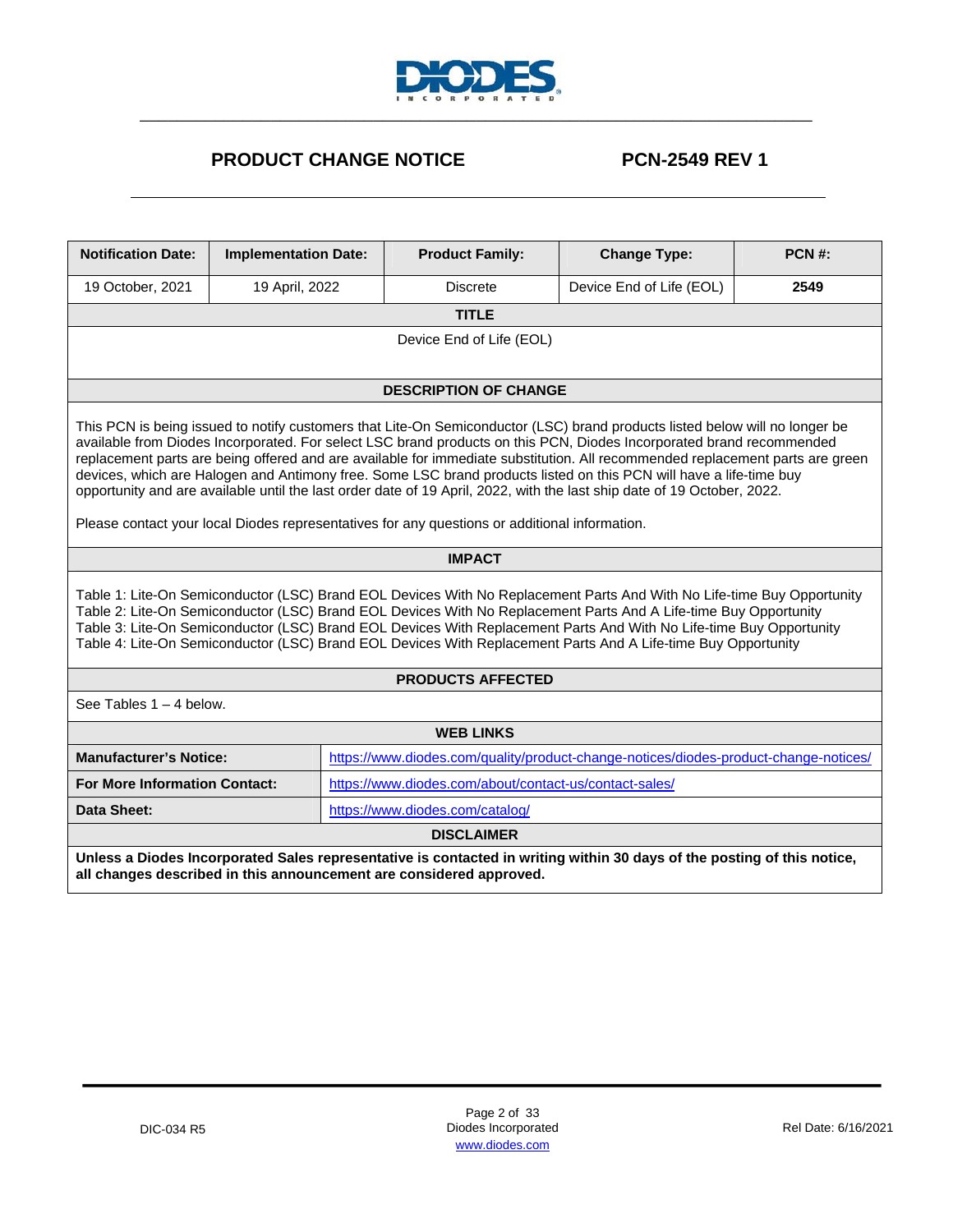

|             |              | Table 1 - Lite-On Semiconductor (LSC) Brand EOL Devices With No Replacement Parts And With No Life-time Buy Opportunity |              |              |             |
|-------------|--------------|-------------------------------------------------------------------------------------------------------------------------|--------------|--------------|-------------|
| 1.5SMBJ11A  | 1N5398       | 4.0SMCJ20CA                                                                                                             | 4.0SMCJ8.5A  | 5.0SMCJ60CA  | 5.0SMDJ24A  |
| 1.5SMBJ12A  | 1N5404G      | 4.0SMCJ22A                                                                                                              | 4.0SMCJ8.5CA | 5.0SMCJ64A   | 5.0SMDJ24CA |
| 1.5SMBJ13A  | 1N5407G      | 4.0SMCJ22CA                                                                                                             | 4.0SMCJ9.0A  | 5.0SMCJ64CA  | 5.0SMDJ26A  |
| 1.5SMBJ14A  | 2A04G        | 4.0SMCJ24A                                                                                                              | 4.0SMCJ9.0CA | 5.0SMCJ70A   | 5.0SMDJ26CA |
| 1.5SMBJ15A  | 2A05G        | 4.0SMCJ24CA                                                                                                             | 5.0SMCJ100A  | 5.0SMCJ70CA  | 5.0SMDJ28A  |
| 1.5SMBJ16A  | 2A06         | 4.0SMCJ26A                                                                                                              | 5.0SMCJ100CA | 5.0SMCJ75A   | 5.0SMDJ28CA |
| 1.5SMBJ17A  | 2A06G        | 4.0SMCJ26CA                                                                                                             | 5.0SMCJ20A   | 5.0SMCJ75CA  | 5.0SMDJ30A  |
| 1.5SMBJ18A  | 3.0SMCJ180A  | 4.0SMCJ28A                                                                                                              | 5.0SMCJ20CA  | 5.0SMCJ78A   | 5.0SMDJ30CA |
| 1.5SMBJ20A  | 3.0SMCJ180CA | 4.0SMCJ28CA                                                                                                             | 5.0SMCJ22A   | 5.0SMCJ78CA  | 5.0SMDJ33A  |
| 1.5SMBJ5.0A | 3.0SMCJ190A  | 4.0SMCJ30A                                                                                                              | 5.0SMCJ22CA  | 5.0SMCJ80A   | 5.0SMDJ33CA |
| 1.5SMBJ6.0A | 3.0SMCJ190CA | 4.0SMCJ30CA                                                                                                             | 5.0SMCJ24A   | 5.0SMCJ80CA  | 5.0SMDJ36A  |
| 1.5SMBJ6.5A | 3.0SMCJ200A  | 4.0SMCJ33A                                                                                                              | 5.0SMCJ24CA  | 5.0SMCJ85A   | 5.0SMDJ36CA |
| 1.5SMBJ7.0A | 3.0SMCJ200CA | 4.0SMCJ33CA                                                                                                             | 5.0SMCJ26A   | 5.0SMCJ85CA  | 5.0SMDJ40A  |
| 1.5SMBJ7.5A | 3.0SMCJ210A  | 4.0SMCJ36A                                                                                                              | 5.0SMCJ26CA  | 5.0SMCJ90A   | 5.0SMDJ40CA |
| 1.5SMBJ8.0A | 3.0SMCJ210CA | 4.0SMCJ36CA                                                                                                             | 5.0SMCJ28    | 5.0SMCJ90CA  | 5.0SMDJ43A  |
| 1.5SMBJ8.5A | 3.0SMCJ220A  | 4.0SMCJ40A                                                                                                              | 5.0SMCJ28A   | 5.0SMDJ100A  | 5.0SMDJ43CA |
| 1.5SMBJ9.0A | 3.0SMCJ220CA | 4.0SMCJ40CA                                                                                                             | 5.0SMCJ28CA  | 5.0SMDJ100CA | 5.0SMDJ45A  |
| 1N4004G     | 3.0SMCJ28A6  | 4.0SMCJ43A                                                                                                              | 5.0SMCJ30A   | 5.0SMDJ12A   | 5.0SMDJ45CA |
| 1N4005G     | 4.0SMCJ10A   | 4.0SMCJ43CA                                                                                                             | 5.0SMCJ30CA  | 5.0SMDJ12CA  | 5.0SMDJ48A  |
| 1N4933      | 4.0SMCJ10CA  | 4.0SMCJ45A                                                                                                              | 5.0SMCJ33A   | 5.0SMDJ13A   | 5.0SMDJ48CA |
| 1N4933G     | 4.0SMCJ11A   | 4.0SMCJ45CA                                                                                                             | 5.0SMCJ33CA  | 5.0SMDJ13CA  | 5.0SMDJ51A  |
| 1N4933GL    | 4.0SMCJ11CA  | 4.0SMCJ48A                                                                                                              | 5.0SMCJ36CA  | 5.0SMDJ14A   | 5.0SMDJ51CA |
| 1N4933L     | 4.0SMCJ12A   | 4.0SMCJ48CA                                                                                                             | 5.0SMCJ40A   | 5.0SMDJ14CA  | 5.0SMDJ54A  |
| 1N4934G     | 4.0SMCJ12CA  | 4.0SMCJ5.0A                                                                                                             | 5.0SMCJ40CA  | 5.0SMDJ15A   | 5.0SMDJ54CA |
| 1N4934GL    | 4.0SMCJ13A   | 4.0SMCJ5.0CA                                                                                                            | 5.0SMCJ43A   | 5.0SMDJ15CA  | 5.0SMDJ58A  |
| 1N4934L     | 4.0SMCJ13CA  | 4.0SMCJ51A                                                                                                              | 5.0SMCJ43CA  | 5.0SMDJ16A   | 5.0SMDJ58CA |
| 1N4935GL    | 4.0SMCJ14A   | 4.0SMCJ51CA                                                                                                             | 5.0SMCJ45A   | 5.0SMDJ16CA  | 5.0SMDJ60A  |
| 1N4935L     | 4.0SMCJ14CA  | 4.0SMCJ6.0A                                                                                                             | 5.0SMCJ45CA  | 5.0SMDJ17A   | 5.0SMDJ60CA |
| 1N4936G     | 4.0SMCJ15A   | 4.0SMCJ6.0CA                                                                                                            | 5.0SMCJ48A   | 5.0SMDJ17CA  | 5.0SMDJ64A  |
| 1N4936GL    | 4.0SMCJ15CA  | 4.0SMCJ6.5A                                                                                                             | 5.0SMCJ48CA  | 5.0SMDJ18A   | 5.0SMDJ64CA |
| 1N4936L     | 4.0SMCJ16A   | 4.0SMCJ6.5CA                                                                                                            | 5.0SMCJ51A   | 5.0SMDJ18CA  | 5.0SMDJ70A  |
| 1N4937G     | 4.0SMCJ16CA  | 4.0SMCJ7.0A                                                                                                             | 5.0SMCJ51CA  | 5.0SMDJ19A   | 5.0SMDJ70CA |
| 1N4937GL    | 4.0SMCJ17A   | 4.0SMCJ7.0CA                                                                                                            | 5.0SMCJ54A   | 5.0SMDJ19CA  | 5.0SMDJ75A  |
| 1N4937L     | 4.0SMCJ17CA  | 4.0SMCJ7.5A                                                                                                             | 5.0SMCJ54CA  | 5.0SMDJ20A   | 5.0SMDJ75CA |
| 1N5395      | 4.0SMCJ18A   | 4.0SMCJ7.5CA                                                                                                            | 5.0SMCJ58A   | 5.0SMDJ20CA  | 5.0SMDJ78A  |
| 1N5396      | 4.0SMCJ18CA  | 4.0SMCJ8.0A                                                                                                             | 5.0SMCJ58CA  | 5.0SMDJ22A   | 5.0SMDJ78CA |
| 1N5396S     | 4.0SMCJ20A   | 4.0SMCJ8.0CA                                                                                                            | 5.0SMCJ60A   | 5.0SMDJ22CA  | 5.0SMDJ80A  |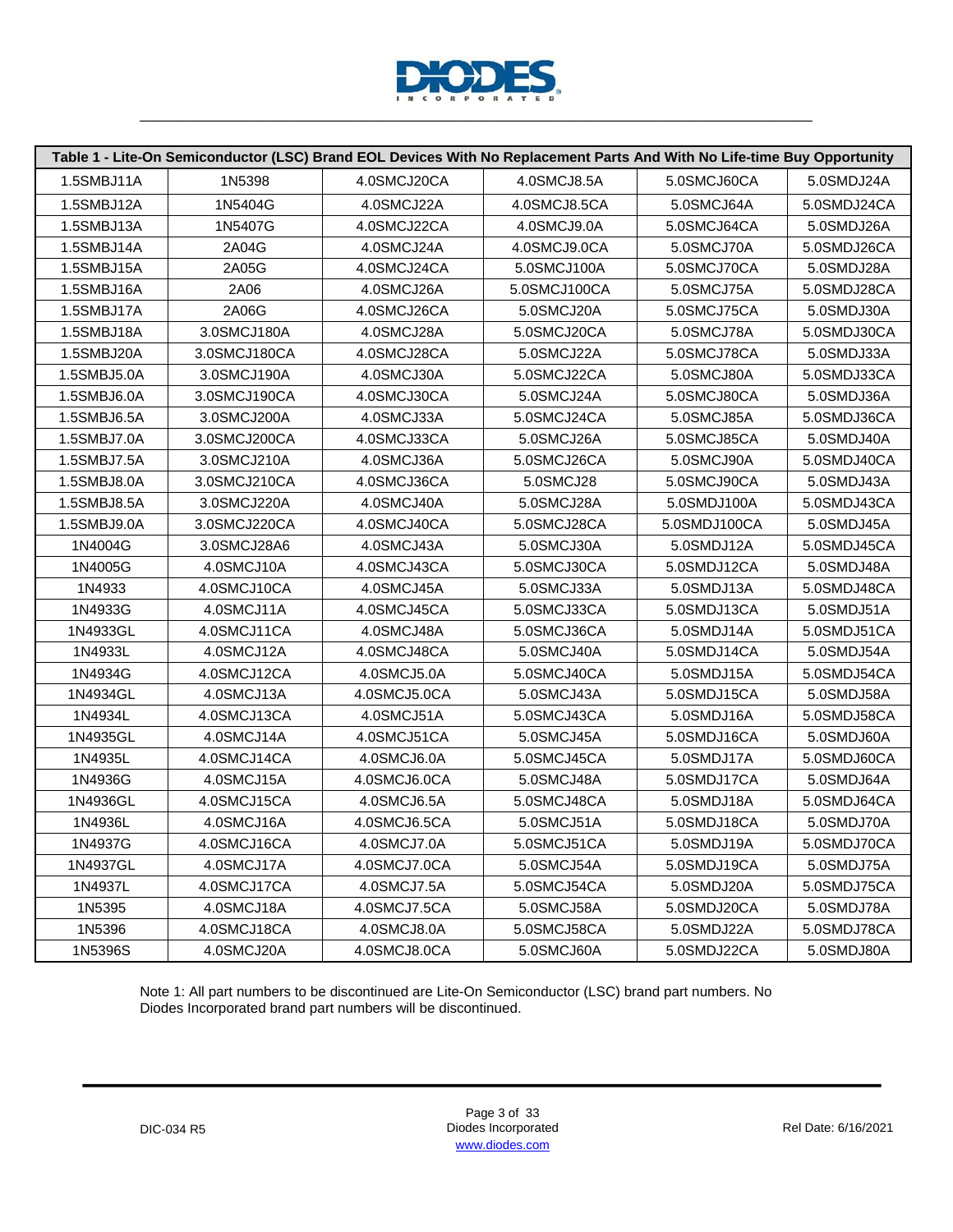

|                   |             |             | <b>Opportunity</b> | Table 1 Cont. - Lite-On Semiconductor (LSC) Brand EOL Devices With No Replacement Parts And With No Life-time Buy |                    |
|-------------------|-------------|-------------|--------------------|-------------------------------------------------------------------------------------------------------------------|--------------------|
| 5.0SMDJ80CA       | ESMBJ100CA  | ESMBJ15CAT  | ESMBJ27A           | ESMBJ6.8AT                                                                                                        | FRS1MM             |
| 5.0SMDJ85A        | ESMBJ100CAT | ESMBJ160A   | ESMBJ27AT          | ESMBJ6.8CA                                                                                                        | FS2MA              |
| 5.0SMDJ85CA       | ESMBJ10A    | ESMBJ160AT  | ESMBJ27CA          | ESMBJ6.8CAT                                                                                                       | FU1AA              |
| 5.0SMDJ90A        | ESMBJ10AT   | ESMBJ160CA  | ESMBJ27CAT         | ESMBJ62A                                                                                                          | FU <sub>1</sub> BA |
| 5.0SMDJ90CA       | ESMBJ10CA   | ESMBJ160CAT | ESMBJ30A           | ESMBJ62AT                                                                                                         | FU1DA              |
| <b>DF005M</b>     | ESMBJ10CAT  | ESMBJ16A    | ESMBJ30AT          | ESMBJ62CA                                                                                                         | FU1GA              |
| <b>DF005S</b>     | ESMBJ110A   | ESMBJ16AT   | ESMBJ30CA          | ESMBJ62CAT                                                                                                        | FU1JA              |
| DF02M             | ESMBJ110AT  | ESMBJ16CA   | ESMBJ30CAT         | ESMBJ68A                                                                                                          | FU1MA              |
| DF04MH            | ESMBJ110CA  | ESMBJ16CAT  | ESMBJ33A           | ESMBJ68AT                                                                                                         | GBJ1004            |
| DF04SH            | ESMBJ110CAT | ESMBJ170A   | ESMBJ33AT          | ESMBJ68CA                                                                                                         | <b>GBJ1506N-LS</b> |
| DF08MH            | ESMBJ11A    | ESMBJ170AT  | ESMBJ33CA          | ESMBJ68CAT                                                                                                        | GBJ15V10-F         |
| DF08SH            | ESMBJ11AT   | ESMBJ170CA  | ESMBJ33CAT         | ESMBJ7.5A                                                                                                         | GBJ2004            |
| DF10MH            | ESMBJ11CA   | ESMBJ170CAT | ESMBJ36A           | ESMBJ7.5AT                                                                                                        | GBJ2006-LS         |
| DF10SH            | ESMBJ11CAT  | ESMBJ180A   | ESMBJ36AT          | ESMBJ7.5CA                                                                                                        | GBJ2506F-01        |
| DF15005M          | ESMBJ120A   | ESMBJ180AT  | ESMBJ36CA          | ESMBJ7.5CAT                                                                                                       | GBJ25JL-LS         |
| DF1501M           | ESMBJ120AT  | ESMBJ180CA  | ESMBJ36CAT         | ESMBJ75A                                                                                                          | GBJ25L06           |
| DF1502M           | ESMBJ120CA  | ESMBJ180CAT | ESMBJ39A           | ESMBJ75AT                                                                                                         | GBJ25L06-LS        |
| DF1504M           | ESMBJ120CAT | ESMBJ18A    | ESMBJ39AT          | ESMBJ75CA                                                                                                         | GBJ25V08-LS        |
| <b>DF1506S-LS</b> | ESMBJ12A    | ESMBJ18AT   | ESMBJ39CA          | ESMBJ75CAT                                                                                                        | GBJ3506-LS         |
| DF1508MF-LS       | ESMBJ12AT   | ESMBJ18CA   | ESMBJ39CAT         | ESMBJ8.2A                                                                                                         | GBJ3508-LS         |
| <b>DF1508M-LS</b> | ESMBJ12CA   | ESMBJ18CAT  | ESMBJ43A           | ESMBJ8.2AT                                                                                                        | <b>GBJ604</b>      |
| <b>DF1508S-LS</b> | ESMBJ12CAT  | ESMBJ200A   | ESMBJ43AT          | ESMBJ8.2CA                                                                                                        | GBJ610             |
| <b>DF1510S-LS</b> | ESMBJ130A   | ESMBJ200AT  | ESMBJ43CA          | ESMBJ8.2CAT                                                                                                       | <b>GBJ804</b>      |
| DF1514S           | ESMBJ130AT  | ESMBJ200CA  | ESMBJ43CAT         | ESMBJ82A                                                                                                          | <b>GBL204</b>      |
| ES1AB             | ESMBJ130CA  | ESMBJ200CAT | ESMBJ47A           | ESMBJ82AT                                                                                                         | GBP206             |
| ES1BB             | ESMBJ130CAT | ESMBJ20A    | ESMBJ47AT          | ESMBJ82CA                                                                                                         | <b>GBP206-LS</b>   |
| ES <sub>1</sub> C | ESMBJ13A    | ESMBJ20AT   | ESMBJ47CA          | ESMBJ82CAT                                                                                                        | GBP208             |
| ES1CB             | ESMBJ13AT   | ESMBJ20CA   | ESMBJ47CAT         | ESMBJ9.1A                                                                                                         | <b>GBP208-LS</b>   |
| ES1DP             | ESMBJ13CA   | ESMBJ20CAT  | ESMBJ51A           | ESMBJ9.1AT                                                                                                        | <b>GBP210-LS</b>   |
| ES1GN             | ESMBJ13CAT  | ESMBJ22A    | ESMBJ51AT          | ESMBJ9.1CA                                                                                                        | GBU10V06           |
| ES1JP             | ESMBJ150A   | ESMBJ22AT   | ESMBJ51CA          | ESMBJ9.1CAT                                                                                                       | <b>GBU10V06-LS</b> |
| ES <sub>2</sub> C | ESMBJ150AT  | ESMBJ22CA   | ESMBJ51CAT         | ESMBJ91A                                                                                                          | GBU10V08           |
| ES2CA             | ESMBJ150CA  | ESMBJ22CAT  | ESMBJ56            | ESMBJ91AT                                                                                                         | GBU10V08-01        |
| ES3A              | ESMBJ150CAT | ESMBJ24A    | ESMBJ56AT          | ESMBJ91CA                                                                                                         | GBU10V08-LS        |
| ES3C              | ESMBJ15A    | ESMBJ24AT   | ESMBJ56CA          | ESMBJ91CAT                                                                                                        | <b>GBU1506-LS</b>  |
| ESMBJ100A         | ESMBJ15AT   | ESMBJ24CA   | ESMBJ56CAT         | FES1JA                                                                                                            | <b>GBU1508-LS</b>  |
| ESMBJ100AT        | ESMBJ15CA   | ESMBJ24CAT  | ESMBJ6.8A          | FES1JM                                                                                                            | <b>GBU1510-LS</b>  |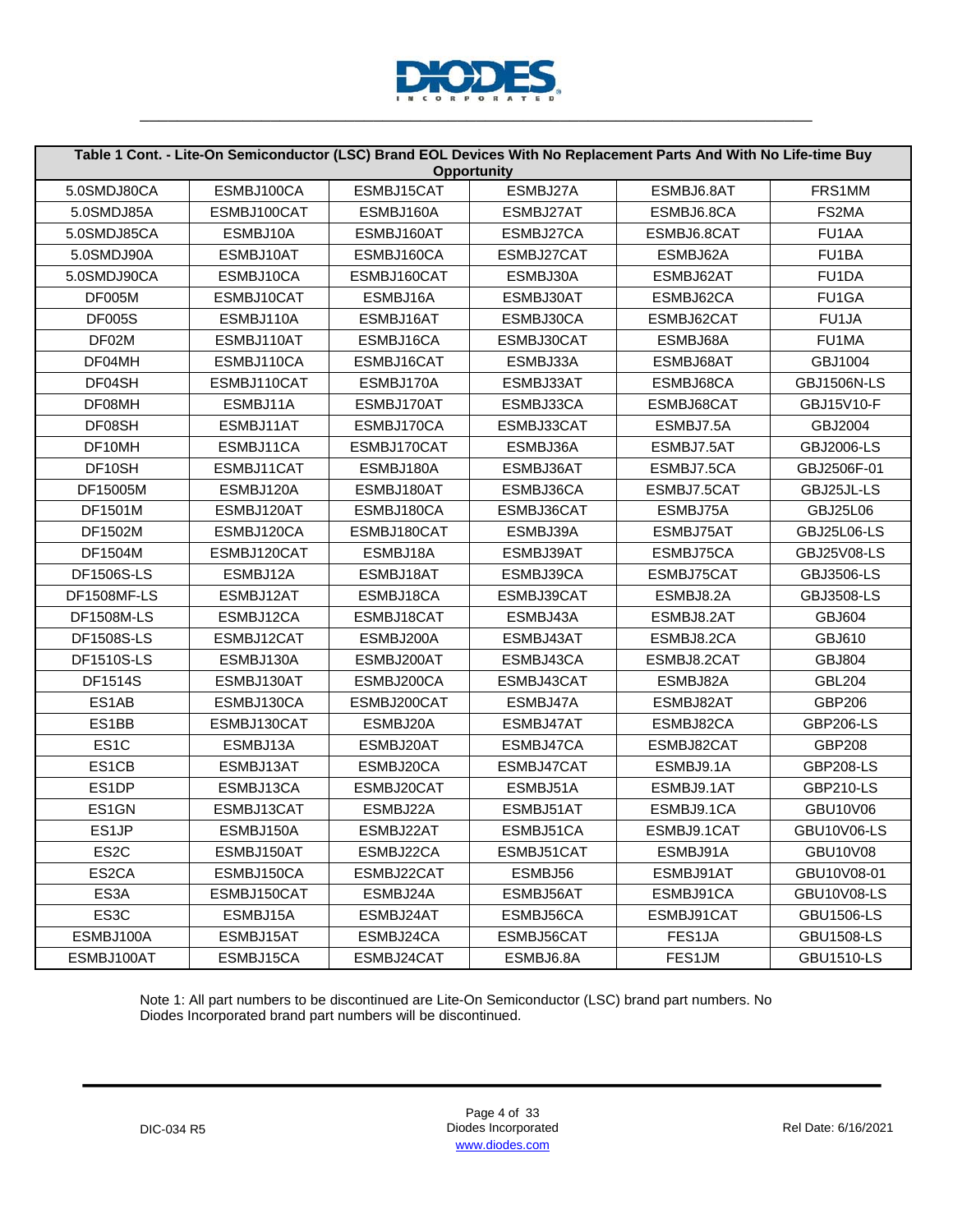

|                    |               |               | Table 1 Cont. - Lite-On Semiconductor (LSC) Brand EOL Devices With No Replacement Parts And With No Life-time Buy<br><b>Opportunity</b> |                 |             |
|--------------------|---------------|---------------|-----------------------------------------------------------------------------------------------------------------------------------------|-----------------|-------------|
| GBU3008-01         | LT2MF15A      | P1.0SMBJ15A   | P1.0SMBJ68A                                                                                                                             | PR1506          | PSMAJ100A   |
| GBU8005            | LT2MF16A      | P1.0SMBJ15CA  | P1.0SMBJ68CA                                                                                                                            | PR1506G         | PSMAJ100AT  |
| <b>GBU802</b>      | LT2MF18A      | P1.0SMBJ160A  | P1.0SMBJ7.5A                                                                                                                            | <b>PR1506GS</b> | PSMAJ100CA  |
| <b>KBJ2004G</b>    | LT2MF20A      | P1.0SMBJ16A   | P1.0SMBJ7.5CA                                                                                                                           | PR1506S         | PSMAJ100CAT |
| <b>KBJ2006G</b>    | LT2MF22A      | P1.0SMBJ16CA  | P1.0SMBJ75A                                                                                                                             | PR1507G         | PSMAJ10A    |
| KBJ608G-01         | LT2MF24A      | P1.0SMBJ170A  | P1.0SMBJ75CA                                                                                                                            | <b>PR1507GS</b> | PSMAJ10AT   |
| KBP04G             | LT2MF26A      | P1.0SMBJ180A  | P1.0SMBJ8.2A                                                                                                                            | PR2001          | PSMAJ10CA   |
| <b>KBP2005G</b>    | LT2MF28A      | P1.0SMBJ18A   | P1.0SMBJ8.2CA                                                                                                                           | PR2001G         | PSMAJ10CAT  |
| <b>KBP202G</b>     | LT2MF30A      | P1.0SMBJ18CA  | P1.0SMBJ82A                                                                                                                             | PR2001GN        | PSMAJ110A   |
| KBP204GL           | LT2MF36A      | P1.0SMBJ20A   | P1.0SMBJ82CA                                                                                                                            | PR2002          | PSMAJ110AT  |
| KBP206GL           | LT2MF40A      | P1.0SMBJ20CA  | P1.0SMBJ9.1A                                                                                                                            | PR2002G         | PSMAJ110CA  |
| KBP210GL           | LT2MF43A      | P1.0SMBJ22A   | P1.0SMBJ9.1CA                                                                                                                           | PR2002GN        | PSMAJ110CAT |
| <b>KBP304G</b>     | LT2MF45A      | P1.0SMBJ22CA  | P1.0SMBJ91A                                                                                                                             | PR2003G         | PSMAJ11A    |
| KBP308G_C_HF       | LT2MF48A      | P1.0SMBJ24A   | P1.0SMBJ91CA                                                                                                                            | PR2003GN        | PSMAJ11AT   |
| <b>KBP404G</b>     | LT2MF5.0A     | P1.0SMBJ24CA  | PR1001                                                                                                                                  | <b>PR2004GN</b> | PSMAJ11CA   |
| KBP410GN           | LT2MF51A      | P1.0SMBJ27A   | PR1001G                                                                                                                                 | <b>PR2005GN</b> | PSMAJ11CAT  |
| LB <sub>10</sub> M | LT2MF6.0A     | P1.0SMBJ27CA  | PR1001GN                                                                                                                                | <b>PR2006GN</b> | PSMAJ120A   |
| LB5M               | LT2MF8.5A     | P1.0SMBJ30A   | PR1002G                                                                                                                                 | <b>PR2007GN</b> | PSMAJ120AT  |
| LB6M               | MSB05         | P1.0SMBJ30CA  | PR1002GN                                                                                                                                | PR3001          | PSMAJ120CA  |
| LB8M               | MSB08M        | P1.0SMBJ33A   | PR1003GN                                                                                                                                | PR3001G         | PSMAJ120CAT |
| LT1501             | MSB10M        | P1.0SMBJ33CA  | PR1004GN                                                                                                                                | PR3001GN        | PSMAJ12A    |
| LT1502             | MSB12M        | P1.0SMBJ36A   | <b>PR1005GN</b>                                                                                                                         | PR3002G         | PSMAJ12AT   |
| LT1503             | MSB25JL       | P1.0SMBJ36CA  | PR1006GN                                                                                                                                | PR3002GN        | PSMAJ12CA   |
| LT1504             | P1.0SMBJ100A  | P1.0SMBJ39A   | PR1006R                                                                                                                                 | PR3003G         | PSMAJ12CAT  |
| LT1504G            | P1.0SMBJ100CA | P1.0SMBJ39CA  | <b>PR1007GN</b>                                                                                                                         | PR3003GN        | PSMAJ130A   |
| LT1505             | P1.0SMBJ10A   | P1.0SMBJ43A   | PR1501                                                                                                                                  | PR3004G         | PSMAJ130AT  |
| LT1505G            | P1.0SMBJ10CA  | P1.0SMBJ43CA  | PR1501G                                                                                                                                 | PR3004GN        | PSMAJ130CA  |
| LT1506             | P1.0SMBJ110A  | P1.0SMBJ47A   | PR1501GS                                                                                                                                | PR3005          | PSMAJ130CAT |
| LT1506G            | P1.0SMBJ11A   | P1.0SMBJ47CA  | PR1501S                                                                                                                                 | PR3005G         | PSMAJ13A    |
| LT1507             | P1.0SMBJ11CA  | P1.0SMBJ51A   | PR1502                                                                                                                                  | PR3005GN        | PSMAJ13AT   |
| LT1507G            | P1.0SMBJ120A  | P1.0SMBJ51CA  | PR1502G                                                                                                                                 | PR3006          | PSMAJ13CA   |
| LT2M12A            | P1.0SMBJ12A   | P1.0SMBJ56A   | PR1502GS                                                                                                                                | PR3006G         | PSMAJ13CAT  |
| LT2M16A            | P1.0SMBJ12CA  | P1.0SMBJ56CA  | PR1503G                                                                                                                                 | PR3006GN        | PSMAJ150A   |
| LT2M24A            | P1.0SMBJ130A  | P1.0SMBJ6.8A  | PR1503GS                                                                                                                                | <b>PR3007GN</b> | PSMAJ150AT  |
| LT2M5.0A           | P1.0SMBJ13A   | P1.0SMBJ6.8CA | PR1504G                                                                                                                                 | PR6003          | PSMAJ150CA  |
| LT2MF10A           | P1.0SMBJ13CA  | P1.0SMBJ62A   | PR1504GS                                                                                                                                | PR6006          | PSMAJ150CAT |
| LT2MF12A           | P1.0SMBJ150A  | P1.0SMBJ62CA  | PR1505GS                                                                                                                                | PR6007          | PSMAJ15A    |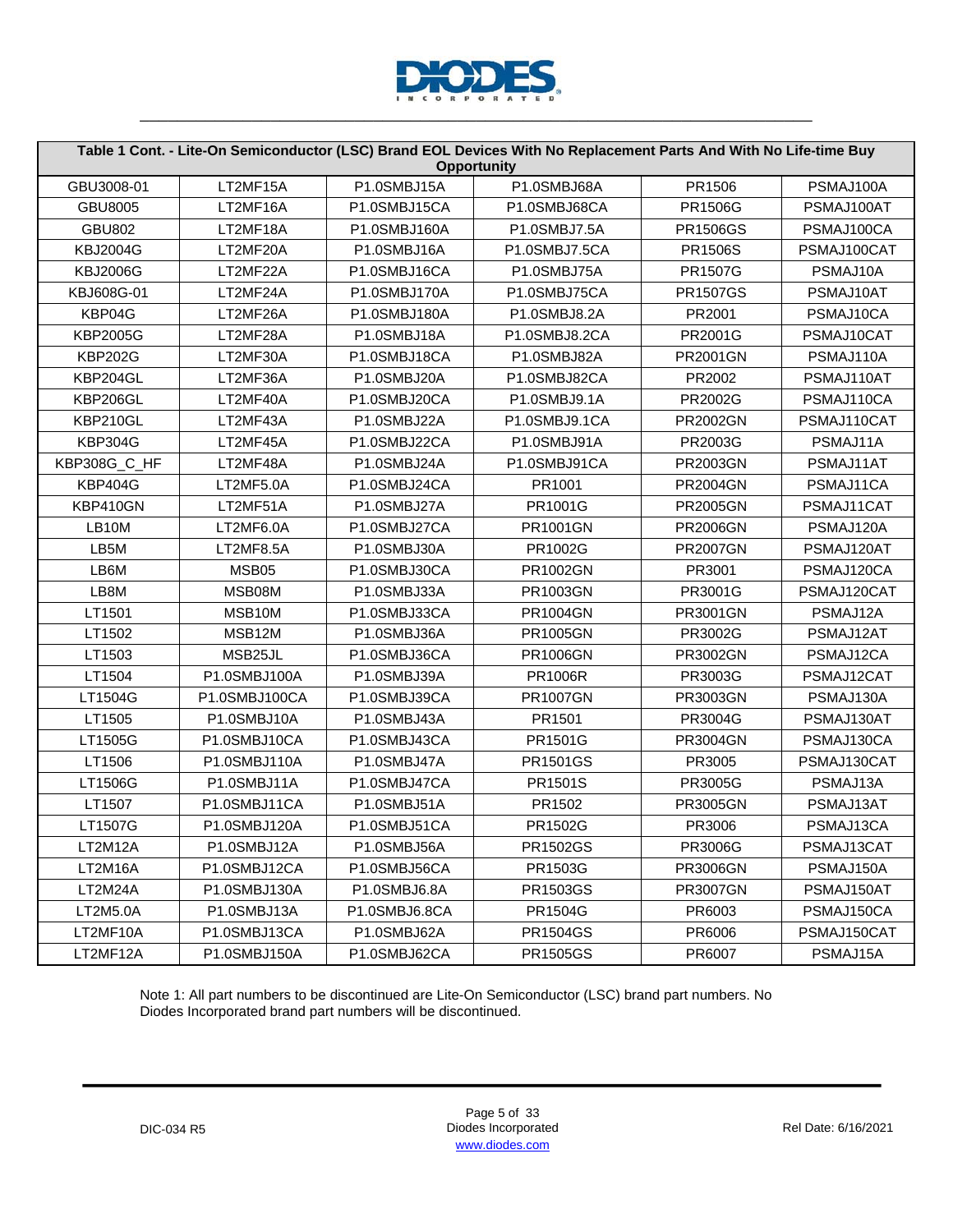

|             |             |             | <b>Opportunity</b> | Table 1 Cont. - Lite-On Semiconductor (LSC) Brand EOL Devices With No Replacement Parts And With No Life-time Buy |             |
|-------------|-------------|-------------|--------------------|-------------------------------------------------------------------------------------------------------------------|-------------|
| PSMAJ15AT   | PSMAJ22CA   | PSMAJ43CAT  | PSMAJ8.2CAT        | PSMBJ130A                                                                                                         | PSMBJ200CA  |
| PSMAJ15CA   | PSMAJ22CAT  | PSMAJ440CA  | PSMAJ82A           | PSMBJ130AT                                                                                                        | PSMBJ200CAT |
| PSMAJ15CAT  | PSMAJ24A    | PSMAJ47A    | PSMAJ82AT          | PSMBJ130CA                                                                                                        | PSMBJ20A    |
| PSMAJ160A   | PSMAJ24AT   | PSMAJ47AT   | PSMAJ82CA          | PSMBJ130CAT                                                                                                       | PSMBJ20AT   |
| PSMAJ160AT  | PSMAJ24CA   | PSMAJ47CA   | PSMAJ82CAT         | PSMBJ13A                                                                                                          | PSMBJ20CA   |
| PSMAJ160CA  | PSMAJ24CAT  | PSMAJ47CAT  | PSMAJ9.1A          | PSMBJ13AT                                                                                                         | PSMBJ20CAT  |
| PSMAJ160CAT | PSMAJ250A   | PSMAJ51A    | PSMAJ9.1AT         | PSMBJ13CA                                                                                                         | PSMBJ220A   |
| PSMAJ16A    | PSMAJ250AT  | PSMAJ51AT   | PSMAJ9.1CA         | PSMBJ13CAT                                                                                                        | PSMBJ220AT  |
| PSMAJ16AT   | PSMAJ250CA  | PSMAJ51CA   | PSMAJ9.1CAT        | PSMBJ150A                                                                                                         | PSMBJ220CA  |
| PSMAJ16CA   | PSMAJ250CAT | PSMAJ51CAT  | PSMAJ91A           | PSMBJ150AT                                                                                                        | PSMBJ220CAT |
| PSMAJ16CAT  | PSMAJ27A    | PSMAJ56A    | PSMAJ91AT          | PSMBJ150CA                                                                                                        | PSMBJ22A    |
| PSMAJ170A   | PSMAJ27AT   | PSMAJ56AT   | PSMAJ91CA          | PSMBJ150CAT                                                                                                       | PSMBJ22AT   |
| PSMAJ170AT  | PSMAJ27CA   | PSMAJ56CA   | PSMAJ91CAT         | PSMBJ15A                                                                                                          | PSMBJ22CA   |
| PSMAJ170CA  | PSMAJ27CAT  | PSMAJ56CAT  | PSMBJ100A          | PSMBJ15AT                                                                                                         | PSMBJ22CAT  |
| PSMAJ170CAT | PSMAJ300A   | PSMAJ6.8A   | PSMBJ100AT         | PSMBJ15CAT                                                                                                        | PSMBJ24A    |
| PSMAJ180A   | PSMAJ300CA  | PSMAJ6.8AT  | PSMBJ100CA         | PSMBJ160A                                                                                                         | PSMBJ24AT   |
| PSMAJ180AT  | PSMAJ30A    | PSMAJ6.8CA  | PSMBJ100CAT        | PSMBJ160AT                                                                                                        | PSMBJ24CA   |
| PSMAJ180CA  | PSMAJ30AT   | PSMAJ6.8CAT | PSMBJ10A           | PSMBJ160CA                                                                                                        | PSMBJ24CAT  |
| PSMAJ180CAT | PSMAJ30CA   | PSMAJ62A    | PSMBJ10AT          | PSMBJ160CAT                                                                                                       | PSMBJ250A   |
| PSMAJ18A    | PSMAJ30CAT  | PSMAJ62AT   | PSMBJ10CA          | PSMBJ16A                                                                                                          | PSMBJ250AT  |
| PSMAJ18AT   | PSMAJ33A    | PSMAJ62CA   | PSMBJ10CAT         | PSMBJ16AT                                                                                                         | PSMBJ250CA  |
| PSMAJ18CA   | PSMAJ33AT   | PSMAJ62CAT  | PSMBJ110A          | PSMBJ16CA                                                                                                         | PSMBJ250CAT |
| PSMAJ18CAT  | PSMAJ33CA   | PSMAJ68A    | PSMBJ110AT         | PSMBJ16CAT                                                                                                        | PSMBJ27A    |
| PSMAJ200A   | PSMAJ33CAT  | PSMAJ68AT   | PSMBJ110CA         | PSMBJ170A                                                                                                         | PSMBJ27AT   |
| PSMAJ200AT  | PSMAJ350A   | PSMAJ68CA   | PSMBJ110CAT        | PSMBJ170AT                                                                                                        | PSMBJ27CA   |
| PSMAJ200CA  | PSMAJ350CA  | PSMAJ68CAT  | PSMBJ11A           | PSMBJ170CA                                                                                                        | PSMBJ27CAT  |
| PSMAJ200CAT | PSMAJ36A    | PSMAJ7.5A   | PSMBJ11AT          | PSMBJ170CAT                                                                                                       | PSMBJ300A   |
| PSMAJ20A    | PSMAJ36AT   | PSMAJ7.5AT  | PSMBJ11CA          | PSMBJ180A                                                                                                         | PSMBJ300CA  |
| PSMAJ20AT   | PSMAJ36CA   | PSMAJ7.5CA  | PSMBJ11CAT         | PSMBJ180AT                                                                                                        | PSMBJ30A    |
| PSMAJ20CA   | PSMAJ36CAT  | PSMAJ7.5CAT | PSMBJ120A          | PSMBJ180CA                                                                                                        | PSMBJ30AT   |
| PSMAJ20CAT  | PSMAJ39A    | PSMAJ75A    | PSMBJ120AT         | PSMBJ180CAT                                                                                                       | PSMBJ30CA   |
| PSMAJ220A   | PSMAJ39AT   | PSMAJ75AT   | PSMBJ120CA         | PSMBJ18A                                                                                                          | PSMBJ30CAT  |
| PSMAJ220AT  | PSMAJ39CA   | PSMAJ75CA   | PSMBJ120CAT        | PSMBJ18AT                                                                                                         | PSMBJ33A    |
| PSMAJ220CA  | PSMAJ39CAT  | PSMAJ75CAT  | PSMBJ12A           | PSMBJ18CA                                                                                                         | PSMBJ33AT   |
| PSMAJ220CAT | PSMAJ43A    | PSMAJ8.2A   | PSMBJ12AT          | PSMBJ18CAT                                                                                                        | PSMBJ33CA   |
| PSMAJ22A    | PSMAJ43AT   | PSMAJ8.2AT  | PSMBJ12CA          | PSMBJ200A                                                                                                         | PSMBJ33CAT  |
| PSMAJ22AT   | PSMAJ43CA   | PSMAJ8.2CA  | PSMBJ12CAT         | PSMBJ200AT                                                                                                        | PSMBJ350A   |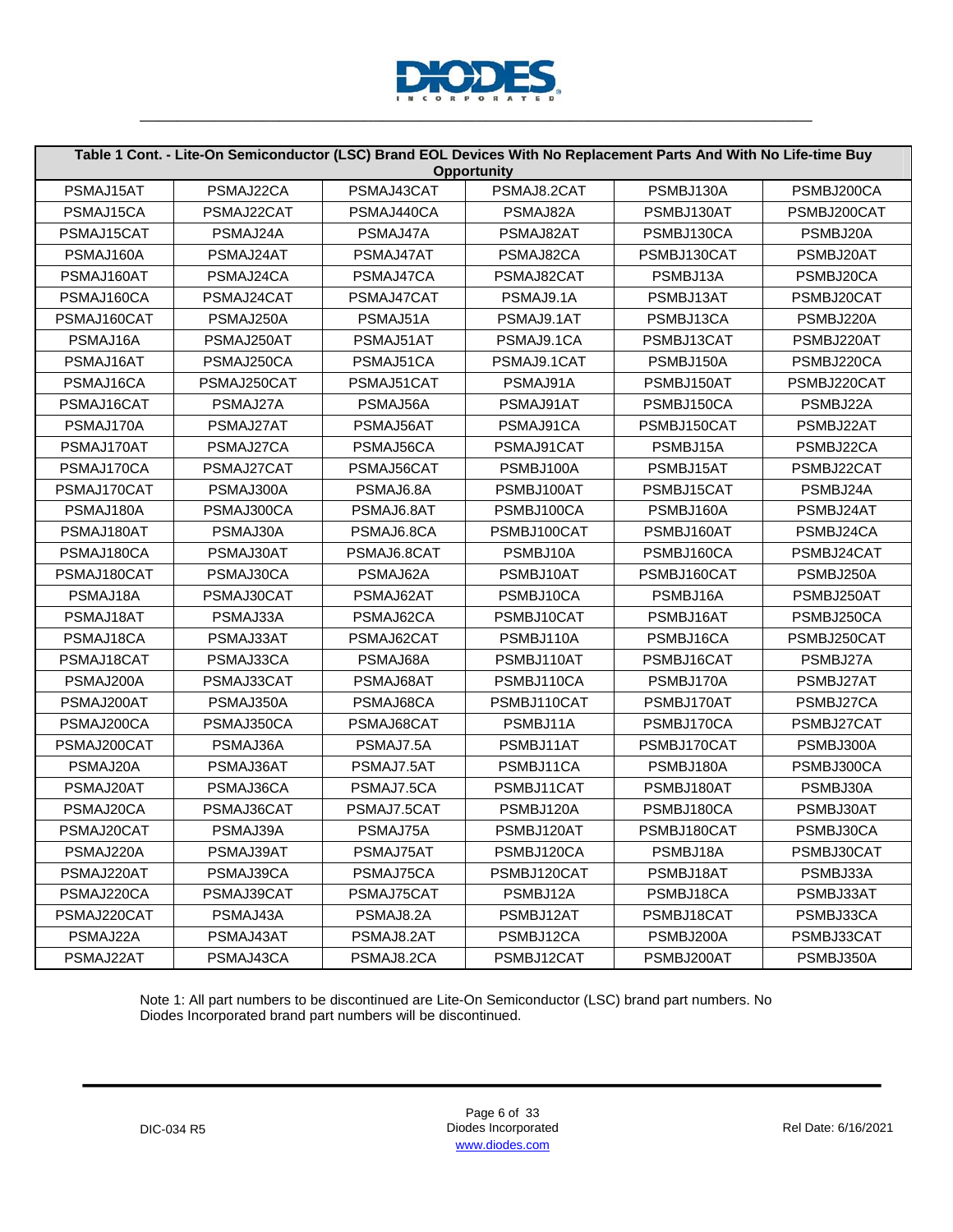

|             |             | <b>Opportunity</b> | Table 1 Cont. - Lite-On Semiconductor (LSC) Brand EOL Devices With No Replacement Parts And With No Life-time Buy |                                |                  |
|-------------|-------------|--------------------|-------------------------------------------------------------------------------------------------------------------|--------------------------------|------------------|
| PSMBJ350CA  | PSMBJ6.8AT  | PSMCJ10A           | PSMCJ24CA                                                                                                         | PSMCJ91A                       | SF10JGN          |
| PSMBJ36A    | PSMBJ6.8CA  | PSMCJ10CA          | PSMCJ250A                                                                                                         | PSMCJ91CA                      | SF20DGN          |
| PSMBJ36AT   | PSMBJ6.8CAT | PSMCJ110A          | PSMCJ250CA                                                                                                        | RS1AB                          | SF20GGN          |
| PSMBJ36CA   | PSMBJ62A    | PSMCJ110CA         | PSMCJ27A                                                                                                          | RS1BB                          | SF20JGN          |
| PSMBJ36CAT  | PSMBJ62AT   | PSMCJ11A           | PSMCJ27CA                                                                                                         | RS1DP                          | SF30DGN          |
| PSMBJ39A    | PSMBJ62CA   | PSMCJ11CA          | PSMCJ30A                                                                                                          | RS1GB                          | SF30FG           |
| PSMBJ39AT   | PSMBJ62CAT  | PSMCJ120A          | PSMCJ30CA                                                                                                         | RS1GP                          | SF30GGN          |
| PSMBJ39CA   | PSMBJ68A    | PSMCJ120CA         | PSMCJ33A                                                                                                          | RS1JN                          | SF30HG           |
| PSMBJ39CAT  | PSMBJ68AT   | PSMCJ12A           | PSMCJ33CA                                                                                                         | RS1JP                          | SF30JGN          |
| PSMBJ400A   | PSMBJ68CA   | PSMCJ12CA          | PSMCJ36A                                                                                                          | RS1JS                          | SF40BG           |
| PSMBJ43AT   | PSMBJ68CAT  | PSMCJ130A          | PSMCJ36CA                                                                                                         | RS1KB                          | SF40FG           |
| PSMBJ43CA   | PSMBJ7.5A   | PSMCJ130CA         | PSMCJ39A                                                                                                          | RS1KP                          | SF40HG           |
| PSMBJ43CAT  | PSMBJ7.5AT  | PSMCJ13A           | PSMCJ39CA                                                                                                         | RS1MP                          | SF40JG           |
| PSMBJ440A   | PSMBJ7.5CA  | PSMCJ13CA          | PSMCJ43A                                                                                                          | RS <sub>1</sub> M <sub>S</sub> | SF50DGN          |
| PSMBJ47A    | PSMBJ7.5CAT | PSMCJ150A          | PSMCJ43CA                                                                                                         | RS <sub>2</sub> A              | SF50FG           |
| PSMBJ47AT   | PSMBJ75A    | PSMCJ150CA         | PSMCJ47A                                                                                                          | RS2AA                          | SF50GGN          |
| PSMBJ47CA   | PSMBJ75AT   | PSMCJ15A           | PSMCJ47CA                                                                                                         | RS2BA                          | SF50HG           |
| PSMBJ47CAT  | PSMBJ75CA   | PSMCJ15CA          | PSMCJ51A                                                                                                          | RS2DA                          | SF50JGN          |
| PSMBJ480AT  | PSMBJ75CAT  | PSMCJ160A          | PSMCJ51CA                                                                                                         | RS2KA                          | SMA6J100A        |
| PSMBJ480CAT | PSMBJ8.2A   | PSMCJ160CA         | PSMCJ56A                                                                                                          | RS3A                           | SMA6J100AT       |
| PSMBJ500AT  | PSMBJ8.2AT  | PSMCJ16A           | PSMCJ56CA                                                                                                         | RS3AB                          | SMA6J100CA       |
| PSMBJ500CAT | PSMBJ8.2CA  | PSMCJ16CA          | PSMCJ6.8A                                                                                                         | RS3B                           | SMA6J100CAT      |
| PSMBJ510AT  | PSMBJ8.2CAT | PSMCJ170A          | PSMCJ6.8CA                                                                                                        | RS3BB                          | SMA6J10A         |
| PSMBJ510CAT | PSMBJ82A    | PSMCJ170CA         | PSMCJ62A                                                                                                          | RS3MBR                         | SMA6J10AT        |
| PSMBJ51A    | PSMBJ82AT   | PSMCJ180A          | PSMCJ62CA                                                                                                         | S <sub>1</sub> GT              | SMA6J10CA        |
| PSMBJ51AT   | PSMBJ82CA   | PSMCJ180CA         | PSMCJ68A                                                                                                          | S <sub>1</sub> JT              | SMA6J10CAT       |
| PSMBJ51CA   | PSMBJ82CAT  | PSMCJ18A           | PSMCJ68CA                                                                                                         | S1KB                           | <b>SMA6J110A</b> |
| PSMBJ51CAT  | PSMBJ9.1A   | PSMCJ18CA          | PSMCJ7.5A                                                                                                         | S <sub>1</sub> KT              | SMA6J110AT       |
| PSMBJ520AT  | PSMBJ9.1AT  | PSMCJ200A          | PSMCJ7.5CA                                                                                                        | S <sub>2</sub> KA              | SMA6J110CA       |
| PSMBJ520CAT | PSMBJ9.1CA  | PSMCJ200CA         | PSMCJ75A                                                                                                          | S <sub>2KH</sub>               | SMA6J110CAT      |
| PSMBJ550AT  | PSMBJ9.1CAT | PSMCJ20A           | PSMCJ75CA                                                                                                         | S2MAD                          | SMA6J11A         |
| PSMBJ550CAT | PSMBJ91A    | PSMCJ20CA          | PSMCJ8.2A                                                                                                         | S2MT                           | SMA6J11AT        |
| PSMBJ56A    | PSMBJ91AT   | PSMCJ220A          | PSMCJ8.2CA                                                                                                        | SF10BG                         | SMA6J11CA        |
| PSMBJ56AT   | PSMBJ91CA   | PSMCJ220CA         | PSMCJ82A                                                                                                          | SF10DGN                        | SMA6J11CAT       |
| PSMBJ56CA   | PSMBJ91CAT  | PSMCJ22A           | PSMCJ82CA                                                                                                         | SF10FG                         | SMA6J120A        |
| PSMBJ56CAT  | PSMCJ100A   | PSMCJ22CA          | PSMCJ9.1A                                                                                                         | SF10GGN                        | SMA6J120AT       |
| PSMBJ6.8A   | PSMCJ100CA  | PSMCJ24A           | PSMCJ9.1CA                                                                                                        | SF10HG                         | SMA6J120CA       |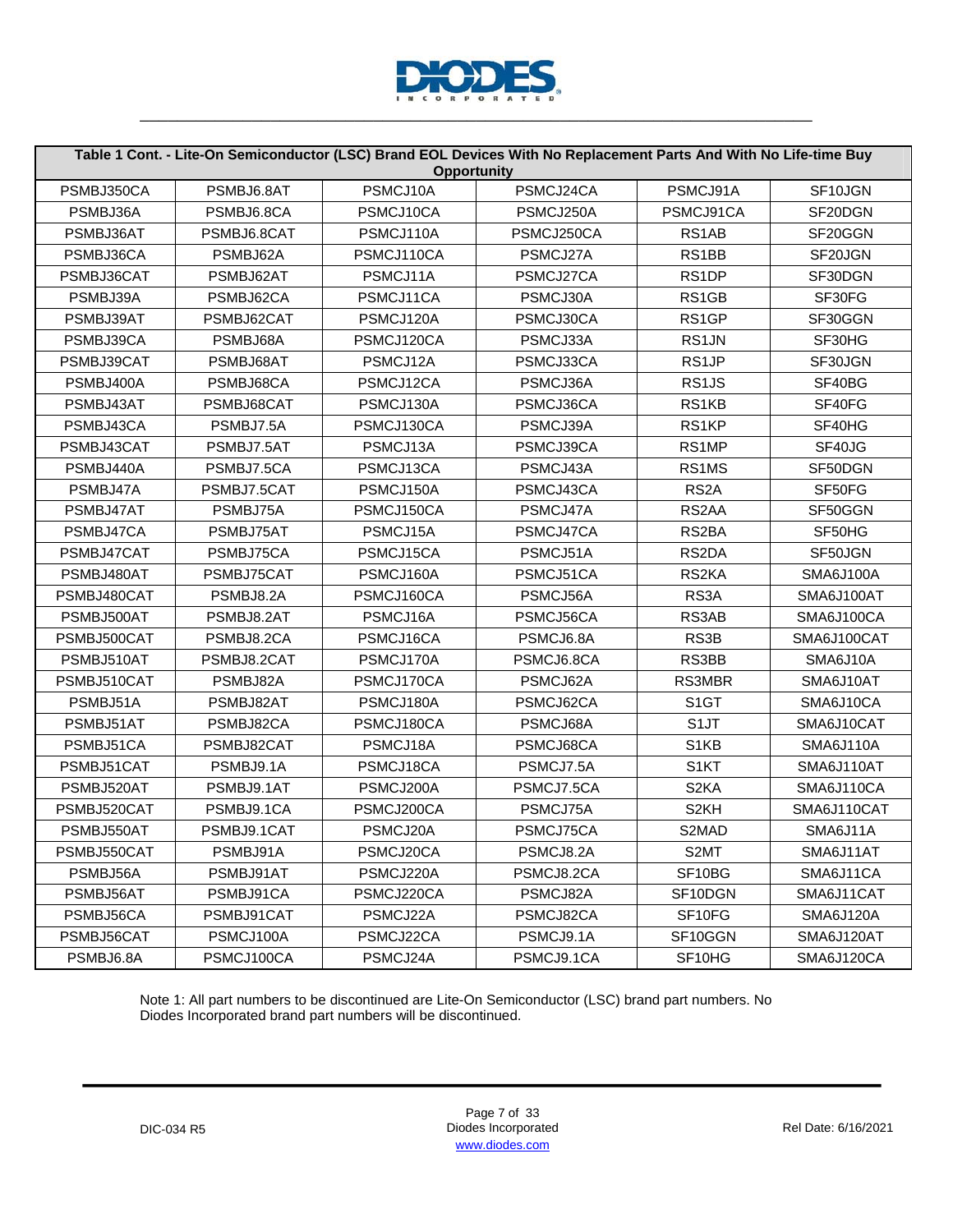

|                  | Table 1 Cont. - Lite-On Semiconductor (LSC) Brand EOL Devices With No Replacement Parts And With No Life-time Buy | <b>Opportunity</b> |                  |                  |                  |
|------------------|-------------------------------------------------------------------------------------------------------------------|--------------------|------------------|------------------|------------------|
| SMA6J120CAT      | SMA6J17AT                                                                                                         | SMA6J33CA          | SMA6J58CA        | SMA6J8.0AT       | <b>SMA6T215A</b> |
| SMA6J12A         | SMA6J17CA                                                                                                         | SMA6J33CAT         | SMA6J58CAT       | SMA6J8.0CA       | SMA6T220A        |
| SMA6J12AT        | SMA6J17CAT                                                                                                        | SMA6J36A           | <b>SMA6J6.0A</b> | SMA6J8.0CAT      | SMA6T22A         |
| SMA6J12CA        | SMA6J188A                                                                                                         | SMA6J36AT          | SMA6J6.0AT       | <b>SMA6J8.5A</b> | SMA6T24A         |
| SMA6J12CAT       | SMA6J188AT                                                                                                        | SMA6J36CA          | SMA6J6.5A        | SMA6J8.5AT       | SMA6T250A        |
| <b>SMA6J130A</b> | SMA6J188CA                                                                                                        | SMA6J36CAT         | SMA6J6.5AT       | SMA6J8.5CA       | SMA6T26A         |
| SMA6J130AT       | SMA6J188CAT                                                                                                       | SMA6J40A           | SMA6J6.5CA       | SMA6J8.5CAT      | SMA6T28A         |
| SMA6J130CA       | SMA6J18A                                                                                                          | SMA6J40AT          | SMA6J6.5CAT      | SMA6J85A         | SMA6T30A         |
| SMA6J130CAT      | SMA6J18AT                                                                                                         | SMA6J40CA          | SMA6J60A         | SMA6J85AT        | SMA6T33A         |
| SMA6J13A         | SMA6J18CA                                                                                                         | SMA6J40CAT         | SMA6J60AT        | SMA6J85CA        | SMA6T36A         |
| SMA6J13AT        | SMA6J18CAT                                                                                                        | SMA6J43A           | SMA6J60CA        | SMA6J85CAT       | SMA6T40A         |
| SMA6J13CA        | SMA6J20A                                                                                                          | SMA6J43AT          | SMA6J60CAT       | SMA6J9.0A        | SMA6T43A         |
| SMA6J13CAT       | SMA6J20AT                                                                                                         | SMA6J43CA          | SMA6J64A         | SMA6J9.0AT       | SMA6T45A         |
| SMA6J14A         | SMA6J20CA                                                                                                         | SMA6J43CAT         | SMA6J64AT        | SMA6J9.0CA       | SMA6T48A         |
| SMA6J14AT        | SMA6J20CAT                                                                                                        | SMA6J45A           | SMA6J64CA        | SMA6J9.0CAT      | SMA6T5.0A        |
| SMA6J14CA        | SMA6J22A                                                                                                          | SMA6J45AT          | SMA6J64CAT       | SMA6J90A         | SMA6T51A         |
| SMA6J14CAT       | SMA6J22AT                                                                                                         | SMA6J45CA          | <b>SMA6J7.0A</b> | SMA6J90AT        | SMA6T54A         |
| SMA6J150A        | SMA6J22CA                                                                                                         | SMA6J45CAT         | SMA6J7.0AT       | SMA6J90CA        | SMA6T58A         |
| SMA6J150AT       | SMA6J22CAT                                                                                                        | SMA6J48A           | SMA6J7.0CA       | SMA6J90CAT       | SMA6T6.0A        |
| SMA6J150CA       | SMA6J24A                                                                                                          | SMA6J48AT          | SMA6J7.0CAT      | <b>SMA6T100A</b> | SMA6T6.5A        |
| SMA6J150CAT      | SMA6J24AT                                                                                                         | SMA6J48CA          | <b>SMA6J7.5A</b> | SMA6T10A         | SMA6T60A         |
| SMA6J15A         | SMA6J24CA                                                                                                         | SMA6J48CAT         | SMA6J7.5AT       | SMA6T110A        | SMA6T64A         |
| SMA6J15AT        | SMA6J24CAT                                                                                                        | <b>SMA6J5.0A</b>   | SMA6J7.5CA       | SMA6T11A         | <b>SMA6T7.0A</b> |
| SMA6J15CA        | SMA6J26A                                                                                                          | SMA6J5.0AT         | SMA6J7.5CAT      | SMA6T120A        | <b>SMA6T7.5A</b> |
| SMA6J160A        | SMA6J26AT                                                                                                         | SMA6J5.0CA         | SMA6J70A         | SMA6T12A         | SMA6T70A         |
| SMA6J160AT       | SMA6J26CA                                                                                                         | SMA6J5.0CAT        | SMA6J70AT        | SMA6T130A        | SMA6T75A         |
| SMA6J160CA       | SMA6J26CAT                                                                                                        | SMA6J5.0LT         | SMA6J70CA        | SMA6T13A         | SMA6T78A         |
| SMA6J160CAT      | SMA6J28A                                                                                                          | SMA6J51A           | SMA6J70CAT       | SMA6T14A         | <b>SMA6T8.0A</b> |
| SMA6J16A         | SMA6J28AT                                                                                                         | SMA6J51AT          | SMA6J75A         | SMA6T150A        | SMA6T8.5A        |
| SMA6J16AT        | SMA6J28CA                                                                                                         | SMA6J51CA          | SMA6J75AT        | SMA6T15A         | SMA6T85A         |
| SMA6J16CA        | SMA6J28CAT                                                                                                        | SMA6J51CAT         | SMA6J75CA        | SMA6T16A         | SMA6T9.0A        |
| SMA6J16CAT       | SMA6J30A                                                                                                          | SMA6J54A           | SMA6J75CAT       | SMA6T17A         | SMA6T90A         |
| SMA6J170A        | SMA6J30AT                                                                                                         | SMA6J54AT          | SMA6J78A         | <b>SMA6T180A</b> | SMAJ180A         |
| SMA6J170AT       | SMA6J30CA                                                                                                         | SMA6J54CA          | SMA6J78AT        | <b>SMA6T185A</b> | SMAJ188A         |
| SMA6J170CA       | SMA6J30CAT                                                                                                        | SMA6J54CAT         | SMA6J78CA        | SMA6T18A         | SMAJ188AF        |
| SMA6J170CAT      | SMA6J33A                                                                                                          | SMA6J58A           | SMA6J78CAT       | SMA6T200A        | SMAJ188AT        |
| SMA6J17A         | SMA6J33AT                                                                                                         | SMA6J58AT          | <b>SMA6J8.0A</b> | SMA6T20A         | SMAJ188CA        |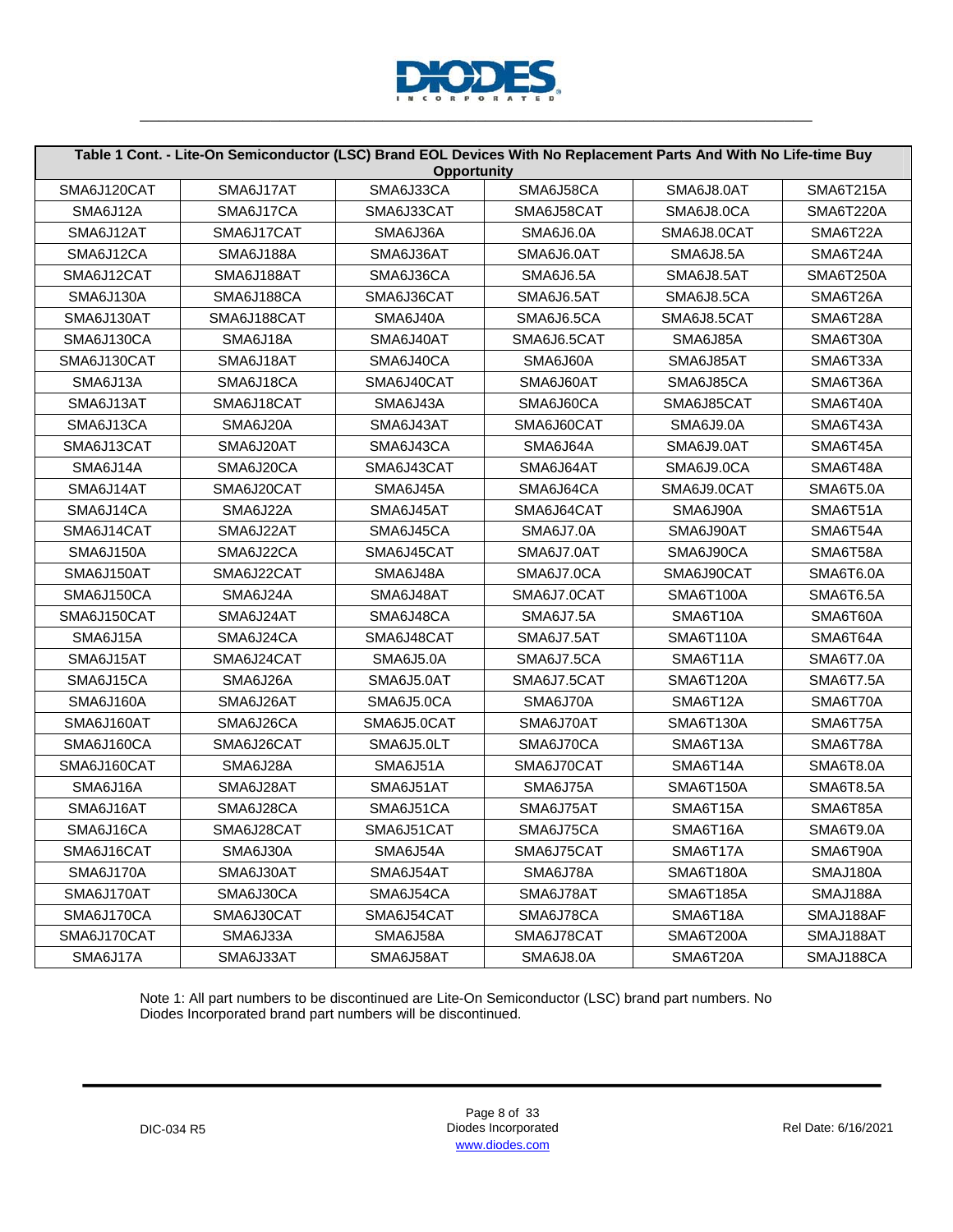

|            | Table 1 Cont. - Lite-On Semiconductor (LSC) Brand EOL Devices With No Replacement Parts And With No Life-time Buy |                     |                 |                 |                                |  |  |  |  |  |
|------------|-------------------------------------------------------------------------------------------------------------------|---------------------|-----------------|-----------------|--------------------------------|--|--|--|--|--|
|            | <b>Opportunity</b>                                                                                                |                     |                 |                 |                                |  |  |  |  |  |
| SMAJ188CAT | SMBJ220CA                                                                                                         | SMBT9.0A            | <b>UF1001</b>   | <b>UG2004GN</b> | <b>UG5003GN</b>                |  |  |  |  |  |
| SMAJ220AT  | SMBJ250A                                                                                                          | SMCJ180A            | UF2001          | <b>UG2005</b>   | <b>UG5004GN</b>                |  |  |  |  |  |
| SMAJ220CAT | SMBT <sub>10</sub> A                                                                                              | SMCJ188A            | UF3001          | <b>UG2005GN</b> | <b>UG5005GN</b>                |  |  |  |  |  |
| SMAJ250AT  | SMBT11A                                                                                                           | SMCJ188CA           | UG1001          | <b>UG2006GN</b> | <b>UG5006GN</b>                |  |  |  |  |  |
| SMAJ250CAT | SMBT12A                                                                                                           | SMCJ20A4            | <b>UG1001GN</b> | <b>UG2007GN</b> | <b>UG5007GN</b>                |  |  |  |  |  |
| SMAJ300AT  | SMBT <sub>13</sub> A                                                                                              | SMCJ24A4            | <b>UG1002</b>   | <b>UG2008GN</b> | <b>UG5008GN</b>                |  |  |  |  |  |
| SMAJ300CAT | SMBT14A                                                                                                           | SMCJ250A            | <b>UG1002GN</b> | <b>UG3001</b>   | <b>UG5402</b>                  |  |  |  |  |  |
| SMAJ350AT  | SMBT15A                                                                                                           | SMCJ28A4            | <b>UG1003GN</b> | <b>UG3001GN</b> | US1DN                          |  |  |  |  |  |
| SMAJ350CAT | SMBT16A                                                                                                           | SMCJ33A4            | <b>UG1004GN</b> | <b>UG3002</b>   | US <sub>1</sub> DP             |  |  |  |  |  |
| SMAJ4.0T   | SMBT17A                                                                                                           | TD <sub>05</sub> K  | <b>UG1005GN</b> | <b>UG3002GN</b> | US <sub>1</sub> GN             |  |  |  |  |  |
| SMAJ400AT  | SMBT18A                                                                                                           | TD05M               | <b>UG1006</b>   | <b>UG3003GN</b> | US <sub>1</sub> JN             |  |  |  |  |  |
| SMAJ400CAT | SMBT20A                                                                                                           | TD <sub>08</sub> J  | <b>UG1006GN</b> | <b>UG3004GN</b> | US <sub>1</sub> JP             |  |  |  |  |  |
| SMAJ440AT  | SMBT22A                                                                                                           | TD08K               | <b>UG1007GN</b> | <b>UG3005</b>   | US1KP                          |  |  |  |  |  |
| SMAJ440CAT | SMBT5.0A                                                                                                          | TD <sub>10</sub> JN | <b>UG1008GN</b> | <b>UG3005GN</b> | US <sub>1</sub> MP             |  |  |  |  |  |
| SMBJ188A   | SMBT6.0A                                                                                                          | TD <sub>10</sub> M  | <b>UG2001</b>   | <b>UG3006</b>   | US <sub>1</sub> M <sub>S</sub> |  |  |  |  |  |
| SMBJ188AT  | SMBT6.5A                                                                                                          | <b>TT208-T</b>      | <b>UG2001GN</b> | <b>UG3006GN</b> | US <sub>2</sub> A              |  |  |  |  |  |
| SMBJ188CA  | SMBT7.0A                                                                                                          | UD3G                | <b>UG2002</b>   | <b>UG3007GN</b> | US3MF4                         |  |  |  |  |  |
| SMBJ190A   | SMBT7.5A                                                                                                          | UD4G                | <b>UG2002GN</b> | <b>UG3008GN</b> |                                |  |  |  |  |  |
| SMBJ220A   | SMBT8.0A                                                                                                          | UD <sub>5</sub> G   | <b>UG2003</b>   | <b>UG5001GN</b> |                                |  |  |  |  |  |
| SMBJ220AT  | SMBT8.5A                                                                                                          | UD6G                | <b>UG2003GN</b> | <b>UG5002GN</b> |                                |  |  |  |  |  |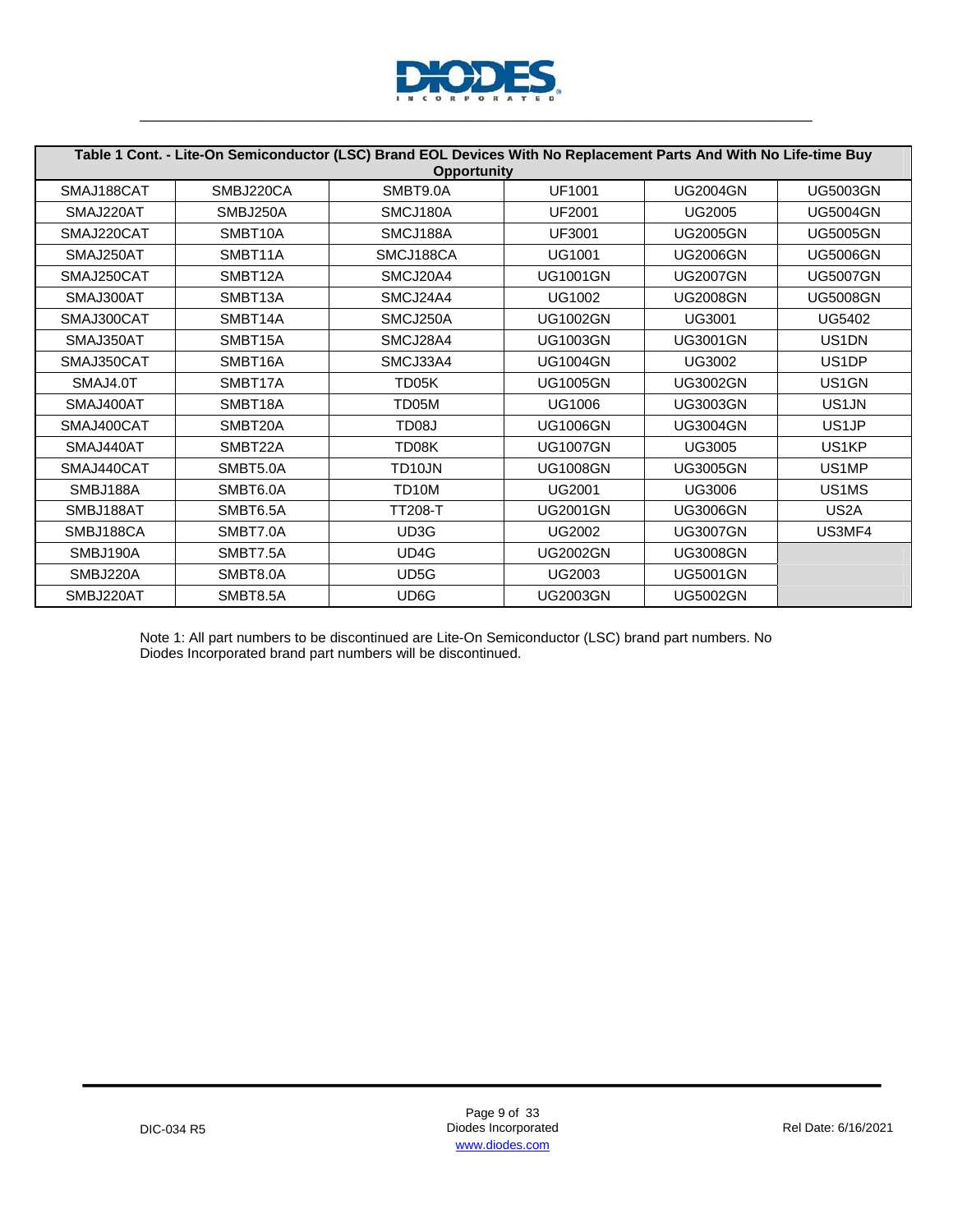

|                 | Table 2 - Lite-On Semiconductor (LSC) Brand EOL Devices With No Replacement Parts And A Life-time Buy Opportunity |            |            |             |               |
|-----------------|-------------------------------------------------------------------------------------------------------------------|------------|------------|-------------|---------------|
| 1.5KE100A       | 1.5KE250A                                                                                                         | 1.5KE75CA  | 15KP30A    | 15KP58C     | 1N4006L       |
| 1.5KE10A        | 1.5KE250CA                                                                                                        | 1.5KE8.2A  | 15KP30C    | 15KP58CA    | 1N4007        |
| 1.5KE10CA       | 1.5KE27A                                                                                                          | 1.5KE8.2CA | 15KP30CA   | 15KP60      | 1N4007_HF     |
| 1.5KE110A       | 1.5KE27CA                                                                                                         | 1.5KE82A   | 15KP33     | 15KP60C     | 1N4007_HF-A52 |
| 1.5KE110CA      | 1.5KE300A                                                                                                         | 1.5KE82CA  | 15KP33A    | 15KP60CA    | 1N4007-A26    |
| 1.5KE11A        | 1.5KE300CA                                                                                                        | 1.5KE9.1A  | 15KP33A-T  | 15KP64      | 1N4007-A52    |
| 1.5KE11CA       | 1.5KE30A                                                                                                          | 1.5KE9.1CA | 15KP33C    | 15KP64A     | 1N4007L       |
| 1.5KE120A       | 1.5KE30CA                                                                                                         | 1.5KE91CA  | 15KP33CA   | 15KP64C     | 1N4007L-A26   |
| 1.5KE12A        | 1.5KE33A                                                                                                          | 15KP100    | 15KP33CA-T | 15KP64CA    | 1N4448WF      |
| 1.5KE12CA       | 1.5KE33CA                                                                                                         | 15KP100C   | 15KP36     | 15KP70      | 1N4733A       |
| 1.5KE130CA      | 1.5KE350A                                                                                                         | 15KP110    | 15KP36A    | 15KP70A     | 1N4735A       |
| 1.5KE13A        | 1.5KE350CA                                                                                                        | 15KP110C   | 15KP36C    | 15KP70C     | 1N4740A       |
| 1.5KE13CA       | 1.5KE36A                                                                                                          | 15KP120    | 15KP36CA   | 15KP70CA    | 1N4741A       |
| 1.5KE150A       | 1.5KE36CA                                                                                                         | 15KP120C   | 15KP40     | 15KP75      | 1N4743A       |
| 1.5KE150CA      | 1.5KE39A                                                                                                          | 15KP130    | 15KP40A    | 15KP75A     | 1N4745A       |
| 1.5KE15A        | 1.5KE39CA                                                                                                         | 15KP130C   | 15KP40C    | 15KP75C     | 1N4747A       |
| 1.5KE15CA       | 1.5KE400A                                                                                                         | 15KP150    | 15KP40CA   | 15KP78      | 1N4750A       |
| 1.5KE160A       | 1.5KE400CA                                                                                                        | 15KP150C   | 15KP43     | 15KP78A     | 1N4935        |
| 1.5KE160CA      | 1.5KE43A                                                                                                          | 15KP160    | 15KP43A    | 15KP78C     | 1N4936        |
| 1.5KE16A        | 1.5KE43CA                                                                                                         | 15KP160C   | 15KP43C    | 15KP78CA    | 1N4937        |
| 1.5KE16CA       | 1.5KE440A                                                                                                         | 15KP170    | 15KP43CA   | 15KP85      | 1N5397        |
| 1.5KE170A       | 1.5KE440CA                                                                                                        | 15KP170C   | 15KP45     | 15KP85A     | 1N5399        |
| 1.5KE170CA      | 1.5KE47A                                                                                                          | 15KP17A    | 15KP45A    | 15KP85C     | 1N5404        |
| 1.5KE180A       | 1.5KE47CA                                                                                                         | 15KP17CA   | 15KP45C    | 15KP85CA    | 1N5406        |
| 1.5KE180A-T-LS  | 1.5KE51A                                                                                                          | 15KP180    | 15KP48     | 15KP90      | 1N5406_HF     |
| 1.5KE180CA      | 1.5KE51CA                                                                                                         | 15KP180C   | 15KP48A    | 15KP90A     | 1N5406_HF-A52 |
| 1.5KE18A        | 1.5KE56A                                                                                                          | 15KP18CA   | 15KP48C    | 15KP90C     | 1N5406-A52    |
| 1.5KE200A       | 1.5KE56A-T-LS                                                                                                     | 15KP200    | 15KP48CA   | 15KP90CA    | 1N5406-FR     |
| 1.5KE200CA      | 1.5KE56CA                                                                                                         | 15KP200C   | 15KP51     | 1N4002      | 1N5407        |
| 1.5KE200CA-T-LS | 1.5KE6.8A                                                                                                         | 15KP20A    | 15KP51A    | 1N4004      | 1N5408        |
| 1.5KE20A        | 1.5KE6.8CA                                                                                                        | 15KP20CA   | 15KP51C    | 1N4004L     | 1N5408-FR     |
| 1.5KE20CA       | 1.5KE62A                                                                                                          | 15KP22A    | 15KP51CA   | 1N4004L-A26 | 2A01          |
| 1.5KE220A       | 1.5KE62CA                                                                                                         | 15KP26A    | 15KP54     | 1N4005      | 2A04          |
| 1.5KE220CA      | 1.5KE68A                                                                                                          | 15KP26CA   | 15KP54A    | 1N4005L     | 2A05          |
| 1.5KE22A        | 1.5KE7.5A                                                                                                         | 15KP28A    | 15KP54C    | 1N4005L-A26 | 2A07          |
| 1.5KE22CA       | 1.5KE7.5CA                                                                                                        | 15KP28CA   | 15KP54CA   | 1N4005L-A52 | 3KP10         |
| 1.5KE24A        | 1.5KE75A                                                                                                          | 15KP30     | 15KP58     | 1N4006      | 3KP100        |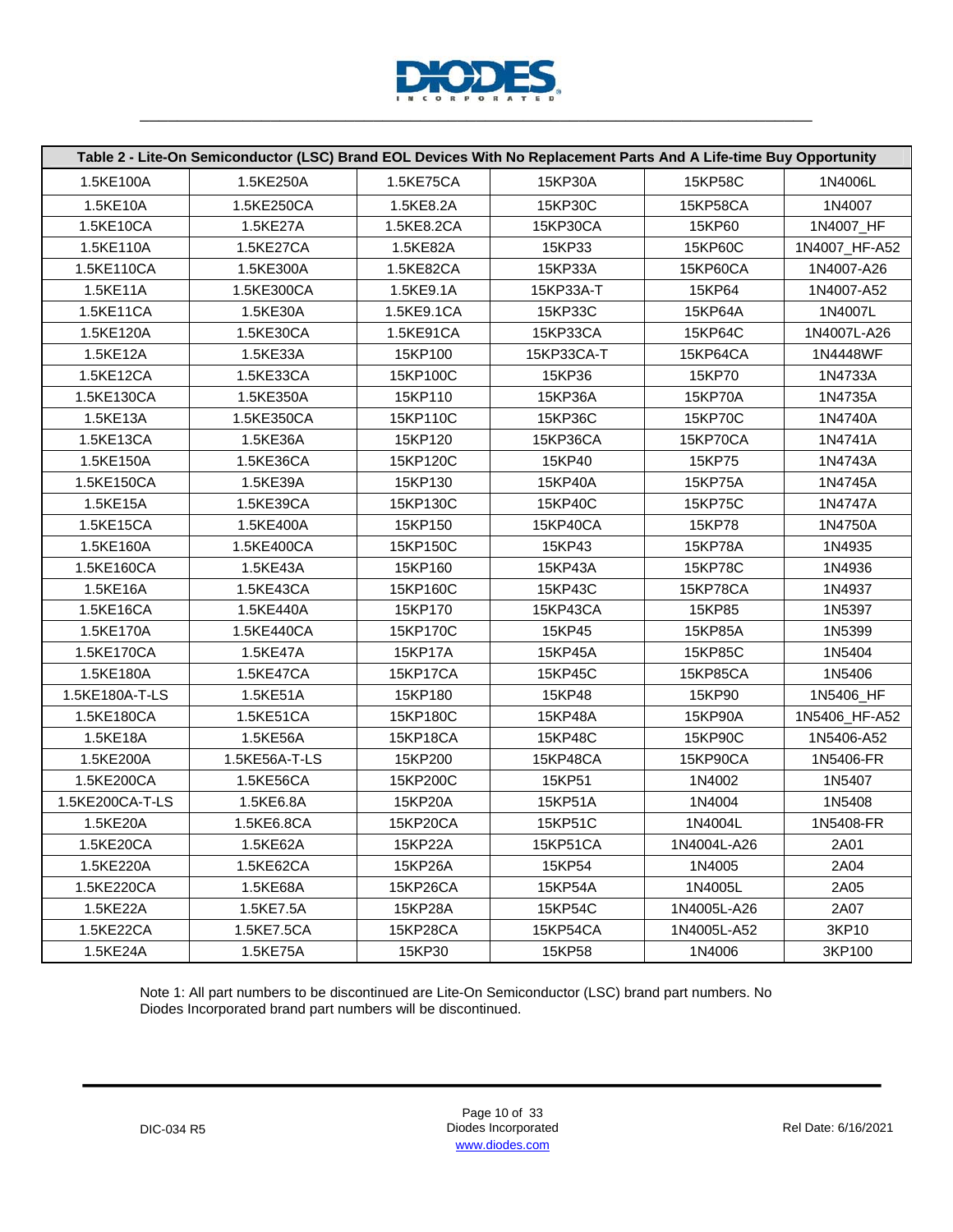

| Table 2 Cont. - Lite-On Semiconductor (LSC) Brand EOL Devices With No Replacement Parts And A Life-time Buy Opportunity |               |          |               |               |               |
|-------------------------------------------------------------------------------------------------------------------------|---------------|----------|---------------|---------------|---------------|
| 3KP100A                                                                                                                 | 3KP150C       | 3KP200CA | 3KP36A        | 3KP6.0C       | 3KP8.0CA      |
| 3KP100C                                                                                                                 | 3KP150CA      | 3KP20A   | <b>3KP36C</b> | 3KP6.0CA      | 3KP8.5        |
| 3KP100CA                                                                                                                | 3KP15A        | 3KP20C   | 3KP36CA       | 3KP6.5        | 3KP8.5A       |
| 3KP10A                                                                                                                  | 3KP15C        | 3KP20CA  | 3KP40         | 3KP6.5A       | 3KP8.5C       |
| 3KP10C                                                                                                                  | 3KP15CA       | 3KP210   | 3KP40A        | 3KP6.5C       | 3KP8.5CA      |
| 3KP10CA                                                                                                                 | 3KP16         | 3KP210A  | 3KP40C        | 3KP6.5CA      | 3KP85         |
| 3KP11                                                                                                                   | 3KP160        | 3KP210C  | 3KP40CA       | 3KP60         | 3KP85A        |
| 3KP110                                                                                                                  | 3KP160A       | 3KP210CA | 3KP43         | 3KP60A        | 3KP85C        |
| 3KP110A                                                                                                                 | 3KP160C       | 3KP22    | 3KP43A        | <b>3KP60C</b> | 3KP85CA       |
| 3KP110C                                                                                                                 | 3KP160CA      | 3KP220   | 3KP43C        | 3KP60CA       | 3KP9.0        |
| 3KP110CA                                                                                                                | 3KP16A        | 3KP220A  | 3KP43CA       | 3KP64         | 3KP9.0A       |
| 3KP11A                                                                                                                  | 3KP16C        | 3KP220C  | 3KP45         | 3KP64A        | 3KP9.0C       |
| 3KP11C                                                                                                                  | 3KP16CA       | 3KP220CA | 3KP45A        | 3KP64C        | 3KP9.0CA      |
| 3KP11CA                                                                                                                 | 3KP17         | 3KP22A   | 3KP45C        | 3KP64CA       | 3KP90         |
| 3KP12                                                                                                                   | 3KP170        | 3KP22C   | 3KP45CA       | 3KP7.0        | 3KP90A        |
| 3KP120                                                                                                                  | 3KP170A       | 3KP22CA  | 3KP48         | 3KP7.0A       | 3KP90C        |
| 3KP120A                                                                                                                 | 3KP170C       | 3KP24    | 3KP48A        | 3KP7.0C       | 3KP90CA       |
| 3KP120C                                                                                                                 | 3KP170CA      | 3KP24A   | <b>3KP48C</b> | 3KP7.0CA      | 4A03          |
| 3KP120CA                                                                                                                | 3KP17A        | 3KP24C   | 3KP48CA       | 3KP7.5        | 5KP10         |
| 3KP12A                                                                                                                  | <b>3KP17C</b> | 3KP24CA  | 3KP5.0        | 3KP7.5A       | 5KP100        |
| 3KP12C                                                                                                                  | 3KP17CA       | 3KP26    | 3KP5.0A       | 3KP7.5C       | 5KP100C       |
| 3KP12CA                                                                                                                 | 3KP18         | 3KP26A   | 3KP5.0C       | 3KP7.5CA      | 5KP10A        |
| 3KP13                                                                                                                   | 3KP180        | 3KP26C   | 3KP5.0CA      | 3KP70         | 5KP10C        |
| 3KP130                                                                                                                  | 3KP180A       | 3KP26CA  | 3KP51         | 3KP70A        | 5KP10CA       |
| 3KP130A                                                                                                                 | 3KP180C       | 3KP28    | 3KP51A        | <b>3KP70C</b> | 5KP11         |
| 3KP130C                                                                                                                 | 3KP180CA      | 3KP28A   | 3KP51C        | 3KP70CA       | 5KP110        |
| 3KP130CA                                                                                                                | 3KP18A        | 3KP28C   | 3KP51CA       | 3KP75         | 5KP110C       |
| 3KP13A                                                                                                                  | 3KP18C        | 3KP28CA  | 3KP54         | 3KP75A        | 5KP11A        |
| 3KP13C                                                                                                                  | 3KP18CA       | 3KP30    | 3KP54A        | 3KP75C        | 5KP11C        |
| 3KP13CA                                                                                                                 | 3KP190        | 3KP30A   | 3KP54C        | 3KP75CA       | 5KP11CA       |
| 3KP14                                                                                                                   | 3KP190A       | 3KP30C   | 3KP54CA       | 3KP78         | 5KP12         |
| 3KP14A                                                                                                                  | 3KP190C       | 3KP30CA  | 3KP58         | 3KP78A        | 5KP120        |
| 3KP14C                                                                                                                  | 3KP190CA      | 3KP33    | 3KP58A        | 3KP78C        | 5KP120C       |
| 3KP14CA                                                                                                                 | 3KP20         | 3KP33A   | 3KP58C        | 3KP78CA       | 5KP12A        |
| 3KP15                                                                                                                   | 3KP200        | 3KP33C   | 3KP58CA       | 3KP8.0        | <b>5KP12C</b> |
| 3KP150                                                                                                                  | 3KP200A       | 3KP33CA  | 3KP6.0        | 3KP8.0A       | 5KP12CA       |
| 3KP150A                                                                                                                 | 3KP200C       | 3KP36    | 3KP6.0A       | 3KP8.0C       | 5KP13         |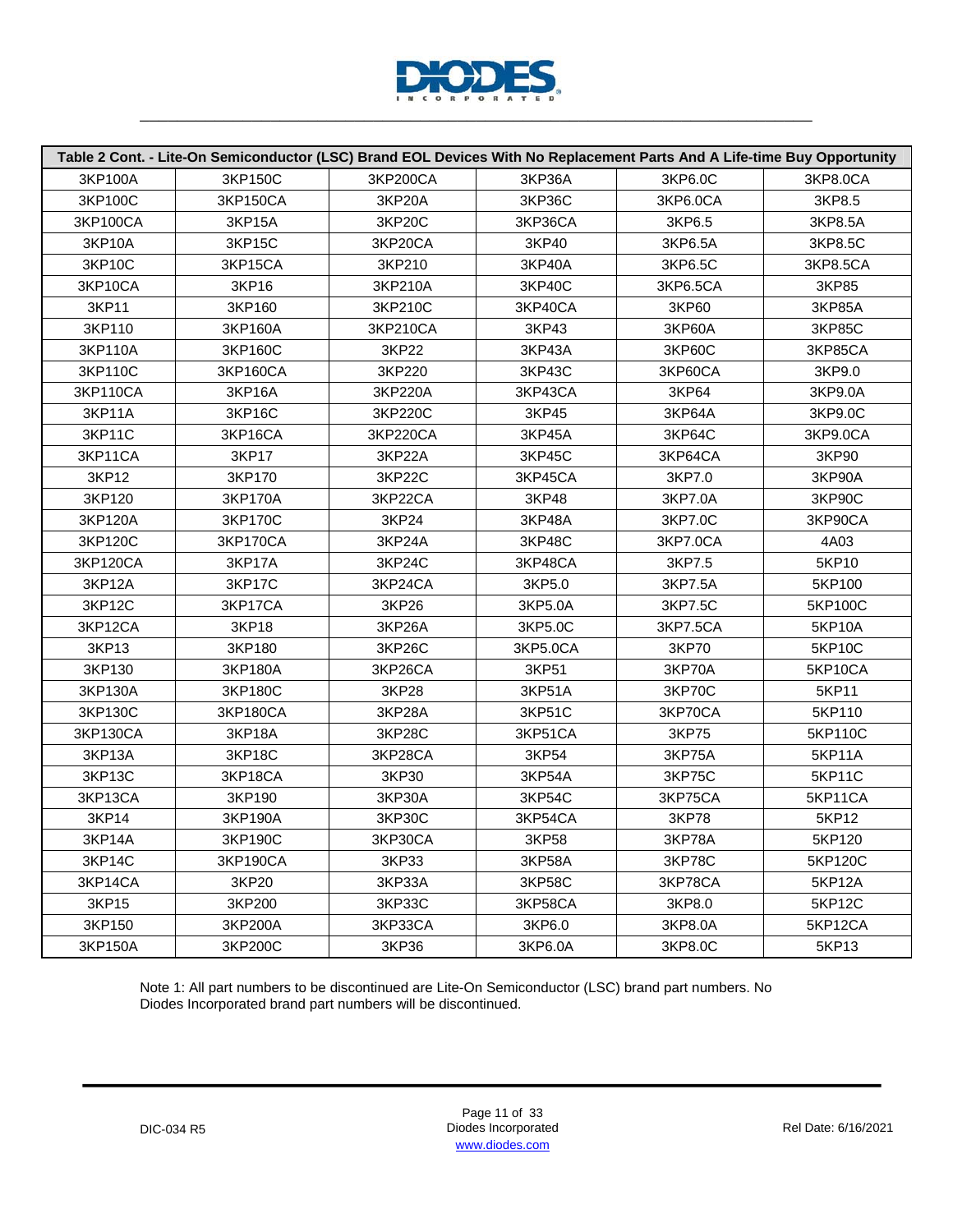

| Table 2 Cont. - Lite-On Semiconductor (LSC) Brand EOL Devices With No Replacement Parts And A Life-time Buy Opportunity |               |               |                  |            |            |
|-------------------------------------------------------------------------------------------------------------------------|---------------|---------------|------------------|------------|------------|
| 5KP13A                                                                                                                  | <b>5KP26A</b> | 5KP5.0CA      | <b>5KP70A</b>    | D6G-A26    | EP6KE220A  |
| 5KP13C                                                                                                                  | <b>5KP26C</b> | 5KP51         | <b>5KP70C</b>    | D7G        | EP6KE220CA |
| 5KP13CA                                                                                                                 | 5KP26CA       | 5KP51A        | 5KP70CA          | D7G-A      | EP6KE22A   |
| 5KP14                                                                                                                   | 5KP28         | 5KP51C        | 5KP75            | EP6KE100A  | EP6KE22CA  |
| 5KP14A                                                                                                                  | 5KP28A        | 5KP51CA       | <b>5KP75A</b>    | EP6KE100CA | EP6KE24A   |
| 5KP14C                                                                                                                  | <b>5KP28C</b> | 5KP54         | <b>5KP75C</b>    | EP6KE10A   | EP6KE24CA  |
| 5KP14CA                                                                                                                 | 5KP28CA       | <b>5KP54A</b> | 5KP75CA          | EP6KE10CA  | EP6KE250A  |
| 5KP15                                                                                                                   | 5KP30         | 5KP54C        | 5KP78            | EP6KE110A  | EP6KE250CA |
| 5KP150C                                                                                                                 | 5KP30A        | 5KP54CA       | 5KP78A           | EP6KE110CA | EP6KE27A   |
| 5KP15A                                                                                                                  | <b>5KP30C</b> | 5KP58         | <b>5KP78C</b>    | EP6KE11A   | EP6KE27CA  |
| <b>5KP15C</b>                                                                                                           | 5KP30CA       | <b>5KP58A</b> | 5KP78CA          | EP6KE11CA  | EP6KE300A  |
| 5KP15CA                                                                                                                 | 5KP33         | <b>5KP58C</b> | 5KP8.0           | EP6KE120A  | EP6KE300CA |
| 5KP16                                                                                                                   | 5KP33A        | 5KP58CA       | 5KP8.0A          | EP6KE120CA | EP6KE30A   |
| <b>5KP16A</b>                                                                                                           | 5KP33C        | 5KP6.0        | 5KP8.0C          | EP6KE12A   | EP6KE30CA  |
| 5KP16C                                                                                                                  | 5KP33CA       | 5KP6.0A       | 5KP8.0CA         | EP6KE12CA  | EP6KE33A   |
| 5KP16CA                                                                                                                 | 5KP36         | 5KP6.0C       | 5KP8.5           | EP6KE130A  | EP6KE33CA  |
| 5KP17                                                                                                                   | 5KP36A        | 5KP6.5        | 5KP8.5A          | EP6KE130CA | EP6KE350A  |
| <b>5KP17A</b>                                                                                                           | <b>5KP36C</b> | 5KP6.5A       | 5KP8.5C          | EP6KE13A   | EP6KE350CA |
| <b>5KP17C</b>                                                                                                           | 5KP36CA       | 5KP6.5C       | 5KP8.5CA         | EP6KE13CA  | EP6KE36A   |
| 5KP17CA                                                                                                                 | 5KP40         | 5KP6.5CA      | 5KP85            | EP6KE150A  | EP6KE36CA  |
| 5KP18                                                                                                                   | 5KP40A        | 5KP60         | 5KP85A           | EP6KE150CA | EP6KE39A   |
| 5KP180                                                                                                                  | <b>5KP40C</b> | 5KP60A        | 5KP85C           | EP6KE15A   | EP6KE39CA  |
| 5KP18A                                                                                                                  | 5KP40CA       | 5KP60C        | <b>5KP85CA</b>   | EP6KE15CA  | EP6KE400A  |
| <b>5KP18C</b>                                                                                                           | 5KP43         | 5KP60CA       | 5KP9.0           | EP6KE160A  | EP6KE400CA |
| 5KP18CA                                                                                                                 | 5KP43A        | 5KP64         | 5KP9.0A          | EP6KE160CA | EP6KE43A   |
| 5KP20                                                                                                                   | 5KP43C        | 5KP64A        | 5KP9.0C          | EP6KE16A   | EP6KE43CA  |
| 5KP20A                                                                                                                  | 5KP43CA       | 5KP64C        | 5KP9.0CA         | EP6KE16CA  | EP6KE440A  |
| <b>5KP20C</b>                                                                                                           | 5KP45         | 5KP64CA       | 5KP90            | EP6KE170A  | EP6KE440CA |
| 5KP20CA                                                                                                                 | 5KP45C        | 5KP7.0        | 5KP90A           | EP6KE170CA | EP6KE47A   |
| 5KP22                                                                                                                   | 5KP45CA       | 5KP7.0A       | 5KP90C           | EP6KE180A  | EP6KE47CA  |
| 5KP22A                                                                                                                  | 5KP48         | 5KP7.0C       | 5KP90CA          | EP6KE180CA | EP6KE51A   |
| 5KP22C                                                                                                                  | 5KP48A        | 5KP7.0CA      | 6A04             | EP6KE18A   | EP6KE51CA  |
| 5KP24                                                                                                                   | 5KP48C        | 5KP7.5        | 6A06             | EP6KE18CA  | EP6KE56A   |
| 5KP24A                                                                                                                  | 5KP48CA       | 5KP7.5A       | D <sub>4</sub> G | EP6KE200A  | EP6KE56CA  |
| 5KP24C                                                                                                                  | 5KP5.0        | 5KP7.5C       | D <sub>5</sub> G | EP6KE200CA | EP6KE6.8A  |
| 5KP24CA                                                                                                                 | 5KP5.0A       | 5KP7.5CA      | D5G-A            | EP6KE20A   | EP6KE6.8CA |
| 5KP26                                                                                                                   | 5KP5.0C       | 5KP70         | D6G              | EP6KE20CA  | EP6KE62A   |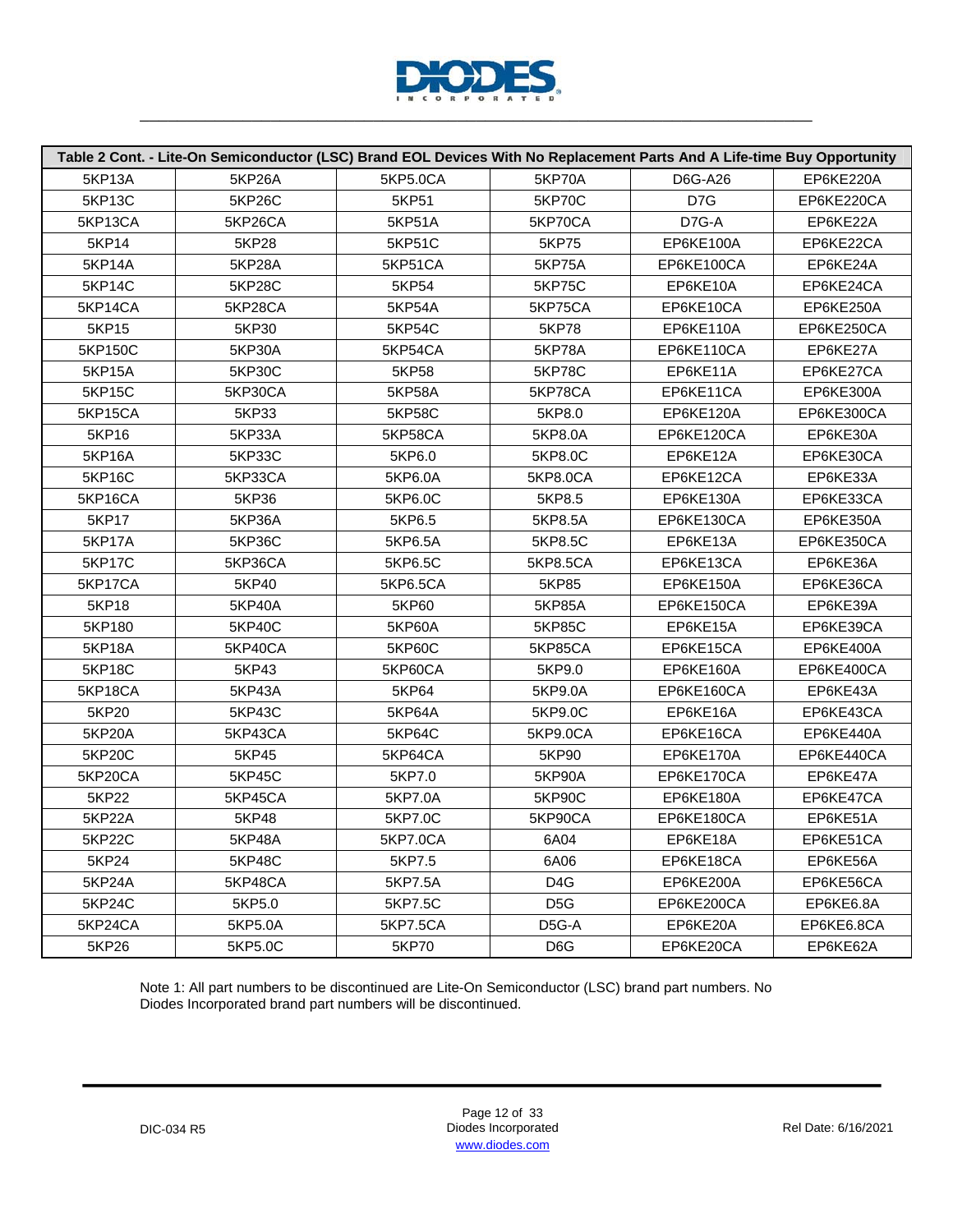

|                  |                  |                 | Table 2 Cont. - Lite-On Semiconductor (LSC) Brand EOL Devices With No Replacement Parts And A Life-time Buy Opportunity |                  |                  |
|------------------|------------------|-----------------|-------------------------------------------------------------------------------------------------------------------------|------------------|------------------|
| EP6KE62CA        | P4KE13CA         | P4KE36CA        | P6KE100A-A52                                                                                                            | <b>P6KE180CA</b> | P6KE43A-A52      |
| EP6KE68A         | <b>P4KE150A</b>  | P4KE39A         | <b>P6KE100CA</b>                                                                                                        | P6KE18A          | P6KE43CA         |
| EP6KE68CA        | <b>P4KE150CA</b> | P4KE39CA        | <b>P6KE10A</b>                                                                                                          | P6KE18CA         | <b>P6KE440A</b>  |
| EP6KE7.5A        | P4KE15A          | <b>P4KE400A</b> | P6KE10CA                                                                                                                | <b>P6KE200A</b>  | P6KE440A-A52     |
| EP6KE7.5CA       | P4KE15CA         | P4KE400A-A52    | P6KE110A                                                                                                                | P6KE200A_HF-A52  | P6KE440CA        |
| EP6KE75A         | <b>P4KE160A</b>  | P4KE400CA       | <b>P6KE110CA</b>                                                                                                        | P6KE200A-A52     | P6KE47A          |
| EP6KE75CA        | <b>P4KE160CA</b> | P4KE43A         | P6KE11A                                                                                                                 | <b>P6KE200CA</b> | P6KE47CA         |
| EP6KE8.2A        | P4KE16A          | P4KE43CA        | P6KE11CA                                                                                                                | P6KE20A          | <b>P6KE480A</b>  |
| EP6KE8.2CA       | P4KE16CA         | <b>P4KE440A</b> | <b>P6KE120A</b>                                                                                                         | P6KE20CA         | P6KE480CA        |
| EP6KE82A         | <b>P4KE170A</b>  | P4KE440CA       | P6KE120CA                                                                                                               | <b>P6KE220A</b>  | P6KE51A          |
| EP6KE82CA        | P4KE170CA        | P4KE47A         | P6KE12A                                                                                                                 | P6KE220A_HF-A52  | P6KE51A-A52      |
| EP6KE9.1A        | <b>P4KE180A</b>  | P4KE47CA        | P6KE12A-A52                                                                                                             | P6KE220A-A52     | P6KE51CA         |
| EP6KE9.1CA       | P4KE180CA        | P4KE51A         | P6KE12CA                                                                                                                | P6KE220CA        | <b>P6KE550A</b>  |
| EP6KE91A         | P4KE18A          | P4KE51CA        | P6KE130A                                                                                                                | P6KE22A          | <b>P6KE550CA</b> |
| EP6KE91CA        | P4KE18CA         | P4KE56A         | P6KE130A-A52                                                                                                            | P6KE22CA         | P6KE56A          |
| <b>LT2A07</b>    | P4KE200CA        | P4KE56CA        | <b>P6KE130CA</b>                                                                                                        | P6KE24A          | P6KE56A-A52      |
| LZ52C11W         | P4KE20A          | <b>P4KE6.8A</b> | P6KE13A                                                                                                                 | P6KE24CA         | P6KE56CA         |
| MMSZ13VBWF       | P4KE20CA         | P4KE6.8CA       | P6KE13A-A52                                                                                                             | <b>P6KE250A</b>  | <b>P6KE6.8A</b>  |
| MMSZ15VBWF       | <b>P4KE220A</b>  | P4KE62A         | P6KE13CA                                                                                                                | P6KE250CA        | P6KE6.8CA        |
| MMSZ5228BF       | P4KE220CA        | P4KE62CA        | P6KE150A                                                                                                                | P6KE27A          | P6KE62A          |
| MMSZ5233BF       | P4KE22A          | P4KE68A         | P6KE150A_HF-A52                                                                                                         | P6KE27CA         | P6KE62A-A52      |
| MMSZ5V1BWF       | P4KE22CA         | P4KE68CA        | P6KE150A-A52                                                                                                            | P6KE300A         | P6KE62CA         |
| <b>P4KE100A</b>  | P4KE24A          | <b>P4KE7.5A</b> | <b>P6KE150CA</b>                                                                                                        | P6KE300CA        | P6KE68A          |
| <b>P4KE100CA</b> | P4KE24CA         | P4KE7.5CA       | P6KE15A                                                                                                                 | P6KE30A          | P6KE68A-A52      |
| P4KE10A          | <b>P4KE250A</b>  | P4KE75A         | P6KE15A-A52                                                                                                             | P6KE30CA         | P6KE68CA         |
| P4KE10CA         | P4KE250CA        | P4KE75CA        | P6KE15CA                                                                                                                | P6KE33A          | <b>P6KE7.5A</b>  |
| P4KE110A         | P4KE27A          | <b>P4KE8.2A</b> | P6KE160A                                                                                                                | P6KE33CA         | P6KE7.5CA        |
| P4KE110CA        | P4KE27CA         | P4KE8.2CA       | P6KE160A-A52                                                                                                            | <b>P6KE350A</b>  | P6KE75A          |
| P4KE11A          | <b>P4KE300CA</b> | P4KE82A         | <b>P6KE160CA</b>                                                                                                        | P6KE350CA        | P6KE75CA         |
| P4KE11CA         | P4KE30A          | P4KE82CA        | P6KE16A                                                                                                                 | P6KE36A          | <b>P6KE8.2A</b>  |
| <b>P4KE120A</b>  | P4KE30CA         | P4KE9.1A        | P6KE16CA                                                                                                                | P6KE36CA         | <b>P6KE8.2CA</b> |
| P4KE120CA        | P4KE30CA-T       | P4KE9.1CA       | P6KE170A                                                                                                                | P6KE36CA-A52     | P6KE82A          |
| P4KE12A          | P4KE33A          | P4KE91A         | P6KE170A-A52                                                                                                            | P6KE39A          | P6KE82CA         |
| P4KE12CA         | P4KE33CA         | P4KE91CA        | <b>P6KE170CA</b>                                                                                                        | P6KE39CA         | P6KE9.1A         |
| P4KE130A         | <b>P4KE350A</b>  | P6KE100A        | <b>P6KE180A</b>                                                                                                         | P6KE400A         | P6KE9.1CA        |
| P4KE130CA        | P4KE350CA        | P6KE100A_HF     | P6KE180A_HF-A52                                                                                                         | P6KE400CA        | P6KE91A          |
| P4KE13A          | P4KE36A          | P6KE100A_HF-A52 | P6KE180A-A52                                                                                                            | P6KE43A          | P6KE91A-A52      |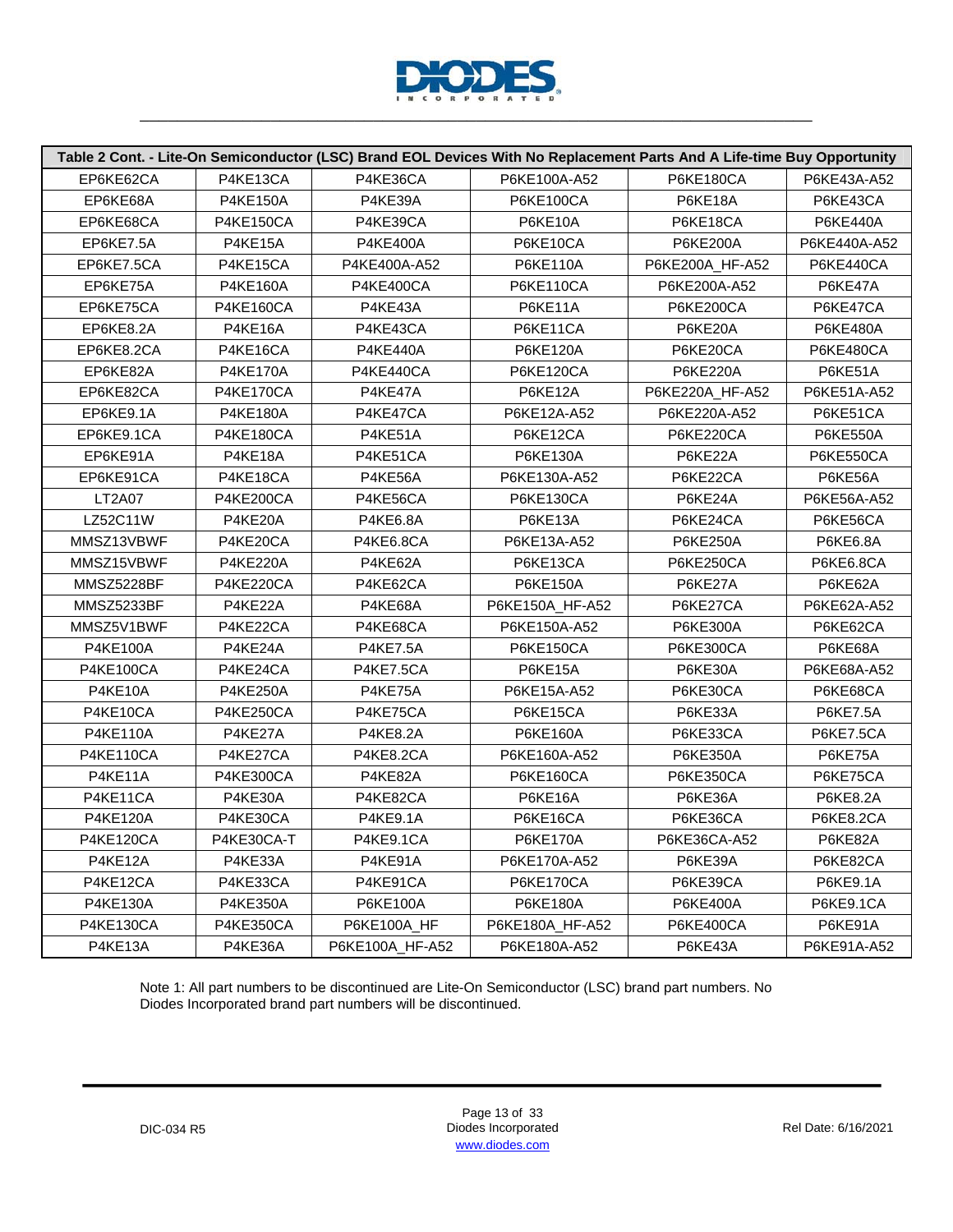

|                  | Table 2 Cont. - Lite-On Semiconductor (LSC) Brand EOL Devices With No Replacement Parts And A Life-time Buy Opportunity |                     |                     |                |               |
|------------------|-------------------------------------------------------------------------------------------------------------------------|---------------------|---------------------|----------------|---------------|
| P6KE91CA         | PR1007L-A26                                                                                                             | <b>SA10A</b>        | SA18A               | <b>SA51A</b>   | SA85A         |
| <b>P6KS300A</b>  | <b>PR1007R</b>                                                                                                          | SA10CA              | SA <sub>18</sub> CA | SA51CA         | SA85CA        |
| <b>P6KS300CA</b> | PR1007R_HF-A52                                                                                                          | <b>SA110A</b>       | SA <sub>20</sub> A  | SA54A          | <b>SA9.0A</b> |
| <b>P6KS350A</b>  | PR1502S                                                                                                                 | <b>SA110CA</b>      | SA20CA              | SA54CA         | SA9.0CA       |
| <b>P6KS350CA</b> | PR1503                                                                                                                  | <b>SA11A</b>        | SA22A               | SA58A          | SA90A         |
| P6KS400A         | PR1503S                                                                                                                 | SA11CA              | SA22CA              | SA58CA         | SA90CA        |
| <b>P6KS400CA</b> | PR1504                                                                                                                  | <b>SA120A</b>       | <b>SA24A</b>        | <b>SA6.0A</b>  | SR2506F5      |
| <b>P6KS440A</b>  | PR1504S                                                                                                                 | SA120CA             | SA24CA              | SA6.0CA        | UF1002        |
| <b>P6KS440CA</b> | PR1505                                                                                                                  | SA <sub>12</sub> A  | SA <sub>26</sub> A  | <b>SA6.5A</b>  | UF1002-A52    |
| PR1002           | PR1505S                                                                                                                 | SA12CA              | SA26CA              | <b>SA6.5CA</b> | UF1003        |
| PR1002-A52       | PR1507                                                                                                                  | <b>SA130A</b>       | SA28A               | SA60A          | UF1003-A52    |
| PR1003           | PR1507S                                                                                                                 | <b>SA130CA</b>      | SA28CA              | SA60CA         | <b>UF1004</b> |
| PR1003-A52       | PR1507S-A52                                                                                                             | SA <sub>13</sub> A  | SA30A               | SA64A          | <b>UF1005</b> |
| PR1003L          | PR2003                                                                                                                  | SA13CA              | SA30CA              | SA64CA         | <b>UF1006</b> |
| PR1003L-A26      | PR2004                                                                                                                  | SA <sub>14</sub> A  | SA33A               | <b>SA7.0A</b>  | <b>UF1007</b> |
| PR1003L-A52      | PR2005                                                                                                                  | SA14CA              | SA33CA              | SA7.0CA        | UF1007-A52    |
| PR1004           | PR2006                                                                                                                  | <b>SA150A</b>       | SA36A               | <b>SA7.5A</b>  | <b>UF2002</b> |
| PR1005           | PR2007                                                                                                                  | <b>SA150CA</b>      | SA36CA              | SA7.5CA        | UF2003        |
| PR1005-A52       | PR2007-A52                                                                                                              | SA <sub>15</sub> A  | <b>SA40A</b>        | SA70A          | UF2003-A52    |
| <b>PR1005L</b>   | PR3002                                                                                                                  | SA <sub>15</sub> CA | SA40CA              | SA70CA         | <b>UF2004</b> |
| <b>PR1005L-A</b> | PR3003                                                                                                                  | <b>SA160A</b>       | SA43A               | SA75A          | UF3002        |
| PR1005L-A26      | PR3004                                                                                                                  | <b>SA160CA</b>      | SA43CA              | SA75CA         | UF3003        |
| PR1006           | PR3007                                                                                                                  | SA16A               | SA45A               | SA78A          | <b>UF3004</b> |
| PR1006-A52       | RS1MN                                                                                                                   | SA <sub>16</sub> CA | SA45CA              | SA78CA         | UF3004-A52    |
| PR1007           | S1MT                                                                                                                    | <b>SA170A</b>       | SA48A               | <b>SA8.0A</b>  | US1GP         |
| PR1007_HF-A52    | S48C10100                                                                                                               | SA170CA             | SA48CA              | SA8.0CA        | US1MN         |
| PR1007-A52       | <b>SA100A</b>                                                                                                           | SA <sub>17</sub> A  | <b>SA5.0A</b>       | <b>SA8.5A</b>  |               |
| PR1007L          | <b>SA100CA</b>                                                                                                          | SA17CA              | SA5.0CA             | <b>SA8.5CA</b> |               |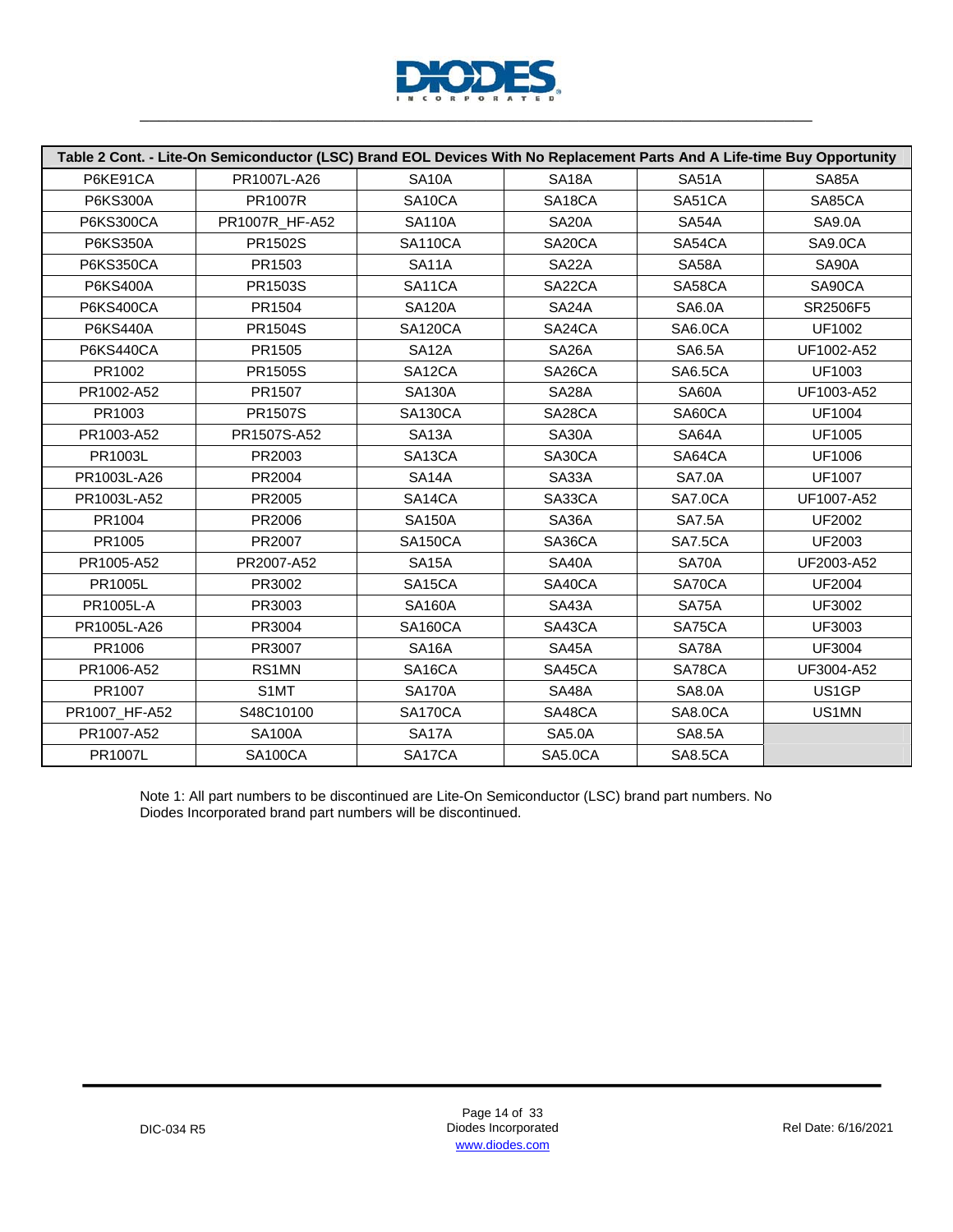

| Table 3 - Lite-On Semiconductor (LSC) Brand EOL Devices With Replacement Parts And With No Life-time Buy Opportunity |                                               |                |                     |  |                  |                                               |                |                     |  |  |
|----------------------------------------------------------------------------------------------------------------------|-----------------------------------------------|----------------|---------------------|--|------------------|-----------------------------------------------|----------------|---------------------|--|--|
| (LSC) EOL Part                                                                                                       | <b>Recommended</b><br><b>Replacement Part</b> | <b>Packing</b> | <b>MPQ</b><br>(Pcs) |  | (LSC) EOL Part   | <b>Recommended</b><br><b>Replacement Part</b> | <b>Packing</b> | <b>MPQ</b><br>(Pcs) |  |  |
| 1SS400-7                                                                                                             | 1N4448HWT-7                                   | T&R            | 3000                |  | <b>MMBT4401</b>  | MMBT4401-7-F                                  | T&R            | 3000                |  |  |
| 3.0SMCJ100                                                                                                           | 3.0SMCJ100A-13                                | T&R            | 3000                |  | <b>MMBT4403</b>  | MMBT4403-7-F                                  | T&R            | 3000                |  |  |
| 3.0SMCJ170AF                                                                                                         | 3.0SMCJ170A-13                                | T&R.           | 3000                |  | MMBT5401         | MMBT5401-7-F                                  | T&R            | 3000                |  |  |
| 3.0SMCJ20AF                                                                                                          | 3.0SMCJ20A-13                                 | T&R            | 3000                |  | <b>MMBT5551</b>  | MMBT5551-7-F                                  | T&R            | 3000                |  |  |
| 3.0SMCJ48AF                                                                                                          | 3.0SMCJ48A-13                                 | T&R            | 3000                |  | MMBTA06          | MMBTA06-7-F                                   | T&R            | 3000                |  |  |
| 3.0SMCJ5.0A                                                                                                          | 3.0SMCJ5.0A-13                                | T&R            | 3000                |  | MMBTA42          | MMBTA42-7-F                                   | T&R            | 3000                |  |  |
| 3.0SMCJ5.0CA                                                                                                         | 3.0SMCJ5.0CA-13                               | T&R            | 3000                |  | MMBTA56          | MMBTA56-7-F                                   | T&R            | 3000                |  |  |
| 3.0SMCJ6.0A                                                                                                          | 3.0SMCJ6.0A-13                                | T&R            | 3000                |  | MMBTA92          | MMBTA92-7-F                                   | T&R            | 3000                |  |  |
| 3.0SMCJ6.0CA                                                                                                         | 3.0SMCJ6.0CA-13                               | T&R            | 3000                |  | MMDT2222A        | MMDT2222A-7-F                                 | T&R            | 3000                |  |  |
| 3.0SMCJ6.5A                                                                                                          | 3.0SMCJ6.5A-13                                | T&R            | 3000                |  | MMDT2907A-LS     | MMDT2907A-7-F                                 | T&R            | 3000                |  |  |
| 3.0SMCJ6.5C                                                                                                          | 3.0SMCJ6.5CA-13                               | T&R            | 3000                |  | <b>MMDT3904</b>  | MMDT3904-7-F                                  | T&R            | 3000                |  |  |
| 3.0SMCJ6.5CA                                                                                                         |                                               |                |                     |  | <b>MMDT3906</b>  | MMDT3906-7-F                                  | T&R            | 3000                |  |  |
| 3.0SMCJ7.0A                                                                                                          | 3.0SMCJ7.0A-13                                | T&R            | 3000                |  | <b>MMDT3946</b>  | MMDT3946-7-F                                  | T&R            | 3000                |  |  |
| 3.0SMCJ7.0CA                                                                                                         | 3.0SMCJ7.0CA-13                               | T&R            | 3000                |  | <b>MMDT4401</b>  | MMDT4401-7-F                                  | T&R            | 3000                |  |  |
| 3.0SMCJ7.5A                                                                                                          | 3.0SMCJ7.5A-13                                | T&R            | 3000                |  | <b>MMDT4403</b>  | MMDT4403-7-F                                  | T&R            | 3000                |  |  |
| 3.0SMCJ7.5CA                                                                                                         | 3.0SMCJ7.5CA-13                               | T&R            | 3000                |  | <b>MMDT5401</b>  | MMDT5401-7-F                                  | T&R            | 3000                |  |  |
| 3.0SMCJ78CAF                                                                                                         | 3.0SMCJ78CA-13                                | T&R            | 3000                |  | <b>MMDT5551</b>  | MMDT5551-7-F                                  | T&R            | 3000                |  |  |
| 3.0SMCJ8.0A                                                                                                          | 3.0SMCJ8.0A-13                                | T&R            | 3000                |  | <b>MMST2222A</b> | MMST2222A-7-F                                 | T&R            | 3000                |  |  |
| 3.0SMCJ8.0CA                                                                                                         | 3.0SMCJ8.0CA-13                               | T&R            | 3000                |  | MMST2907A        | MMST2907A-7-F                                 | T&R.           | 3000                |  |  |
| 3.0SMCJ8.5A                                                                                                          | 3.0SMCJ8.5A-13                                | T&R            | 3000                |  | <b>MMST3904</b>  | MMST3904-7-F                                  | T&R            | 3000                |  |  |
| 3.0SMCJ8.5CA                                                                                                         | 3.0SMCJ8.5CA-13                               | T&R            | 3000                |  | <b>MMST3906</b>  | MMST3906-7-F                                  | T&R            | 3000                |  |  |
| 3.0SMCJ9.0A                                                                                                          | 3.0SMCJ9.0A-13                                | T&R.           | 3000                |  | <b>MMST4401</b>  | MMST4401-7-F                                  | T&R            | 3000                |  |  |
| 3.0SMCJ9.0CA                                                                                                         | 3.0SMCJ9.0CA-13                               | T&R            | 3000                |  | <b>MMST4403</b>  | MMST4403-7-F                                  | T&R            | 3000                |  |  |
| 3.0SMCJ90                                                                                                            | 3.0SMCJ90A-13                                 | T&R            | 3000                |  | PSMAJ400A        | PSMAJ400A-13                                  | T&R            | 5000                |  |  |
| BAV19W                                                                                                               | <b>BAV19W-7-F</b>                             | T&R            | 3000                |  | PSMAJ400CA       | PSMAJ400CA-13                                 | T&R            | 5000                |  |  |
| BAV99T                                                                                                               | <b>BAV99T-7-F</b>                             | T&R            | 3000                |  | PSMAJ440A        | PSMAJ440A-13                                  | T&R            | 5000                |  |  |
| MMBT2222A                                                                                                            | MMBT2222A-7-F                                 | T&R            | 3000                |  | SMAJ100AF        |                                               |                |                     |  |  |
| <b>MMBT2907A</b>                                                                                                     | MMBT2907A-7-F                                 | T&R            | 3000                |  | SMAJ100AT        | SMAJ100A-13-F                                 | T&R            | 5000                |  |  |
| <b>MMBT3904</b>                                                                                                      | MMBT3904-7-F                                  | T&R            | 3000                |  | SMAJ100CAT       | SMAJ100CA-13-F                                | T&R            | 5000                |  |  |
| <b>MMBT3906</b>                                                                                                      | MMBT3906-7-F                                  | T&R            | 3000                |  | SMAJ10AT         | SMAJ10A-13-F                                  | T&R            | 5000                |  |  |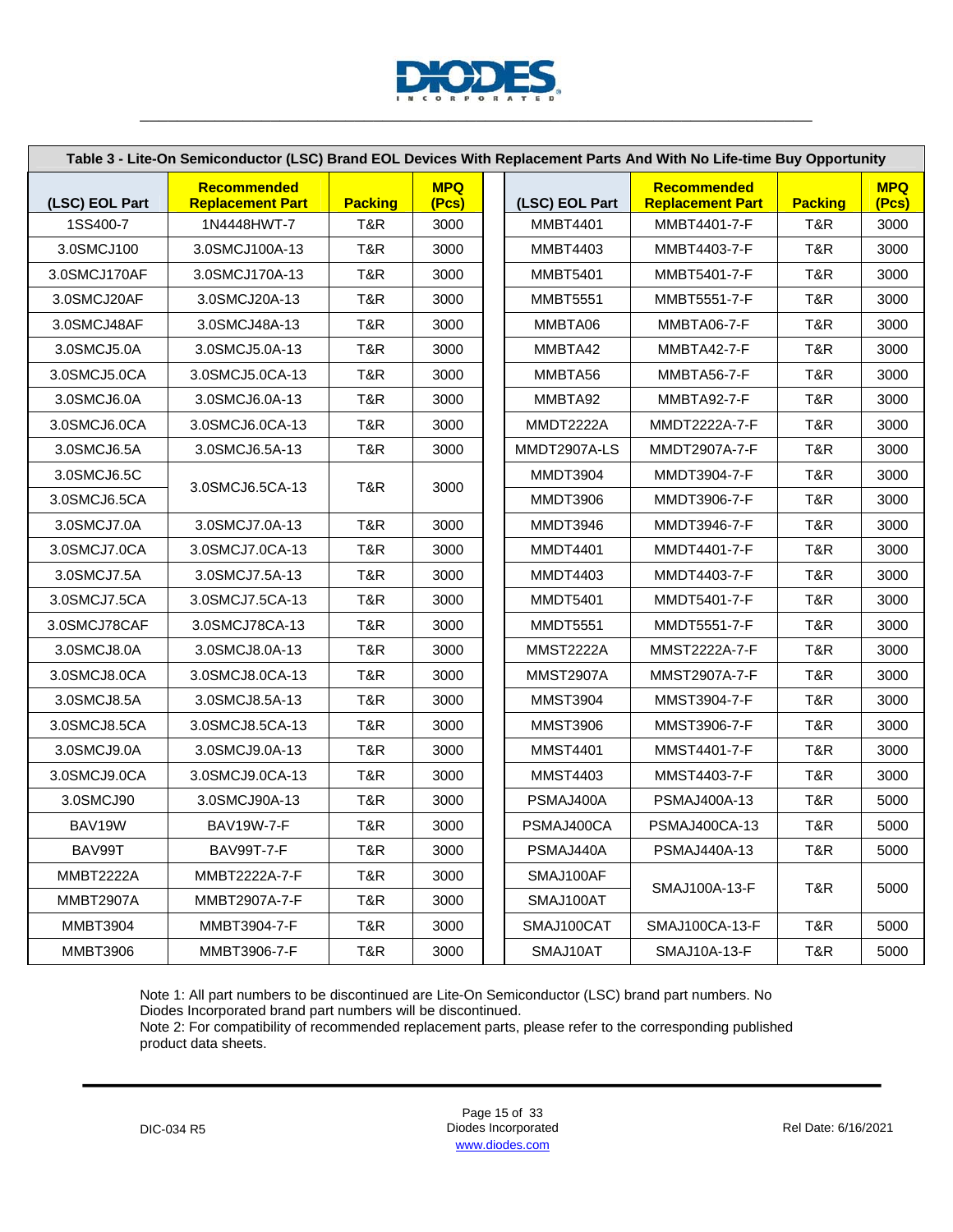

|                | Table 3 Cont. - Lite-On Semiconductor (LSC) Brand EOL Devices With Replacement Parts And With No Life-time Buy Opportunity |                |                     |                |                                        |                |                     |
|----------------|----------------------------------------------------------------------------------------------------------------------------|----------------|---------------------|----------------|----------------------------------------|----------------|---------------------|
| (LSC) EOL Part | <b>Recommended</b><br><b>Replacement Part</b>                                                                              | <b>Packing</b> | <b>MPQ</b><br>(Pcs) | (LSC) EOL Part | Recommended<br><b>Replacement Part</b> | <b>Packing</b> | <b>MPQ</b><br>(Pcs) |
| SMAJ10CAF      |                                                                                                                            |                |                     | SMAJ170AF      | SMAJ170A-13-F                          |                |                     |
| SMAJ10CAT      | SMAJ10CA-13-F                                                                                                              | T&R            | 5000                | SMAJ170AT      |                                        | T&R            | 5000                |
| SMAJ110AT      | SMAJ110A-13-F                                                                                                              | T&R            | 5000                | SMAJ170CAT     | SMAJ170CA-13-F                         | T&R            | 5000                |
| SMAJ110CAT     | SMAJ110CA-13-F                                                                                                             | T&R            | 5000                | SMAJ17AT       | <b>SMAJ17A-13-F</b>                    | T&R            | 5000                |
| SMAJ11AF       |                                                                                                                            |                |                     | SMAJ17CAT      | SMAJ17CA-13-F                          | T&R            | 5000                |
| SMAJ11AT       | SMAJ11A-13-F                                                                                                               | T&R            | 5000                | SMAJ18AT       | SMAJ18A-13-F                           | T&R            | 5000                |
| SMAJ11CAF      |                                                                                                                            |                |                     | SMAJ18CAF      |                                        |                |                     |
| SMAJ11CAT      | SMAJ11CA-13-F                                                                                                              | T&R            | 5000                | SMAJ18CAT      | SMAJ18CA-13-F                          | T&R            | 5000                |
| SMAJ120AT      | SMAJ120A-13-F                                                                                                              | T&R            | 5000                | SMAJ200A       |                                        |                |                     |
| SMAJ120CAT     | SMAJ120CA-13-F                                                                                                             | T&R            | 5000                | SMAJ200AT      | SMAJ200A-13-F                          | T&R            | 5000                |
| SMAJ12AF       |                                                                                                                            |                |                     | SMAJ200CA      |                                        |                |                     |
| SMAJ12AT       | SMAJ12A-13-F                                                                                                               | T&R            | 5000                | SMAJ200CAT     | SMAJ200CA-13-F                         | T&R            | 5000                |
| SMAJ12CAF      |                                                                                                                            |                |                     | SMAJ20AT       | <b>SMAJ20A-13-F</b>                    | T&R            | 5000                |
| SMAJ12CAT      | SMAJ12CA-13-F                                                                                                              | T&R            | 5000                | SMAJ20CAT      | SMAJ20CA-13-F                          | T&R            | 5000                |
| SMAJ130AT      | SMAJ130A-13-F                                                                                                              | T&R            | 5000                | SMAJ22AT       | SMAJ22A-13-F                           | T&R            | 5000                |
| SMAJ130CAT     | <b>SMAJ130CA-13-F</b>                                                                                                      | T&R            | 5000                | SMAJ22CAT      | SMAJ22CA-13-F                          | T&R            | 5000                |
| SMAJ13AT       | SMAJ13A-13-F                                                                                                               | T&R            | 5000                | SMAJ24AT       | SMAJ24A-13-F                           | T&R            | 5000                |
| SMAJ13CAT      | SMAJ13CA-13-F                                                                                                              | T&R            | 5000                | SMAJ24CAT      | SMAJ24CA-13-F                          | T&R            | 5000                |
| SMAJ14AT       | SMAJ14A-13-F                                                                                                               | T&R            | 5000                | SMAJ26AF       |                                        |                |                     |
| SMAJ14CAT      | SMAJ14CA-13-F                                                                                                              | T&R            | 5000                | SMAJ26AT       | SMAJ26A-13-F                           | T&R            | 5000                |
| SMAJ150AT      | SMAJ150A-13-F                                                                                                              | T&R            | 5000                | SMAJ26CAT      | SMAJ26CA-13-F                          | T&R            | 5000                |
| SMAJ150CAF     |                                                                                                                            |                |                     | SMAJ28AF       |                                        |                |                     |
| SMAJ150CAT     | SMAJ150CA-13-F                                                                                                             | T&R            | 5000                | SMAJ28AT       | SMAJ28A-13-F                           | T&R            | 5000                |
| SMAJ15AT       | SMAJ15A-13-F                                                                                                               | T&R            | 5000                | SMAJ28CAT      | SMAJ28CA-13-F                          | T&R            | 5000                |
| SMAJ15CAF      |                                                                                                                            |                |                     | SMAJ30AF       |                                        |                |                     |
| SMAJ15CAT      | SMAJ15CA-13-F                                                                                                              | T&R            | 5000                | SMAJ30AT       | SMAJ30A-13-F                           | T&R            | 5000                |
| SMAJ160AT      | SMAJ160A-13-F                                                                                                              | T&R            | 5000                | SMAJ30CAF      |                                        |                |                     |
| SMAJ160CAT     | SMAJ160CA-13-F                                                                                                             | T&R            | 5000                | SMAJ30CAT      | SMAJ30CA-13-F                          | T&R            | 5000                |
| SMAJ16AT       | SMAJ16A-13-F                                                                                                               | T&R            | 5000                | SMAJ33AT       | SMAJ33A-13-F                           | T&R            | 5000                |
| SMAJ16CAT      | SMAJ16CA-13-F                                                                                                              | T&R            | 5000                |                |                                        |                |                     |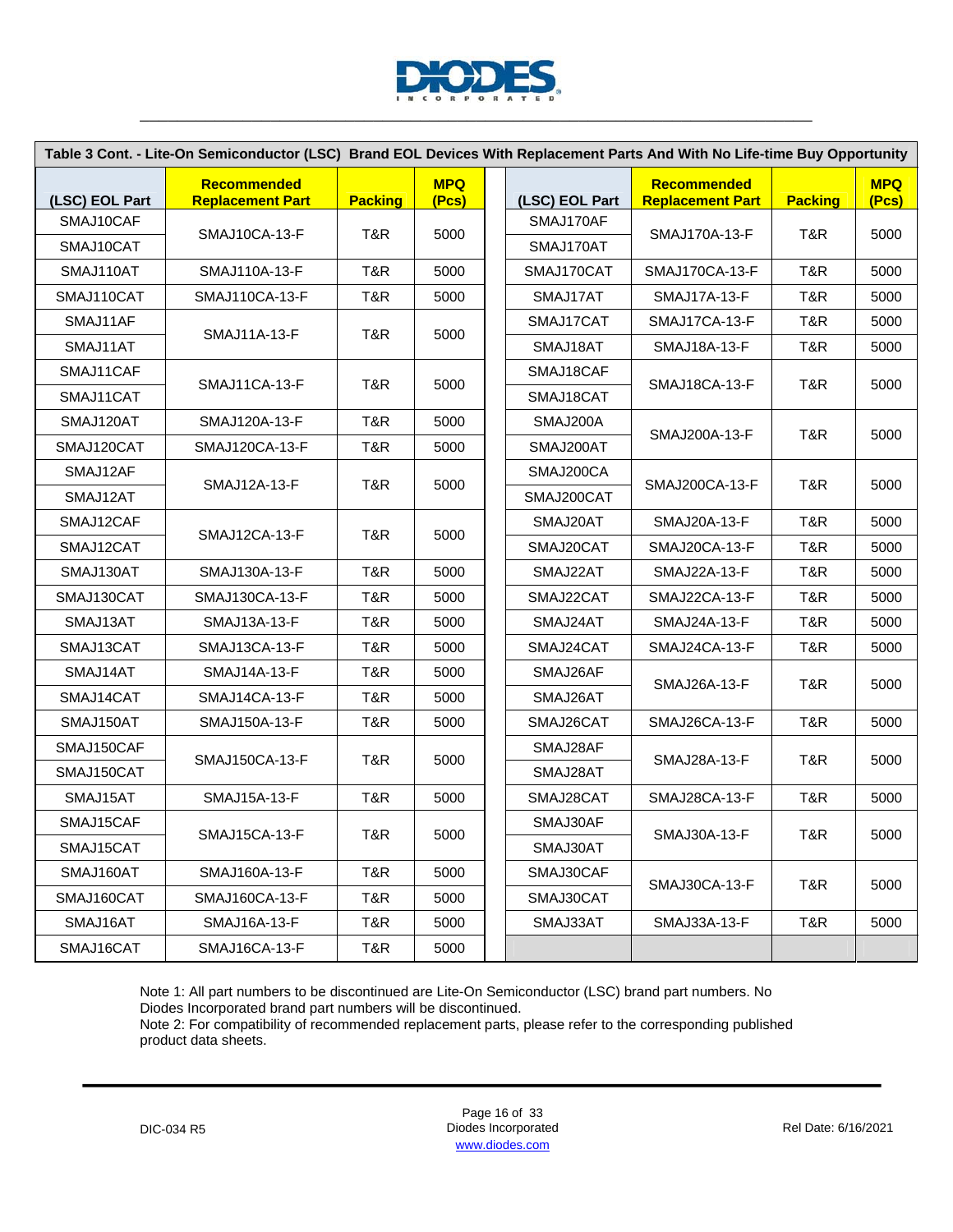

|                | Table 3 Cont. - Lite-On Semiconductor (LSC) Brand EOL Devices With Replacement Parts And With No Life-time Buy Opportunity |                |                     |                |                                               |                |                     |
|----------------|----------------------------------------------------------------------------------------------------------------------------|----------------|---------------------|----------------|-----------------------------------------------|----------------|---------------------|
| (LSC) EOL Part | <b>Recommended</b><br><b>Replacement Part</b>                                                                              | <b>Packing</b> | <b>MPQ</b><br>(Pcs) | (LSC) EOL Part | <b>Recommended</b><br><b>Replacement Part</b> | <b>Packing</b> | <b>MPQ</b><br>(Pcs) |
| SMAJ33CAF      | SMAJ33CA-13-F                                                                                                              | T&R            | 5000                | SMAJ58CAT      | SMAJ58CA-13-F                                 | T&R            | 5000                |
| SMAJ33CAT      |                                                                                                                            |                |                     | SMAJ6.0A       |                                               |                |                     |
| SMAJ36AF       | SMAJ36A-13-F                                                                                                               | T&R            | 5000                | SMAJ6.0AF      | SMAJ6.0A-13-F                                 | T&R            | 5000                |
| SMAJ36AT       |                                                                                                                            |                |                     | SMAJ6.0AT      |                                               |                |                     |
| SMAJ36CAF      |                                                                                                                            |                |                     | SMAJ6.0CA      |                                               |                |                     |
| SMAJ36CAT      | SMAJ36CA-13-F                                                                                                              | T&R            | 5000                | SMAJ6.0CAF     | SMAJ6.0CA-13-F                                | T&R            | 5000                |
| SMAJ40AT       | SMAJ40A-13-F                                                                                                               | T&R            | 5000                | SMAJ6.0CAT     |                                               |                |                     |
| SMAJ40CAF      |                                                                                                                            |                |                     | SMAJ6.5A       |                                               |                |                     |
| SMAJ40CAT      | SMAJ40CA-13-F                                                                                                              | T&R            | 5000                | SMAJ6.5AT      | SMAJ6.5A-13-F                                 | T&R            | 5000                |
| SMAJ43AT       | SMAJ43A-13-F                                                                                                               | T&R            | 5000                | SMAJ6.5CA      | SMAJ6.5CA-13-F                                |                |                     |
| SMAJ43CAT      | SMAJ43CA-13-F                                                                                                              | T&R            | 5000                | SMAJ6.5CAT     |                                               | T&R            | 5000                |
| SMAJ45AT       | SMAJ45A-13-F                                                                                                               | T&R            | 5000                | SMAJ60AF       | <b>SMAJ60A-13-F</b>                           |                | 5000                |
| SMAJ45CAT      | SMAJ45CA-13-F                                                                                                              | T&R            | 5000                | SMAJ60AT       |                                               | T&R            |                     |
| SMAJ48AF       | <b>SMAJ48A-13-F</b>                                                                                                        | T&R            | 5000                | SMAJ60CAF      | SMAJ60CA-13-F                                 | T&R            | 5000                |
| SMAJ48AT       |                                                                                                                            |                |                     | SMAJ60CAT      |                                               |                |                     |
| SMAJ48CAT      | SMAJ48CA-13-F                                                                                                              | T&R            | 5000                | SMAJ64AF       | SMAJ64A-13-F                                  | T&R            | 5000                |
| SMAJ5.0A       |                                                                                                                            |                |                     | SMAJ64AT       |                                               |                |                     |
| SMAJ5.0AF      | SMAJ5.0A-13-F                                                                                                              | T&R            | 5000                | SMAJ64CAT      | SMAJ64CA-13-F                                 | T&R            | 5000                |
| SMAJ5.0AT      |                                                                                                                            |                |                     | SMAJ7.0A       |                                               |                |                     |
| SMAJ5.0CA      |                                                                                                                            |                |                     | SMAJ7.0AF      | SMAJ7.0A-13-F                                 | T&R            | 5000                |
| SMAJ5.0CAF     | SMAJ5.0CA-13-F                                                                                                             | T&R            | 5000                | SMAJ7.0AT      |                                               |                |                     |
| SMAJ5.0CAT     |                                                                                                                            |                |                     | SMAJ7.0CA      |                                               | T&R            |                     |
| SMAJ51AT       | SMAJ51A-13-F                                                                                                               | T&R            | 5000                | SMAJ7.0CAT     | SMAJ7.0CA-13-F                                |                | 5000                |
| SMAJ51CAF      |                                                                                                                            |                |                     | SMAJ7.5A       |                                               |                |                     |
| SMAJ51CAT      | SMAJ51CA-13-F                                                                                                              | T&R            | 5000                | SMAJ7.5AT      | SMAJ7.5A-13-F                                 | T&R            | 5000                |
| SMAJ54AT       | SMAJ54A-13-F                                                                                                               | T&R            | 5000                | SMAJ7.5CA      | SMAJ7.5CA-13-F                                |                |                     |
| SMAJ54CAT      | SMAJ54CA-13-F                                                                                                              | T&R            | 5000                | SMAJ7.5CAT     |                                               | T&R            | 5000                |
| SMAJ56CA       | <b>SMAJ56CA-13-F</b>                                                                                                       | T&R            | 5000                | SMAJ70AT       | <b>SMAJ70A-13-F</b>                           | T&R            | 5000                |
| SMAJ58AF       |                                                                                                                            |                |                     | SMAJ70CAT      | SMAJ70CA-13-F                                 | T&R            | 5000                |
| SMAJ58AT       | SMAJ58A-13-F                                                                                                               | T&R            | 5000                |                |                                               |                |                     |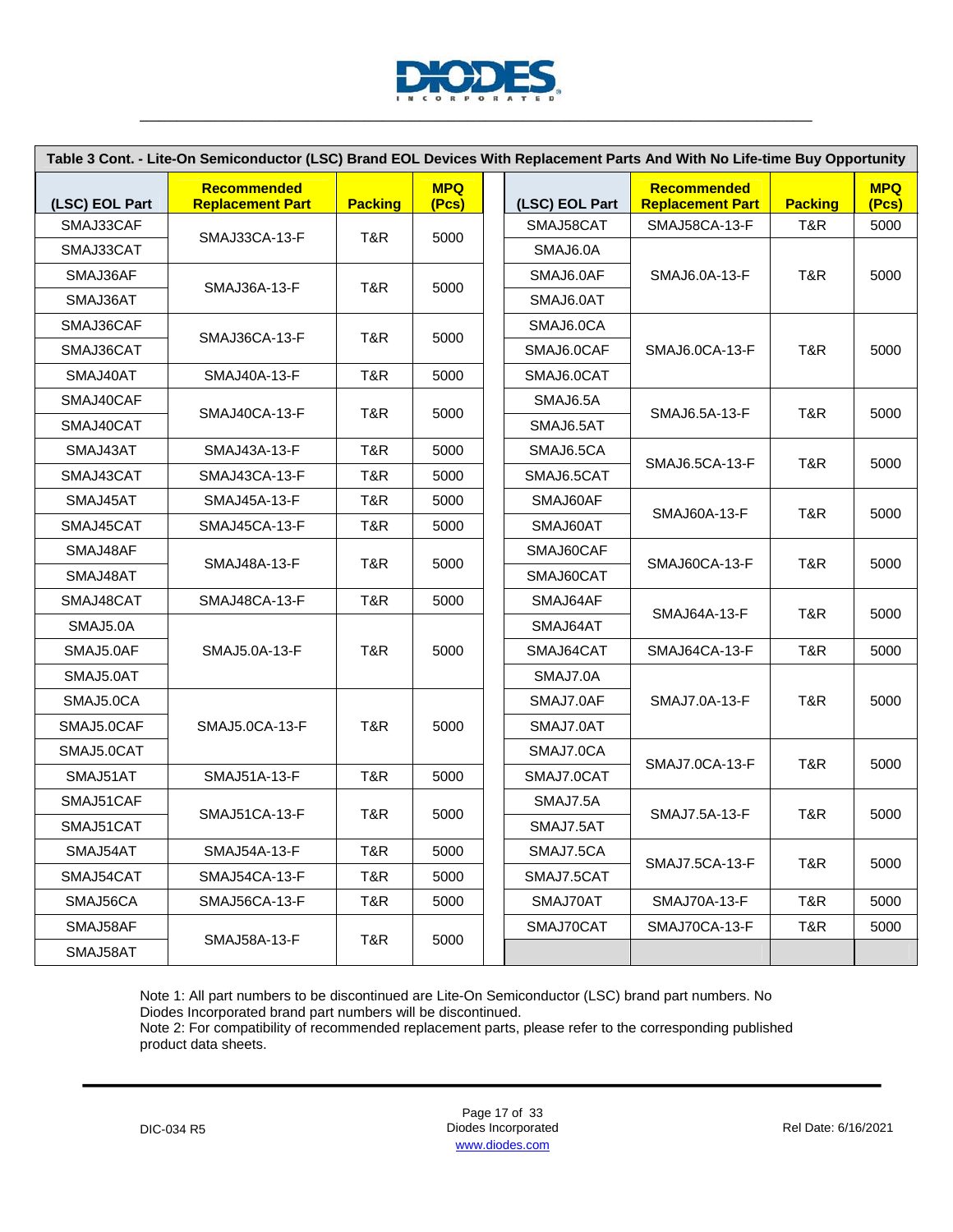

|                     | Table 3 Cont. - Lite-On Semiconductor (LSC) Brand EOL Devices With Replacement Parts And With No Life-time Buy Opportunity |                |                     |                  |                                               |                |                     |
|---------------------|----------------------------------------------------------------------------------------------------------------------------|----------------|---------------------|------------------|-----------------------------------------------|----------------|---------------------|
| (LSC) EOL Part      | <b>Recommended</b><br><b>Replacement Part</b>                                                                              | <b>Packing</b> | <b>MPQ</b><br>(Pcs) | (LSC) EOL Part   | <b>Recommended</b><br><b>Replacement Part</b> | <b>Packing</b> | <b>MPQ</b><br>(Pcs) |
| SMAJ75AF            | <b>SMAJ75A-13-F</b>                                                                                                        | T&R            | 5000                | SMAZ36           | SMAZ36-13-F                                   | T&R            | 5000                |
| SMAJ75AT            |                                                                                                                            |                |                     | SMAZ5V1          | SMAZ5V1-13-F                                  | T&R            | 5000                |
| SMAJ75CAT           | SMAJ75CA-13-F                                                                                                              | T&R            | 5000                | SMAZ5V6          | SMAZ5V6-13-F                                  | T&R            | 5000                |
| SMAJ78AT            | SMAJ78A-13-F                                                                                                               | T&R            | 5000                | SMAZ7V5          |                                               |                |                     |
| SMAJ78CAT           | SMAJ78CA-13-F                                                                                                              | T&R            | 5000                | SMAZ7V5_HC       | SMAZ7V5-13-F                                  | T&R            | 5000                |
| SMAJ8.0A            |                                                                                                                            | T&R            | 5000                | SMAZ7V5N         |                                               |                |                     |
| SMAJ8.0AT           | SMAJ8.0A-13-F                                                                                                              |                |                     | <b>SMB6J100A</b> |                                               |                |                     |
| SMAJ8.0CA           |                                                                                                                            |                |                     | SMB6J100AT       | SMBJ100A-13-F                                 | T&R            | 3000                |
| SMAJ8.0CAT          | SMAJ8.0CA-13-F                                                                                                             | T&R            | 5000                | SMB6J100CA       |                                               |                |                     |
| SMAJ8.5A            |                                                                                                                            |                |                     | SMB6J100CAT      | SMBJ100CA-13-F                                | T&R            | 3000                |
| SMAJ8.5AT           | SMAJ8.5A-13-F                                                                                                              | T&R            | 5000                | SMBJ100CAF       |                                               |                |                     |
| SMAJ8.5CA           |                                                                                                                            |                |                     | SMB6J10A         |                                               |                |                     |
| SMAJ8.5CAT          | SMAJ8.5CA-13-F                                                                                                             | T&R            | 5000                | SMB6J10AT        |                                               |                |                     |
| SMAJ85AT            | SMAJ85A-13-F                                                                                                               | T&R            | 5000                | SMBJ10AF         | SMBJ10A-13-F                                  | T&R            | 3000                |
| SMAJ85CAT           | SMAJ85CA-13-F                                                                                                              | T&R            | 5000                | SMBJ10AT         |                                               |                |                     |
| SMAJ9.0A            |                                                                                                                            |                |                     | SMB6J10CA        |                                               |                |                     |
| SMAJ9.0AT           | SMAJ9.0A-13-F                                                                                                              | T&R            | 5000                | SMB6J10CAT       | SMBJ10CA-13-F                                 | T&R            | 3000                |
| SMAJ9.0CA           |                                                                                                                            |                |                     | SMBJ10CAF        |                                               |                |                     |
| SMAJ9.0CAF          | SMAJ9.0CA-13-F                                                                                                             | T&R            | 5000                | SMB6J110AT       |                                               |                |                     |
| SMAJ9.0CAT          |                                                                                                                            |                |                     | SMBJ110AT        | SMBJ110A-13-F                                 | T&R            | 3000                |
| SMAJ90AT            | <b>SMAJ90A-13-F</b>                                                                                                        | T&R            | 5000                | SMB6J110CA       |                                               |                |                     |
| SMAJ90CAT           | SMAJ90CA-13-F                                                                                                              | T&R            | 5000                | SMB6J110CAT      | SMBJ110CA-13-F                                | T&R            | 3000                |
| SMAZ <sub>10</sub>  |                                                                                                                            |                |                     | SMB6J11A         |                                               |                |                     |
| SMAZ <sub>10N</sub> | SMAZ10-13-F                                                                                                                | T&R            | 5000                | SMB6J11AT        | <b>SMBJ11A-13-F</b>                           | T&R            | 3000                |
| SMAZ12              | SMAZ12-13-F                                                                                                                | T&R            | 5000                | SMBJ11AT         |                                               |                |                     |
| SMAZ15              | SMAZ15-13-F                                                                                                                | T&R            | 5000                | SMB6J11CA        |                                               |                |                     |
| SMAZ18              | SMAZ18-13-F                                                                                                                | T&R            | 5000                | SMB6J11CAT       | <b>SMBJ11CA-13-F</b>                          | T&R            | 3000                |
| SMAZ <sub>20</sub>  | SMAZ20-13-F                                                                                                                | T&R.           | 5000                | <b>SMB6J120A</b> |                                               |                |                     |
| SMAZ22              | SMAZ22-13-F                                                                                                                | T&R            | 5000                | SMB6J120AT       | SMBJ120A-13-F                                 | T&R            | 3000                |
| SMAZ27              | SMAZ27-13-F                                                                                                                | T&R            | 5000                | SMBJ120AT        |                                               |                |                     |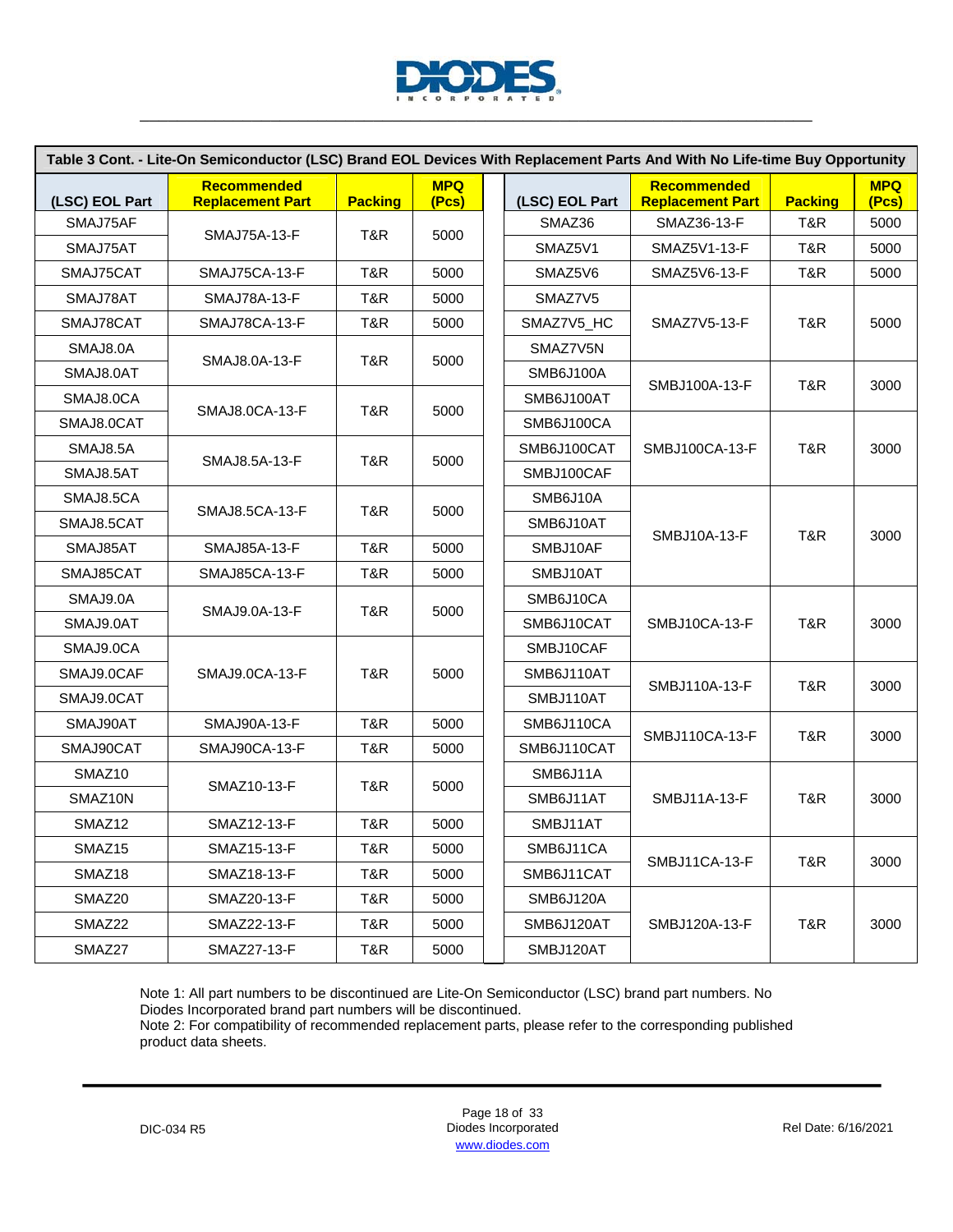

|                  | Table 3 Cont. - Lite-On Semiconductor (LSC) Brand EOL Devices With Replacement Parts And With No Life-time Buy Opportunity |                |                     |                |                                               |                |                     |
|------------------|----------------------------------------------------------------------------------------------------------------------------|----------------|---------------------|----------------|-----------------------------------------------|----------------|---------------------|
| (LSC) EOL Part   | <b>Recommended</b><br><b>Replacement Part</b>                                                                              | <b>Packing</b> | <b>MPQ</b><br>(Pcs) | (LSC) EOL Part | <b>Recommended</b><br><b>Replacement Part</b> | <b>Packing</b> | <b>MPQ</b><br>(Pcs) |
| SMB6J120CA       | SMBJ120CA-13-F                                                                                                             | T&R            | 3000                | SMB6J15CA      |                                               |                |                     |
| SMB6J120CAT      |                                                                                                                            |                |                     | SMB6J15CAT     | SMBJ15CA-13-F                                 | T&R            | 3000                |
| SMB6J12A         |                                                                                                                            |                |                     | SMBJ15CAF      |                                               |                |                     |
| SMB6J12AT        | SMBJ12A-13-F                                                                                                               | T&R            | 3000                | SMB6J160AT     | SMBJ160A-13-F                                 | T&R            | 3000                |
| SMBJ12AF         |                                                                                                                            |                |                     | SMBJ160AT      |                                               |                |                     |
| SMB6J12CAT       |                                                                                                                            |                |                     | SMB6J160CA     |                                               |                |                     |
| SMBJ12CAF        | SMBJ12CA-13-F                                                                                                              | T&R            | 3000                | SMB6J160CAT    | SMBJ160CA-13-F                                | T&R            | 3000                |
| <b>SMB6J130A</b> |                                                                                                                            | T&R            | 3000                | SMB6J16A       |                                               |                |                     |
| SMB6J130AT       | SMBJ130A-13-F                                                                                                              |                |                     | SMB6J16AT      |                                               | T&R            | 3000                |
| SMB6J130CA       |                                                                                                                            |                |                     | SMBJ16AF       | SMBJ16A-13-F                                  |                |                     |
| SMB6J130CAT      | SMBJ130CA-13-F                                                                                                             | T&R            | 3000                | SMBJ16AT       |                                               |                |                     |
| SMB6J13A         |                                                                                                                            | T&R            |                     | SMB6J16CA      | SMBJ16CA-13-F                                 |                | 3000                |
| SMB6J13AT        | SMBJ13A-13-F                                                                                                               |                | 3000                | SMB6J16CAT     |                                               | T&R            |                     |
| SMB6J13CA        | SMBJ13CA-13-F                                                                                                              | T&R            | 3000                | SMB6J170AT     |                                               |                |                     |
| SMB6J13CAT       |                                                                                                                            |                |                     | SMBJ170AF      | SMBJ170A-13-F                                 | T&R            | 3000                |
| SMB6J14A         |                                                                                                                            |                |                     | SMBJ170AT      |                                               |                |                     |
| SMB6J14AT        | SMBJ14A-13-F                                                                                                               | T&R            | 3000                | SMB6J170CA     |                                               | T&R            | 3000                |
| SMBJ14AF         |                                                                                                                            |                |                     | SMB6J170CAT    | SMBJ170CA-13-F                                |                |                     |
| SMBJ14AT         |                                                                                                                            |                |                     | SMBJ170AC      |                                               |                |                     |
| SMB6J14CA        | SMBJ14CA-13-F                                                                                                              | T&R            | 3000                | SMB6J17A       |                                               |                |                     |
| SMB6J14CAT       |                                                                                                                            |                |                     | SMB6J17AT      | <b>SMBJ17A-13-F</b>                           | T&R            | 3000                |
| SMB6J150A        |                                                                                                                            |                |                     | SMBJ17AT       |                                               |                |                     |
| SMB6J150AT       |                                                                                                                            |                |                     | SMB6J17CA      |                                               | T&R            |                     |
| SMBJ150AF        | SMBJ150A-13-F                                                                                                              | T&R            | 3000                | SMB6J17CAT     | SMBJ17CA-13-F                                 |                | 3000                |
| SMBJ150AT        |                                                                                                                            |                |                     | SMB6J18A       |                                               |                |                     |
| SMB6J150CA       |                                                                                                                            |                |                     | SMB6J18AT      |                                               |                |                     |
| SMB6J150CAT      | SMBJ150CA-13-F                                                                                                             | T&R            | 3000                | SMBJ18AF       | SMBJ18A-13-F                                  | T&R            | 3000                |
| SMB6J15A         |                                                                                                                            |                |                     | SMBJ18AT       |                                               |                |                     |
| SMB6J15AT        | SMBJ15A-13-F                                                                                                               | T&R            | 3000                |                |                                               |                |                     |
| SMBJ15AF         |                                                                                                                            |                |                     |                |                                               |                |                     |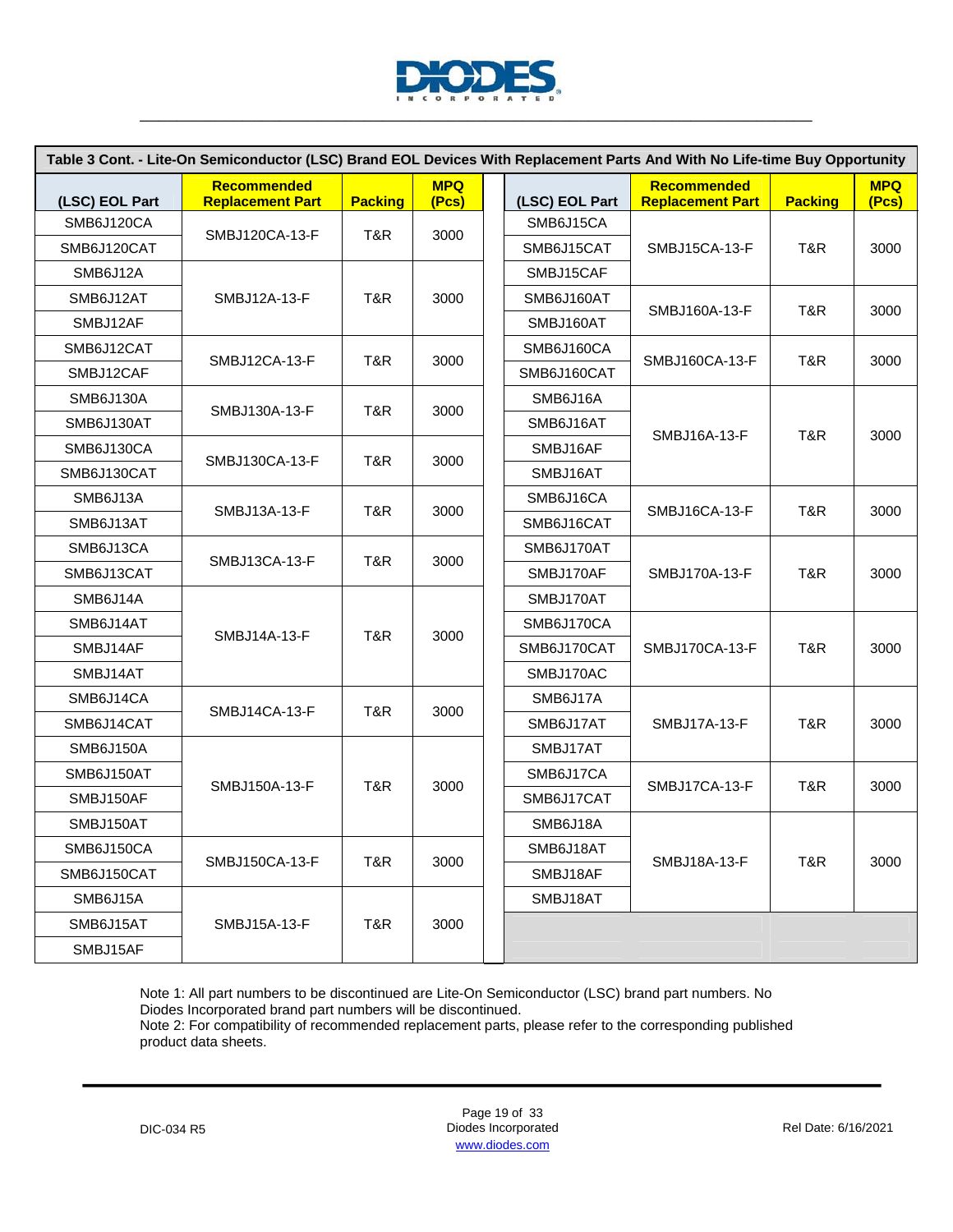

|                             | Table 3 Cont. - Lite-On Semiconductor (LSC) Brand EOL Devices With Replacement Parts And With No Life-time Buy Opportunity |                |            |                            |                         |                |            |
|-----------------------------|----------------------------------------------------------------------------------------------------------------------------|----------------|------------|----------------------------|-------------------------|----------------|------------|
|                             | <b>Recommended</b>                                                                                                         |                | <b>MPQ</b> |                            | <b>Recommended</b>      |                | <b>MPQ</b> |
| (LSC) EOL Part<br>SMB6J18CA | <b>Replacement Part</b>                                                                                                    | <b>Packing</b> | (Pcs)      | (LSC) EOL Part<br>SMB6J28A | <b>Replacement Part</b> | <b>Packing</b> | (Pcs)      |
| SMB6J18CAT                  | SMBJ18CA-13-F                                                                                                              | T&R            | 3000       | SMB6J28AT                  |                         |                |            |
| SMBJ18CAF                   |                                                                                                                            |                |            | SMBJ28AF                   | SMBJ28A-13-F            | T&R            | 3000       |
|                             |                                                                                                                            |                |            |                            |                         |                |            |
| SMBJ200A                    | SMBJ200A-13-F                                                                                                              | T&R            | 3000       | SMBJ28AT                   |                         |                |            |
| SMBJ200AT                   |                                                                                                                            |                |            | SMB6J28CA                  |                         |                |            |
| SMBJ200CA                   | SMBJ200CA-13-F                                                                                                             | T&R            | 3000       | SMB6J28CAT                 | SMBJ28CA-13-F           | T&R            | 3000       |
| SMB6J20A                    |                                                                                                                            |                |            | SMBJ28CAF                  |                         |                |            |
| SMB6J20AT                   | SMBJ20A-13-F                                                                                                               | T&R            | 3000       | SMB6J30A                   |                         |                |            |
| SMBJ20AF                    |                                                                                                                            |                |            | SMB6J30AT                  | SMBJ30A-13-F            | T&R            | 3000       |
| SMBJ20AT                    |                                                                                                                            |                |            | SMBJ30AT                   |                         |                |            |
| SMB6J20CA                   | SMBJ20CA-13-F                                                                                                              | T&R            | 3000       | SMB6J30CA                  | SMBJ30CA-13-F           | T&R            | 3000       |
| SMB6J20CAT                  |                                                                                                                            |                |            | SMB6J30CAT                 |                         |                |            |
| SMB6J22A                    |                                                                                                                            |                |            | SMB6J33A                   | SMBJ33A-13-F            |                |            |
| SMB6J22AT                   | SMBJ22A-13-F                                                                                                               | T&R            | 3000       | SMB6J33AT                  |                         |                |            |
| SMB6J22CA                   |                                                                                                                            |                |            | SMBJ33AF                   |                         | T&R            | 3000       |
| SMB6J22CAT                  | SMBJ22CA-13-F                                                                                                              | T&R            | 3000       | SMBJ33AT                   |                         |                |            |
| SMB6J24A                    |                                                                                                                            |                |            | SMB6J33CA                  |                         | T&R            | 3000       |
| SMB6J24AT                   |                                                                                                                            | T&R            |            | SMB6J33CAT                 | SMBJ33CA-13-F           |                |            |
| SMBJ24AF                    | SMBJ24A-13-F                                                                                                               |                | 3000       | SMBJ33CAF                  |                         |                |            |
| SMBJ24AT                    |                                                                                                                            |                |            | SMBJ350A                   |                         |                |            |
| SMB6J24CA                   |                                                                                                                            |                |            | SMBJ350T                   | SMBJ350A-13-F           | T&R            | 3000       |
| SMB6J24CAT                  | SMBJ24CA-13-F                                                                                                              | T&R            | 3000       | SMB6J36A                   |                         |                |            |
| SMBJ24CAF                   |                                                                                                                            |                |            | SMB6J36AT                  |                         |                |            |
| SMB6J26A                    |                                                                                                                            |                |            | SMBJ36AF                   | SMBJ36A-13-F            | T&R            | 3000       |
| SMB6J26AT                   | SMBJ26A-13-F                                                                                                               | T&R            | 3000       | SMBJ36AT                   |                         |                |            |
| SMBJ26AT                    |                                                                                                                            |                |            | SMB6J36CA                  |                         |                |            |
| SMB6J26CA                   |                                                                                                                            |                |            | SMB6J36CAT                 | SMBJ36CA-13-F           | T&R            | 3000       |
| SMB6J26CAT                  | SMBJ26CA-13-F                                                                                                              | T&R            | 3000       | SMBJ36CAF                  |                         |                |            |
| SMBJ26CAF                   |                                                                                                                            |                |            |                            |                         |                |            |

Note 2: For compatibility of recommended replacement parts, please refer to the corresponding published product data sheets.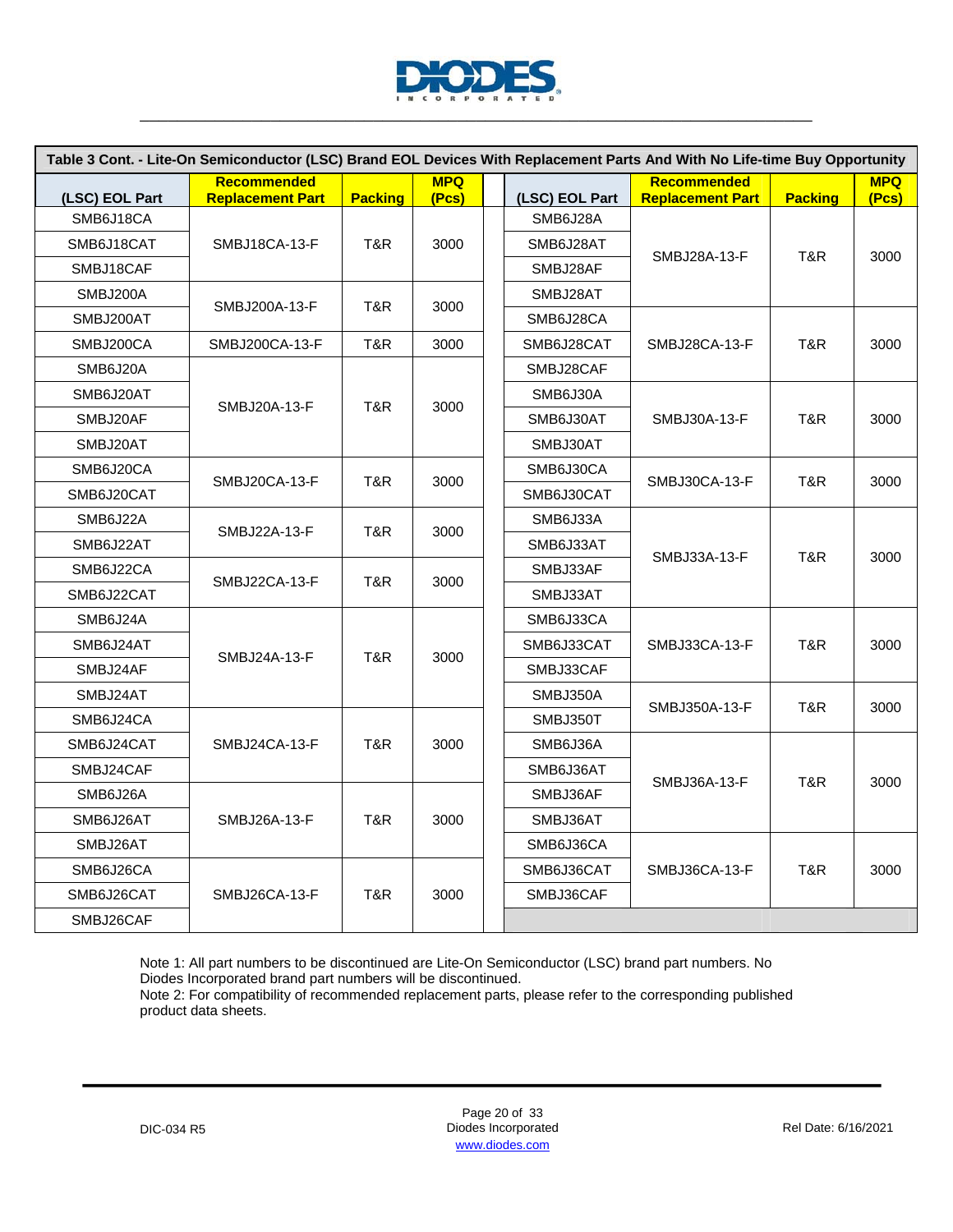

|                  | Table 3 Cont. - Lite-On Semiconductor (LSC) Brand EOL Devices With Replacement Parts And With No Life-time Buy Opportunity |                |                     |  |                |                                               |                |                     |
|------------------|----------------------------------------------------------------------------------------------------------------------------|----------------|---------------------|--|----------------|-----------------------------------------------|----------------|---------------------|
| (LSC) EOL Part   | <b>Recommended</b><br><b>Replacement Part</b>                                                                              | <b>Packing</b> | <b>MPQ</b><br>(Pcs) |  | (LSC) EOL Part | <b>Recommended</b><br><b>Replacement Part</b> | <b>Packing</b> | <b>MPQ</b><br>(Pcs) |
| SMB6J40A         |                                                                                                                            |                |                     |  | SMB6J5.0CA     |                                               |                |                     |
| SMB6J40AT        |                                                                                                                            |                |                     |  | SMB6J5.0CAT    |                                               |                |                     |
| SMBJ40AF         | SMBJ40A-13-F                                                                                                               | T&R            | 3000                |  | SMBJ5.0CA      | SMBJ5.0CA-13-F                                | T&R            | 3000                |
| SMBJ40AT         |                                                                                                                            |                |                     |  | SMBJ5.0CAF     |                                               |                |                     |
| SMB6J40CA        |                                                                                                                            |                |                     |  | SMB6J51A       |                                               |                |                     |
| SMB6J40CAT       | SMBJ40CA-13-F                                                                                                              | T&R            | 3000                |  | SMB6J51AT      | SMBJ51A-13-F                                  | T&R            | 3000                |
| SMBJ40CAF        |                                                                                                                            |                |                     |  | SMBJ51AT       |                                               |                |                     |
| SMB6J43A         |                                                                                                                            |                |                     |  | SMB6J51CA      |                                               |                |                     |
| SMB6J43AT        | SMBJ43A-13-F                                                                                                               | T&R            | 3000                |  | SMB6J51CAT     | <b>SMBJ51CA-13-F</b>                          | T&R            | 3000                |
| SMBJ43AT         |                                                                                                                            |                |                     |  | SMBJ51CAF      |                                               |                |                     |
| SMB6J43CA        |                                                                                                                            |                |                     |  | SMB6J54A       |                                               |                |                     |
| SMB6J43CAT       | SMBJ43CA-13-F                                                                                                              | T&R            | 3000                |  | SMB6J54AT      | SMBJ54A-13-F                                  | T&R            | 3000                |
| SMBJ43CAF        |                                                                                                                            |                |                     |  | SMBJ54AT       |                                               |                |                     |
| SMB6J45A         |                                                                                                                            |                |                     |  | SMB6J54CA      |                                               | T&R            | 3000                |
| SMB6J45AT        | SMBJ45A-13-F                                                                                                               | T&R            | 3000                |  | SMB6J54CAT     | SMBJ54CA-13-F                                 |                |                     |
| SMBJ45AT         |                                                                                                                            |                |                     |  | SMB6J58A       |                                               |                |                     |
| SMB6J45CAT       | SMBJ45CA-13-F                                                                                                              | T&R            | 3000                |  | SMB6J58AT      |                                               | T&R            | 3000                |
| SMB6J48A         |                                                                                                                            |                |                     |  | SMBJ58AF       | SMBJ58A-13-F                                  |                |                     |
| SMB6J48AT        | SMBJ48A-13-F                                                                                                               | T&R            | 3000                |  | SMBJ58AT       |                                               |                |                     |
| SMBJ48AT         |                                                                                                                            |                |                     |  | SMB6J58CA      |                                               |                |                     |
| SMB6J48CA        |                                                                                                                            |                |                     |  | SMB6J58CAT     | SMBJ58CA-13-F                                 | T&R            | 3000                |
| SMB6J48CAT       | SMBJ48CA-13-F                                                                                                              | T&R            | 3000                |  | SMB6J6.0A      |                                               |                |                     |
| SMBJ48CAF        |                                                                                                                            |                |                     |  | SMB6J6.0AT     | SMBJ6.0A-13-F                                 | T&R            | 3000                |
| <b>SMB6J5.0A</b> |                                                                                                                            |                |                     |  | SMBJ6.0A       |                                               |                |                     |
| SMB6J5.0AT       |                                                                                                                            |                |                     |  | SMBJ6.0AT      |                                               |                |                     |
| SMBJ5.0A         | SMBJ5.0A-13-F                                                                                                              | T&R            | 3000                |  | SMB6J6.0CA     |                                               |                |                     |
| SMBJ5.0AF        |                                                                                                                            |                |                     |  | SMB6J6.0CAT    |                                               |                |                     |
| SMBJ5.0AT        |                                                                                                                            |                |                     |  | SMBJ6.0CA      | SMBJ6.0CA-13-F                                | T&R            | 3000                |
|                  |                                                                                                                            |                |                     |  | SMBJ6.0CAF     |                                               |                |                     |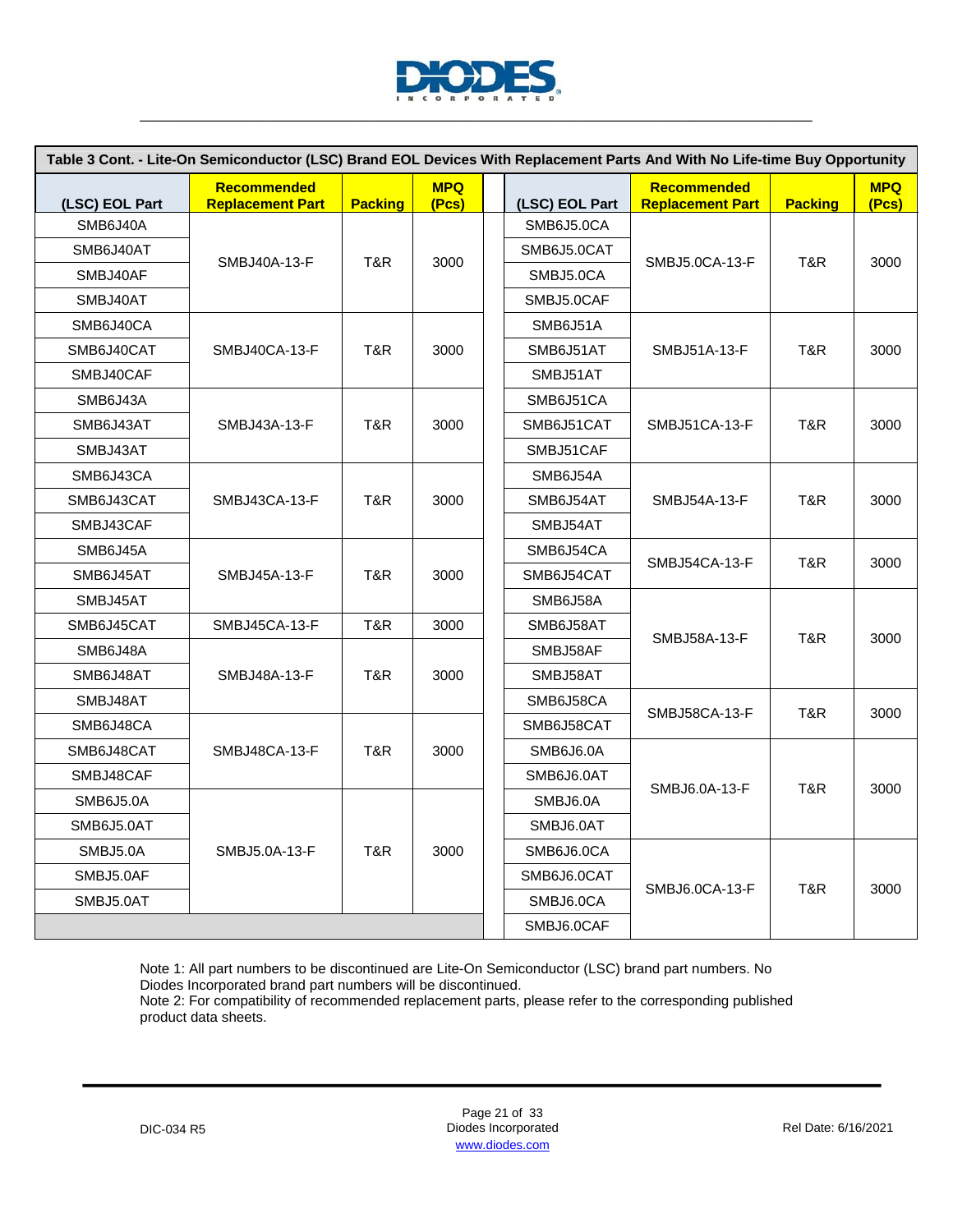

|                | Table 3 Cont. - Lite-On Semiconductor (LSC) Brand EOL Devices With Replacement Parts And With No Life-time Buy Opportunity |                |                     |            |                  |                                        |                |                     |
|----------------|----------------------------------------------------------------------------------------------------------------------------|----------------|---------------------|------------|------------------|----------------------------------------|----------------|---------------------|
| (LSC) EOL Part | <b>Recommended</b><br><b>Replacement Part</b>                                                                              | <b>Packing</b> | <b>MPQ</b><br>(Pcs) |            | (LSC) EOL Part   | Recommended<br><b>Replacement Part</b> | <b>Packing</b> | <b>MPQ</b><br>(Pcs) |
| SMB6J6.5A      |                                                                                                                            |                |                     |            | <b>SMB6J7.5A</b> |                                        |                |                     |
| SMB6J6.5AT     |                                                                                                                            |                |                     |            | SMB6J7.5AT       |                                        | T&R            |                     |
| SMBJ6.5A       | SMBJ6.5A-13-F                                                                                                              | T&R            | 3000                |            | SMBJ7.5A         | SMBJ7.5A-13-F                          |                | 3000                |
| SMBJ6.5AF      |                                                                                                                            |                |                     |            | SMBJ7.5AT        |                                        |                |                     |
| SMBJ6.5AT      |                                                                                                                            |                |                     |            | SMB6J7.5CA       |                                        |                |                     |
| SMB6J6.5CA     |                                                                                                                            |                |                     |            | SMB6J7.5CAT      | SMBJ7.5CA-13-F                         | T&R            | 3000                |
| SMB6J6.5CAT    |                                                                                                                            |                |                     |            | SMBJ7.5CA        |                                        |                |                     |
| SMBJ6.5CA      | SMBJ6.5CA-13-F                                                                                                             | T&R            | 3000                |            | SMB6J70A         |                                        |                |                     |
| SMBJ6.5CAF     |                                                                                                                            |                |                     |            | SMB6J70AT        | SMBJ70A-13-F                           |                |                     |
| SMB6J60A       |                                                                                                                            |                |                     |            | SMBJ70AF         |                                        | T&R            | 3000                |
| SMB6J60AT      | SMBJ60A-13-F                                                                                                               | T&R            | 3000                |            | SMBJ70AT         |                                        |                |                     |
| SMBJ60AT       |                                                                                                                            |                |                     |            | SMB6J70CA        |                                        |                |                     |
| SMB6J60CA      |                                                                                                                            |                |                     |            | SMB6J70CAT       | SMBJ70CA-13-F                          | T&R            | 3000                |
| SMB6J60CAT     | SMBJ60CA-13-F                                                                                                              | T&R            | 3000                |            | SMB6J75A         | SMBJ75A-13-F<br>SMBJ75CA-13-F          | T&R<br>T&R     |                     |
| SMB6J64A       |                                                                                                                            |                |                     |            | SMB6J75AT        |                                        |                | 3000<br>3000        |
| SMB6J64AT      | SMBJ64A-13-F                                                                                                               | T&R            | 3000                |            | SMBJ75AT         |                                        |                |                     |
| SMBJ64AT       |                                                                                                                            |                |                     |            | SMB6J75CA        |                                        |                |                     |
| SMB6J64CA      |                                                                                                                            |                |                     |            | SMB6J75CAT       |                                        |                |                     |
| SMB6J64CAT     | SMBJ64CA-13-F                                                                                                              | T&R            | 3000                |            | SMB6J78A         |                                        |                |                     |
| SMBJ64CAF      |                                                                                                                            |                |                     |            | SMB6J78AT        | SMBJ78A-13-F                           | T&R            | 3000                |
| SMBJ68CAF      | <b>SMBJ68CA-13-F</b>                                                                                                       | T&R            | 3000                |            | SMBJ78AT         |                                        |                |                     |
| SMB6J7.0A      |                                                                                                                            |                |                     |            | SMB6J78CA        |                                        |                |                     |
| SMB6J7.0AT     |                                                                                                                            |                |                     |            | SMB6J78CAT       | SMBJ78CA-13-F                          | T&R            | 3000                |
| SMBJ7.0A       | SMBJ7.0A-13-F                                                                                                              | T&R            | 3000                |            | SMB6J8.0A        |                                        |                |                     |
| SMBJ7.0AT      |                                                                                                                            |                |                     |            | SMB6J8.0AT       |                                        |                |                     |
| SMB6J7.0CA     |                                                                                                                            |                |                     |            | SMBJ8.0A         | SMBJ8.0A-13-F                          | T&R            | 3000                |
| SMB6J7.0CAT    |                                                                                                                            |                |                     |            | SMBJ8.0AT        |                                        |                |                     |
| SMB6J7V0CA     | SMBJ7.0CA-13-F                                                                                                             | T&R            | 3000                | SMB6J8.0CA |                  |                                        |                |                     |
| SMBJ7.0CA      |                                                                                                                            |                |                     |            | SMB6J8.0CAT      | SMBJ8.0CA-13-F                         | T&R            | 3000                |
|                |                                                                                                                            |                |                     |            | SMBJ8.0CA        |                                        |                |                     |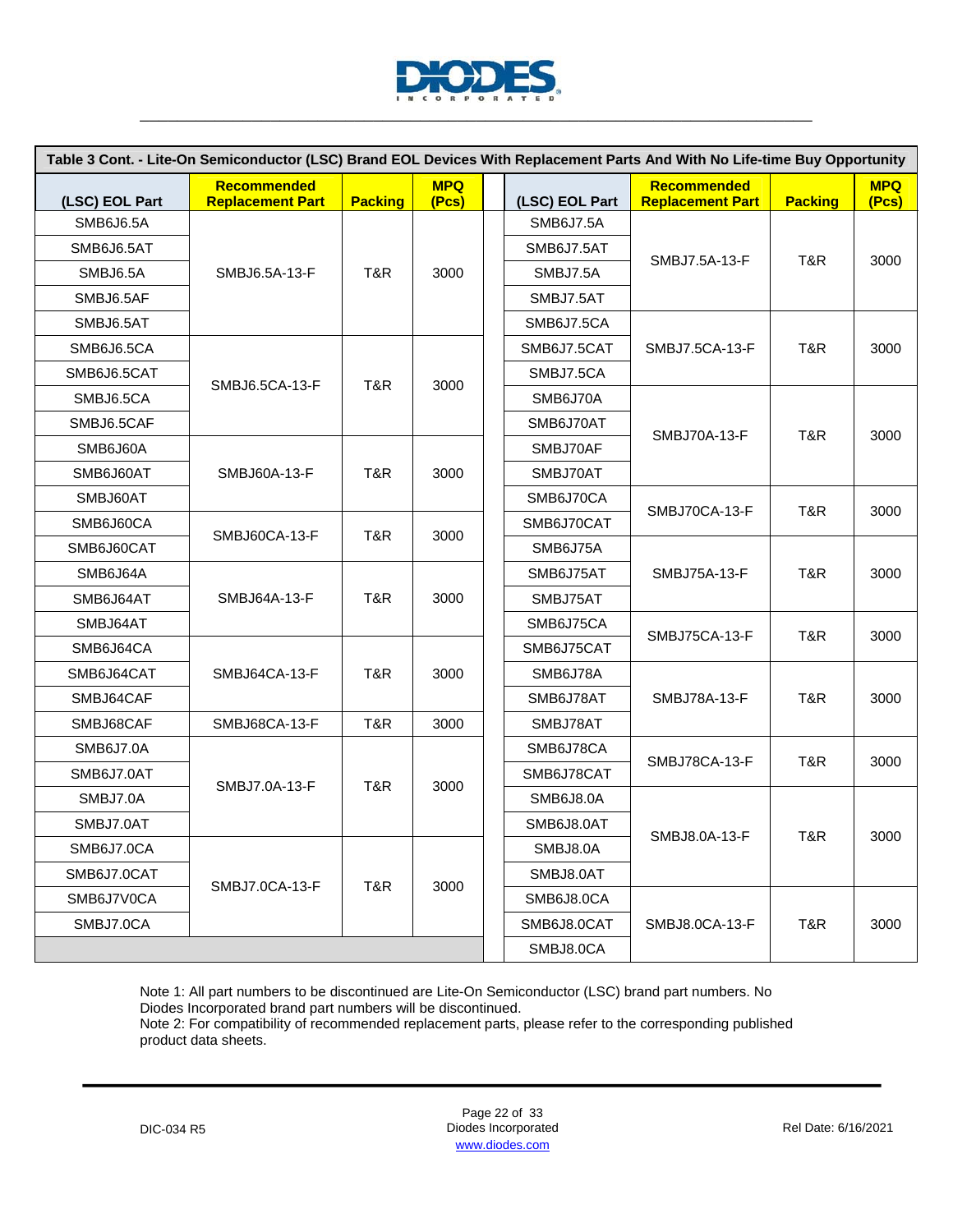

|                  | Table 3 Cont. - Lite-On Semiconductor (LSC) Brand EOL Devices With Replacement Parts And With No Life-time Buy Opportunity |                                 |                     |                |                                               |                               |                     |
|------------------|----------------------------------------------------------------------------------------------------------------------------|---------------------------------|---------------------|----------------|-----------------------------------------------|-------------------------------|---------------------|
| (LSC) EOL Part   | <b>Recommended</b><br><b>Replacement Part</b>                                                                              | <b>Packin</b><br>$\overline{q}$ | <b>MPQ</b><br>(Pcs) | (LSC) EOL Part | <b>Recommended</b><br><b>Replacement Part</b> | <b>Packin</b><br>$\mathbf{q}$ | <b>MPQ</b><br>(Pcs) |
| <b>SMB6J8.5A</b> |                                                                                                                            |                                 |                     | SMCJ200A       | SMCJ200A-13-F                                 | T&R                           | 3000                |
| SMB6J8.5AT       |                                                                                                                            |                                 |                     | SMCJ200CA      | SMCJ200CA-13-F                                | T&R                           | 3000                |
| SMBJ8.5A         | SMBJ8.5A-13-F                                                                                                              | T&R                             | 3000                | SMCJ20AF       | <b>SMCJ20A-13-F</b>                           | T&R                           | 3000                |
| SMBJ8.5AT        |                                                                                                                            |                                 |                     | SMCJ220A       | SMCJ220A-13-F                                 | T&R                           | 3000                |
| SMB6J8.5CA       |                                                                                                                            |                                 |                     | SMCJ220CA      | SMCJ220CA-13-F                                | T&R                           | 3000                |
| SMB6J8.5CAT      | SMBJ8.5CA-13-F                                                                                                             | T&R                             | 3000                | SMCJ5.0A       | SMCJ5.0A-13-F                                 | T&R                           | 3000                |
| SMBJ8.5CA        |                                                                                                                            |                                 |                     | SMCJ5.0CA      | SMCJ5.0CA-13-F                                | T&R                           | 3000                |
| SMB6J85A         |                                                                                                                            |                                 |                     | SMCJ58CAF      | SMCJ58CA-13-F                                 | T&R                           | 3000                |
| SMB6J85AT        | SMBJ85A-13-F                                                                                                               | T&R                             | 3000                | SMCJ6.0A       | SMCJ6.0A-13-F                                 | T&R                           | 3000                |
| SMB6J85CA        |                                                                                                                            |                                 |                     | SMCJ6.0CA      | SMCJ6.0CA-13-F                                | T&R                           | 3000                |
| SMB6J85CAT       | SMBJ85CA-13-F                                                                                                              | T&R                             | 3000                | SMCJ6.5CA      | SMCJ6.5CA-13-F                                | T&R                           | 3000                |
| SMB6J9.0A        |                                                                                                                            |                                 |                     | SMCJ7.0A       | SMCJ7.0A-13-F                                 | T&R                           | 3000                |
| SMB6J9.0AT       |                                                                                                                            |                                 |                     | SMCJ7.0CA      | SMCJ7.0CA-13-F                                | T&R                           | 3000                |
| SMBJ9.0A         | SMBJ9.0A-13-F                                                                                                              | T&R                             | 3000                | SMCJ7.5A       | SMCJ7.5A-13-F                                 | T&R                           | 3000                |
| SMBJ9.0AF        |                                                                                                                            |                                 |                     | SMCJ7.5CA      | <b>SMCJ7.5CA-13-F</b>                         | T&R                           | 3000                |
| SMBJ9.0AT        |                                                                                                                            |                                 |                     | SMCJ8.0A       | SMCJ8.0A-13-F                                 | T&R                           | 3000                |
| SMB6J9.0CA       |                                                                                                                            |                                 |                     | SMCJ8.0CA      | <b>SMCJ8.0CA-13-F</b>                         | T&R                           | 3000                |
| SMB6J9.0CAT      | SMBJ9.0CA-13-F                                                                                                             | T&R                             | 3000                | SMCJ8.5A       | SMCJ8.5A-13-F                                 | T&R                           | 3000                |
| SMBJ9.0CA        |                                                                                                                            |                                 |                     | SMCJ8.5CA      | SMCJ8.5CA-13-F                                | T&R                           | 3000                |
| SMB6J90A         |                                                                                                                            |                                 |                     | SMCJ9.0A       | SMCJ9.0A-13-F                                 | T&R                           | 3000                |
| SMB6J90AT        | SMBJ90A-13-F                                                                                                               | T&R                             | 3000                | SMCJ9.0CA      | SMCJ9.0CA-13-F                                | T&R                           | 3000                |
| SMBJ90AT         |                                                                                                                            |                                 |                     |                |                                               |                               |                     |
| SMB6J90CA        |                                                                                                                            |                                 |                     |                |                                               |                               |                     |
| SMB6J90CAT       | SMBJ90CA-13-F                                                                                                              | T&R                             | 3000                |                |                                               |                               |                     |

product data sheets.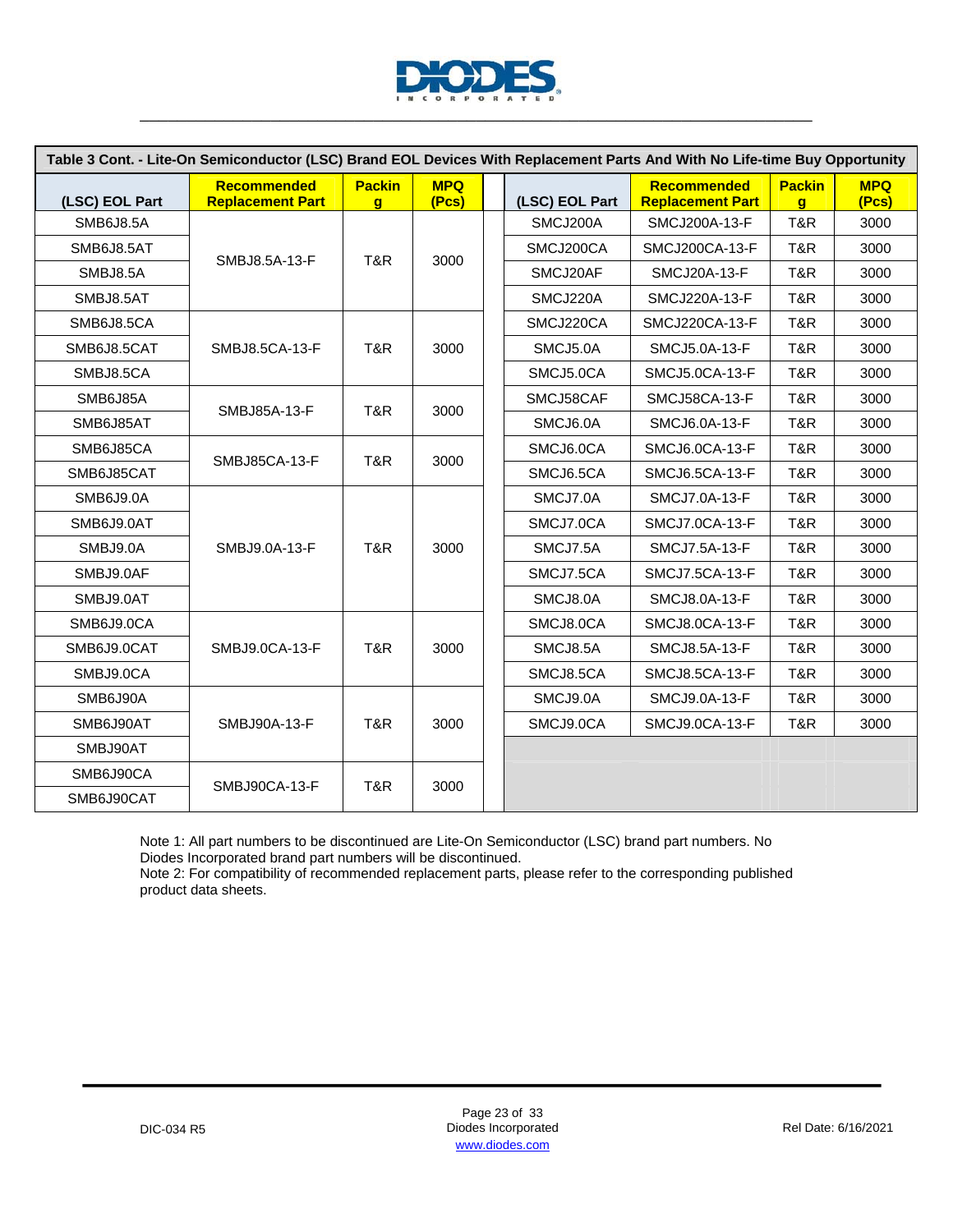

|                |                                        |                    |                     |                    | Table 4 - Lite-On Semiconductor (LSC) Brand EOL Devices With Replacement Parts And A Life-time Buy Opportunity |                |                     |
|----------------|----------------------------------------|--------------------|---------------------|--------------------|----------------------------------------------------------------------------------------------------------------|----------------|---------------------|
| (LSC) EOL Part | Recommended<br><b>Replacement Part</b> | <b>Packing</b>     | <b>MPQ</b><br>(Pcs) | (LSC) EOL Part     | Recommended<br><b>Replacement Part</b>                                                                         | <b>Packing</b> | <b>MPQ</b><br>(Pcs) |
| 1N4006G        | 1N4006G_HF-A52                         | AMMO52             | 3000                | MMSZ43VCWF         | BZT52HC43WF-7                                                                                                  | T&R            | 3000                |
|                | 1N4007G_HF                             | T&R                | 5000                | MM5Z22VCF          | BZT585B22T-7                                                                                                   | T&R            | 3000                |
| 1N4007G        |                                        |                    |                     | MM5Z27VCF          | BZT585B27T-7                                                                                                   | T&R            | 3000                |
| 1N4007G-A52    | 1N4007G_HF-A52                         | AMMO <sub>52</sub> | 3000                | MM5Z2V4CF          | BZT585B2V4T-7                                                                                                  | T&R            | 3000                |
| 1N4935G        | 1N4935G_HF                             | T&R                | 5000                | MM5Z39VCF          | BZT585B39T-7                                                                                                   | T&R            | 3000                |
| 1N5395S        |                                        |                    |                     | MM5Z4V3CF          | BZT585B4V3T-7                                                                                                  | T&R            | 3000                |
| 1N5397S        |                                        |                    |                     | MM3Z16VCWF         | D3Z16BF-7                                                                                                      | T&R            | 3000                |
| 1N5398S        | 1N5399S_HF                             | T&R                | 5000                | MM3Z18VCWF         | D3Z18BF-7                                                                                                      | T&R            | 3000                |
| 1N5399S        |                                        |                    |                     | MM3Z24VCWF         | D3Z24BF-7                                                                                                      | T&R            | 3000                |
| 1N5397S        | 1N5399S_HF-A52                         | AMMO52             | 3000                | MMSZ5250CSF        | DDZ20DSF-7                                                                                                     | T&R            | 3000                |
| 1N5406G        |                                        |                    |                     | MMSZ5231CSF        | DDZ5V1BSF-7                                                                                                    | T&R            | 3000                |
| 1N5406G_HF-A52 | 1N5406G_HF                             | T&R                | 1200                | DF06M              |                                                                                                                |                |                     |
| 1N5406G-A52    |                                        |                    |                     | DF06MF             | DF06M_HF                                                                                                       | Tube           | 50                  |
| 1N5408G        |                                        |                    |                     | DF06MH             |                                                                                                                |                |                     |
| 1N5408G-A52    | 1N5408G_HF                             | T&R                | 1200                | DF <sub>06</sub> S |                                                                                                                |                |                     |
|                | 2A07G_HF                               | T&R                | 4000                | DF06SF             |                                                                                                                |                |                     |
| 2A07G          | 2A07G_HF-A52                           | AMMO52             | 2000                | DF06SF-T           | DF06S_HF                                                                                                       | T&R            | 1500                |
| <b>ABS10</b>   | ABS10_HF                               | T&R                | 5000                | DF06SH             |                                                                                                                |                |                     |
| ABS10H         |                                        |                    |                     | DF08M              |                                                                                                                |                |                     |
| ABS10M         |                                        | T&R                |                     | DF08MF             | DF08M_HF                                                                                                       | Tube           | 50                  |
| TD10KN         | ABS10M_HF                              |                    | 3000                | DF08S              |                                                                                                                | T&R            |                     |
| TD10KN-T       |                                        |                    |                     | DF08SF-T           | DF08S_HF                                                                                                       |                | 1500                |
| ABS20M         |                                        |                    |                     | DF01M              |                                                                                                                |                |                     |
| TD12K          | ABS20M_HF                              | T&R                | 3000                | DF01MF             |                                                                                                                |                |                     |
| ABS20MH        | ABS20MH HF                             | T&R                | 3000                | DF01M-LS           |                                                                                                                |                |                     |
| ABS20MS        | ABS20MS_HF                             | T&R                | 5000                | DF04M              | DF10M_HF                                                                                                       | Tube           | 50                  |
| ABS210         | ABS210_HF                              | T&R                | 5000                | DF04MF             |                                                                                                                |                |                     |
| MMSZ12VCWF     | BZT52HC12WF-7                          | T&R                | 3000                | DF10M              |                                                                                                                |                |                     |
| MMSZ39VCWF     | BZT52HC39WF-7                          | T&R                | 3000                | DF10MF             |                                                                                                                |                |                     |
| MMSZ3V6CWF     | BZT52HC3V6WF-7                         | T&R                | 3000                |                    |                                                                                                                |                |                     |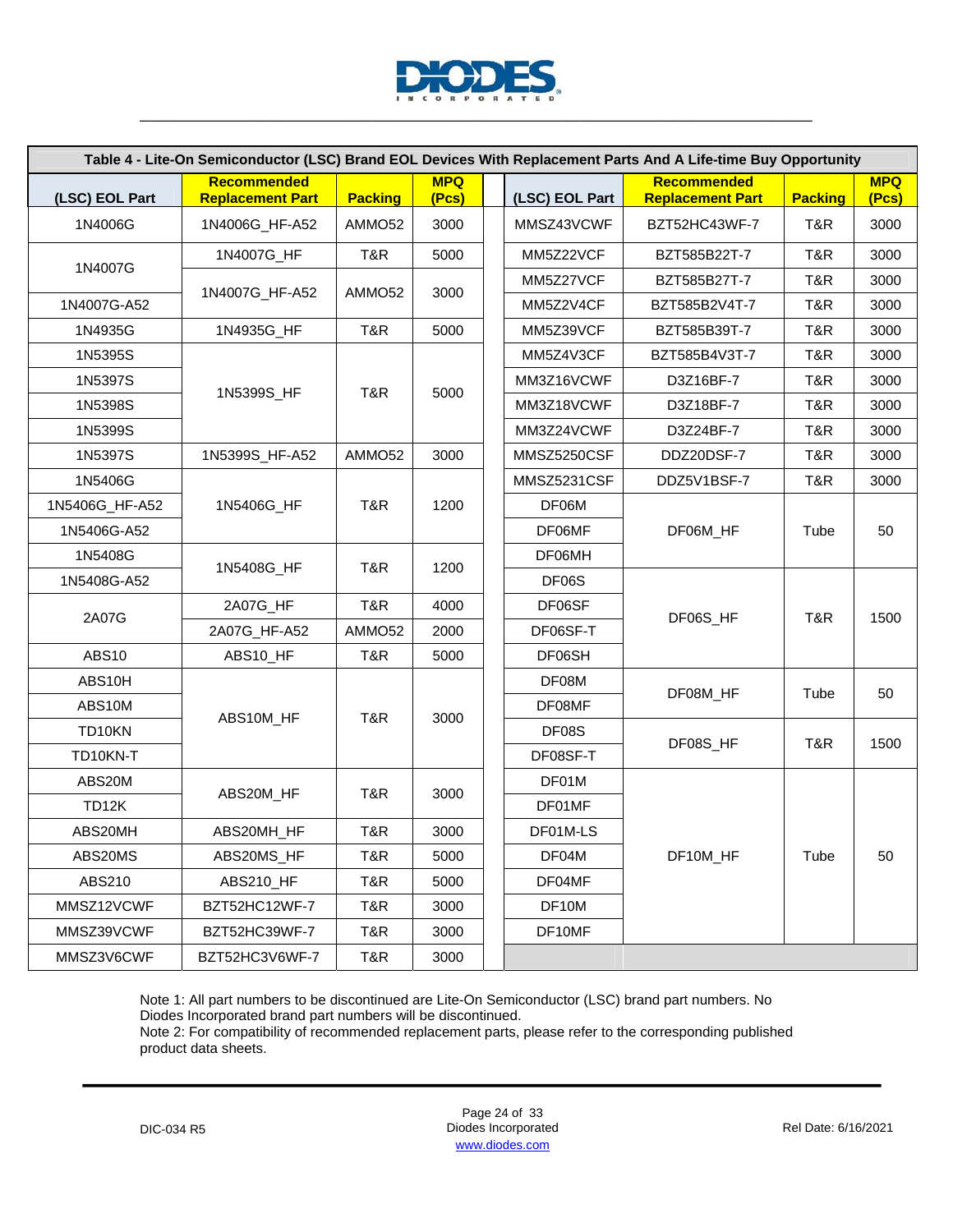

| Table 4 Cont. - Lite-On Semiconductor (LSC) Brand EOL Devices With Replacement Parts And A Life-time Buy Opportunity |                         |                |            |  |                           |                         |                |            |  |  |
|----------------------------------------------------------------------------------------------------------------------|-------------------------|----------------|------------|--|---------------------------|-------------------------|----------------|------------|--|--|
|                                                                                                                      | <b>Recommended</b>      |                | <b>MPQ</b> |  |                           | <b>Recommended</b>      |                | <b>MPQ</b> |  |  |
| (LSC) EOL Part<br>DF01S                                                                                              | <b>Replacement Part</b> | <b>Packing</b> | (Pcs)      |  | (LSC) EOL Part<br>DF1512S | <b>Replacement Part</b> | <b>Packing</b> | (Pcs)      |  |  |
| DF01SF                                                                                                               |                         |                |            |  | <b>DF1512SF</b>           | DF1512S_HF              | T&R            | 1500       |  |  |
| DF02S                                                                                                                |                         |                |            |  | ES <sub>1</sub> A         |                         |                |            |  |  |
| DF02SF                                                                                                               |                         |                |            |  | ES <sub>1</sub> B         |                         |                |            |  |  |
|                                                                                                                      |                         |                |            |  |                           | ES1D_HF                 | T&R            | 5000       |  |  |
| DF04S                                                                                                                | DF10S_HF                | T&R            | 1500       |  | ES <sub>1</sub> D         |                         |                |            |  |  |
| DF04SF                                                                                                               |                         |                |            |  | ES1D-LS                   |                         |                |            |  |  |
| DF <sub>10</sub> S                                                                                                   |                         |                |            |  | ES1DB                     | ES1DB_HF                | T&R            | 3000       |  |  |
| DF10SF_HF-T                                                                                                          |                         |                |            |  | ES1DN                     | ES1DN_HF                | T&R            | 5000       |  |  |
| DF10SF-T                                                                                                             |                         |                |            |  | ES <sub>1</sub> G         | ES1G_HF                 | T&R            | 5000       |  |  |
| <b>DF1506M</b>                                                                                                       | DF1506M_HF              | Tube           | 50         |  | ES1GB                     | ES1GB_HF                | T&R            | 3000       |  |  |
| <b>DF1506MF</b>                                                                                                      |                         |                |            |  | ES1GP                     | ES1GP_HF                | T&R            | 5000       |  |  |
| <b>DF1506S</b>                                                                                                       | DF1506S_HF              | T&R            | 1500       |  | ES <sub>1</sub>           | ES1J_HF                 | T&R            | 5000       |  |  |
| <b>DF1506SF</b>                                                                                                      |                         |                |            |  | ES1JB                     | ES1JB_HF                | T&R            | 3000       |  |  |
| <b>DF1508M</b>                                                                                                       | DF1508M_HF              | Tube           | 50         |  | ES1JN                     | ES1JN_HF                | T&R            | 5000       |  |  |
| <b>DF1508MF</b>                                                                                                      |                         |                |            |  | ES <sub>2</sub> A         |                         |                |            |  |  |
| <b>DF1508S</b>                                                                                                       | DF1508S_HF              | T&R            | 1500       |  | ES <sub>2</sub> B         | ES2D_HF                 | T&R            | 3000       |  |  |
| <b>DF1508SF</b>                                                                                                      |                         |                |            |  | ES <sub>2</sub> D         |                         |                |            |  |  |
| <b>DF1510M</b>                                                                                                       | DF1510M_HF              | Tube           | 50         |  | ES2AA                     |                         |                |            |  |  |
| <b>DF1510MF</b>                                                                                                      |                         |                |            |  | ES2BA                     | ES2DA_HF                | T&R            | 5000       |  |  |
| DF15005S                                                                                                             |                         |                |            |  | ES2DA                     |                         |                |            |  |  |
| DF15005SF                                                                                                            |                         |                |            |  |                           | ES2DA_HF-07             | T&R            | 1500       |  |  |
| DF1501S                                                                                                              |                         |                |            |  | ES <sub>2</sub> G         | ES2G_HF                 | T&R            | 3000       |  |  |
| DF1501S_HF                                                                                                           |                         |                |            |  | ES2GA                     | ES2GA_HF                | T&R            | 5000       |  |  |
| <b>DF1501SF</b>                                                                                                      |                         |                |            |  | ES <sub>2</sub> J         | ES2J_HF                 | T&R            | 3000       |  |  |
| DF1501S-LS                                                                                                           |                         |                |            |  | ES2JA                     | ES2JA_HF                | T&R            | 5000       |  |  |
| DF1502S                                                                                                              | DF1510S_HF              | T&R            | 1500       |  | ES3B                      |                         |                |            |  |  |
| <b>DF1502SF</b>                                                                                                      |                         |                |            |  | ES3D                      | ES3D_HF                 | T&R            | 3000       |  |  |
| DF1502S-LS                                                                                                           |                         |                |            |  | ES3AB                     |                         |                |            |  |  |
| DF1504S                                                                                                              |                         |                |            |  | ES3BB                     |                         | T&R            | 3000       |  |  |
| <b>DF1510S</b>                                                                                                       |                         |                |            |  | ES3BB-LS                  | ES3DB_HF                |                |            |  |  |
| <b>DF1510SF</b>                                                                                                      |                         |                |            |  | ES3DB                     |                         |                |            |  |  |

Note 2: For compatibility of recommended replacement parts, please refer to the corresponding published product data sheets.

Page 25 of 33 DIC-034 R5 Diodes Incorporated Rel Date: 6/16/2021 www.diodes.com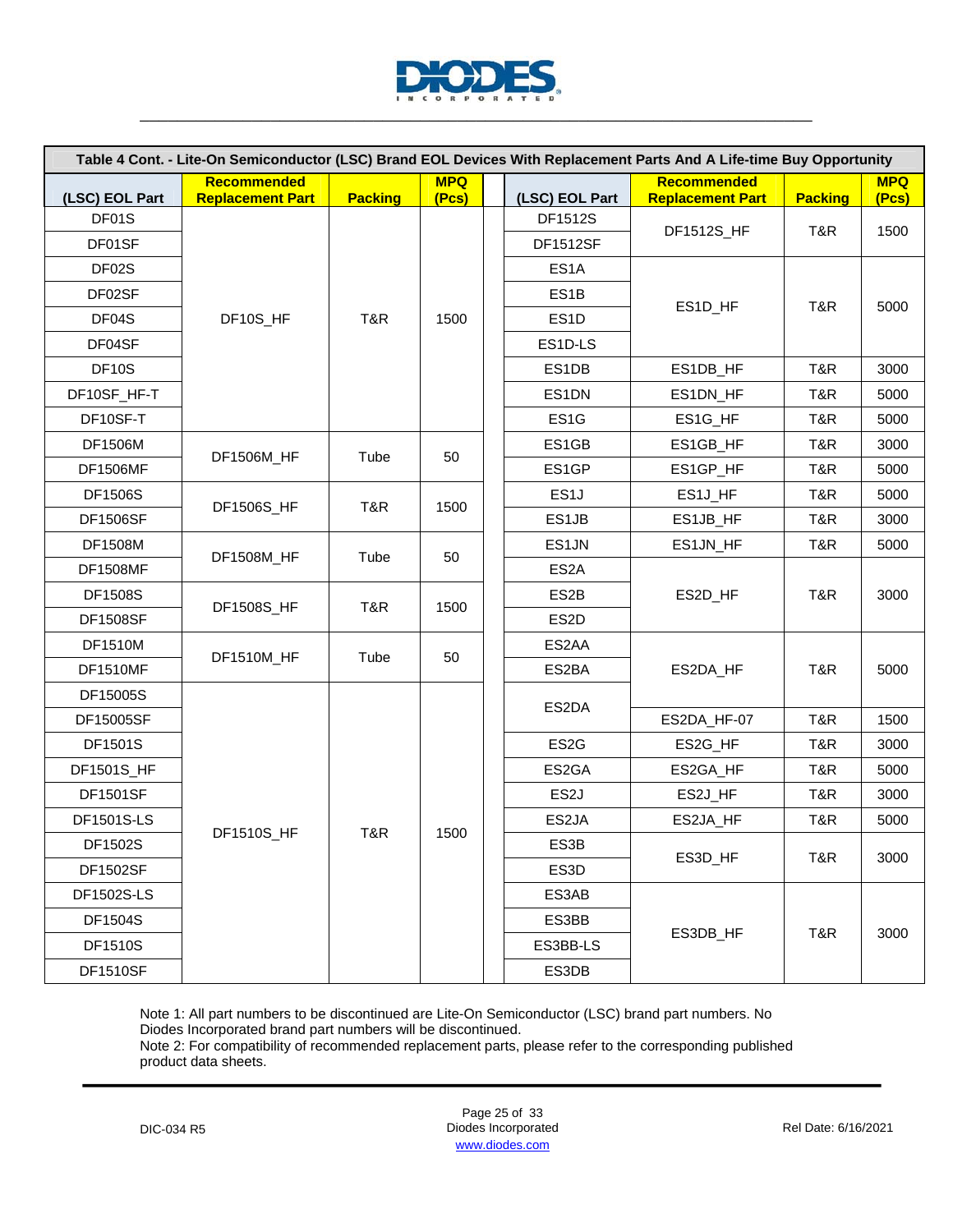

| Table 4 Cont. - Lite-On Semiconductor (LSC) Brand EOL Devices With Replacement Parts And A Life-time Buy Opportunity |                                               |                |                     |  |                   |                                        |                |                     |
|----------------------------------------------------------------------------------------------------------------------|-----------------------------------------------|----------------|---------------------|--|-------------------|----------------------------------------|----------------|---------------------|
| (LSC) EOL Part                                                                                                       | <b>Recommended</b><br><b>Replacement Part</b> | <b>Packing</b> | <b>MPQ</b><br>(Pcs) |  | (LSC) EOL Part    | Recommended<br><b>Replacement Part</b> | <b>Packing</b> | <b>MPQ</b><br>(Pcs) |
| ES3G                                                                                                                 | ES3G_HF                                       | T&R            | 3000                |  | FS2ME             |                                        |                | 10000               |
| ES3GB                                                                                                                | ES3GB_HF                                      | T&R            | 3000                |  | <b>FS2ME-13</b>   | FS2ME_HF                               | T&R            |                     |
| ES <sub>3</sub> J                                                                                                    | ES3J_HF                                       | T&R            | 3000                |  | FS2ME             | FS2ME_HF-07                            | T&R            | 2500                |
| ES3JB                                                                                                                | ES3JB_HF                                      | T&R            | 3000                |  | FS2MED            | FS2MED_HF                              | T&R            | 10000               |
| ES4DB                                                                                                                | ES4DB_HF                                      | T&R            | 3000                |  | FU1KA             | FU1KA_HF                               | T&R            | 10000               |
| ES <sub>5</sub> D                                                                                                    | ES5D_HF                                       | T&R            | 3000                |  |                   | FU1KA_HF-07                            | T&R            | 3000                |
| ES5G                                                                                                                 | ES5G_HF                                       | T&R            | 3000                |  | FUS1DD            | FUS1DD_HF                              | T&R            | 10000               |
| ES5J                                                                                                                 | ES5J_HF                                       | T&R            | 3000                |  | FUS1JD            | FUS1JD_HF                              | T&R            | 10000               |
| FES1DD                                                                                                               | FES1DD_HF                                     | T&R            | 10000               |  |                   | FUS1MD_HF                              | T&R            | 10000               |
|                                                                                                                      | FES1JD_HF                                     | T&R            | 10000               |  | <b>FUS1MD</b>     | FUS1MD_HF-07                           | T&R            | 3000                |
| FES1JD                                                                                                               | FES1JD_HF-07                                  | T&R            | 3000                |  | FUS2DD            | FUS2DD_HF                              | T&R            | 10000               |
| FES2DD                                                                                                               | FES2DD_HF                                     | T&R            | 10000               |  | FUS2GD            | FUS2GD_HF                              | T&R            | 10000               |
| FES2GD                                                                                                               | FES2GD_HF                                     | T&R            | 10000               |  |                   | FUS2JD_HF                              | T&R            | 10000               |
| FES2JD                                                                                                               | FES2JD_HF                                     | T&R            | 10000               |  | FUS2JD            | FUS2JD_HF-07                           | T&R            | 3000                |
| FRS1JD                                                                                                               | FRS1JD_HF                                     | T&R            | 10000               |  | FUS2MD            | FUS2MD_HF                              | T&R            | 10000               |
| FRS1MD                                                                                                               | FRS1MD_HF                                     | T&R            | 10000               |  | GBJ1006           | GBJ1006_HF                             | Tube           | 15                  |
| FRS2DD                                                                                                               | FRS2GD_HF                                     | T&R            | 10000               |  | <b>GBJ1006F</b>   |                                        |                |                     |
| FRS2GD                                                                                                               |                                               |                |                     |  | GBJ1008           |                                        |                |                     |
| FRS2DD                                                                                                               | FRS2GD_HF-07                                  | T&R            | 3000                |  | <b>GBJ1008F</b>   | GBJ1008_HF                             | Tube           | 15                  |
| FRS2GD                                                                                                               |                                               |                |                     |  | <b>GBJ1008-LS</b> |                                        |                |                     |
| FRS2JD                                                                                                               | FRS2JD_HF                                     | T&R            | 10000               |  | GBJ1010           | GBJ1010_HF                             | Tube           |                     |
|                                                                                                                      | FRS2JD_HF-07                                  | T&R            | 3000                |  | <b>GBJ1010F</b>   |                                        |                | 15                  |
| FRS3MB                                                                                                               | FRS3MB_HF                                     | T&R            | 5000                |  | GBJ1506           |                                        |                |                     |
| FS1ME                                                                                                                | FS1ME_HF                                      | T&R            | 10000               |  | <b>GBJ1506F</b>   | GBJ1506_HF                             | Tube           | 15                  |
| <b>FS1ME-13</b>                                                                                                      |                                               |                |                     |  | GBJ1506-LS        |                                        |                |                     |
| FS1ME                                                                                                                | FS1ME_HF-07                                   | T&R            | 2500                |  | <b>GBJ1506N</b>   | GBJ1506N_HF                            | Tube           | 15                  |
| FS1MED                                                                                                               | FS1MED_HF                                     | T&R            | 10000               |  | GBJ1508           |                                        |                |                     |
| FS1MEN                                                                                                               | FS1MEN_HF                                     | T&R            | 3000                |  | <b>GBJ1508F</b>   | GBJ1508_HF                             | Tube           | 15                  |
|                                                                                                                      | FS2MD_HF                                      | T&R            | 10000               |  | GBJ1508-LS        |                                        |                |                     |
| FS2MD                                                                                                                | FS2MD_HF-07                                   | T&R            | 3000                |  |                   |                                        |                |                     |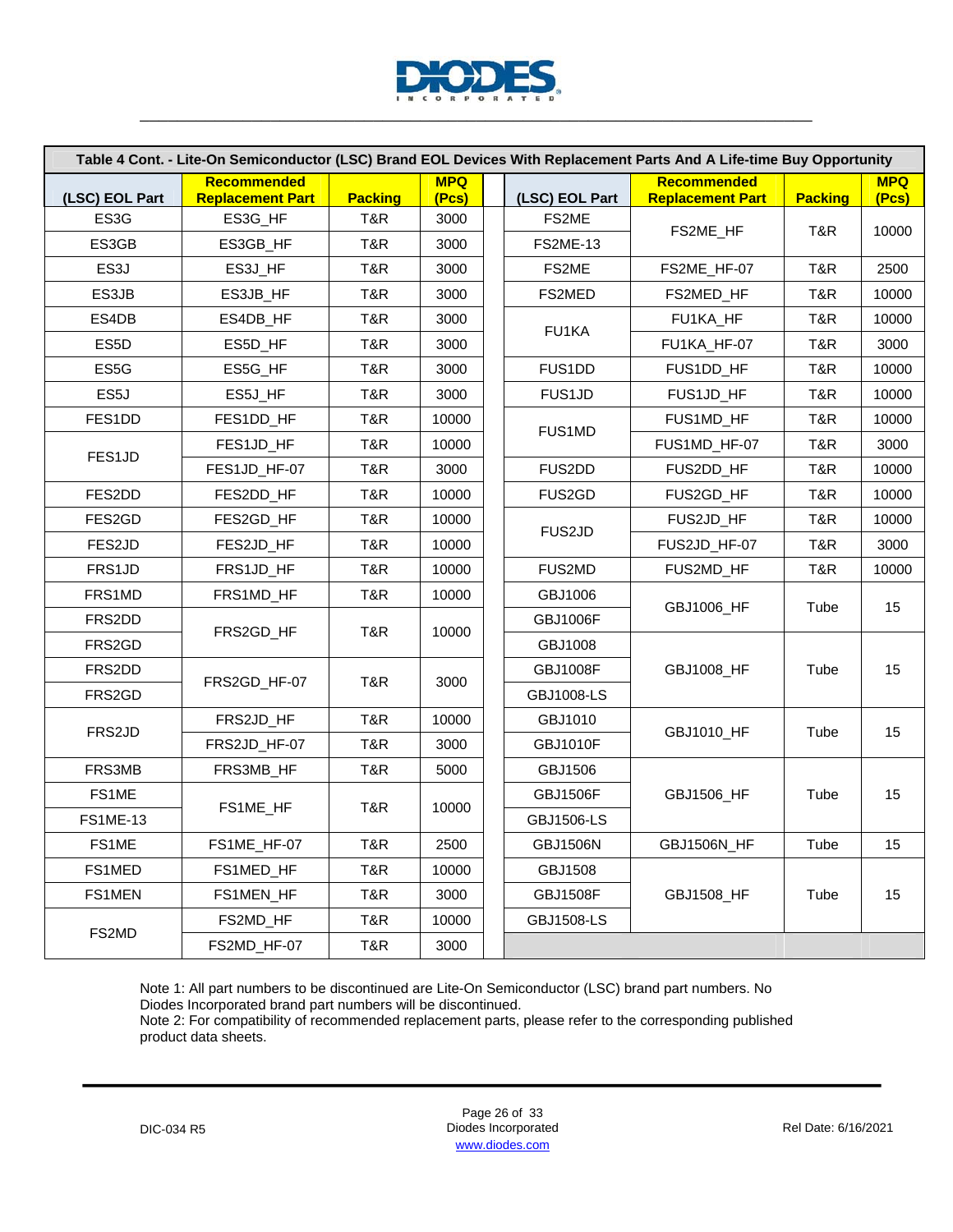

| Table 4 Cont. - Lite-On Semiconductor (LSC) Brand EOL Devices With Replacement Parts And A Life-time Buy Opportunity |                         |                |            |  |                           |                         |                |            |         |         |            |      |    |
|----------------------------------------------------------------------------------------------------------------------|-------------------------|----------------|------------|--|---------------------------|-------------------------|----------------|------------|---------|---------|------------|------|----|
|                                                                                                                      | <b>Recommended</b>      |                | <b>MPQ</b> |  |                           | <b>Recommended</b>      |                | <b>MPQ</b> |         |         |            |      |    |
| (LSC) EOL Part<br>GBJ1502                                                                                            | <b>Replacement Part</b> | <b>Packing</b> | (Pcs)      |  | (LSC) EOL Part<br>GBJ2504 | <b>Replacement Part</b> | <b>Packing</b> | (Pcs)      |         |         |            |      |    |
| GBJ1502-LS                                                                                                           |                         |                |            |  | <b>GBJ2504F</b>           |                         |                |            |         |         |            |      |    |
| GBJ1504                                                                                                              |                         |                |            |  | GBJ2510                   | GBJ2510_HF              | Tube           | 15         |         |         |            |      |    |
| <b>GBJ1504F</b>                                                                                                      |                         |                |            |  | <b>GBJ2510F</b>           |                         |                |            |         |         |            |      |    |
| GBJ1510                                                                                                              | GBJ1510_HF              | Tube           | 15         |  | GBJ25JL                   | GBJ25JL_HF              | Tube           | 15         |         |         |            |      |    |
| <b>GBJ1510F</b>                                                                                                      |                         |                |            |  | GBJ25KH                   |                         |                |            |         |         |            |      |    |
| GBJ15JL                                                                                                              |                         |                |            |  | GBJ25KH-LS                | GBJ25KH_HF              | Tube           | 15         |         |         |            |      |    |
| GBJL15JL                                                                                                             |                         |                |            |  |                           | GBJ25M_HF               | Tube           | 15         |         |         |            |      |    |
| <b>GBJ15L06</b>                                                                                                      | GBJ15L06_HF             | Tube           | 15         |  | GBJ25M                    |                         |                |            |         |         |            |      |    |
| GBJ15M                                                                                                               | GBJ15M_HF               | Tube           | 15         |  | GBJ25M-BU                 | GBJ25M HF-BU            | <b>BULK</b>    | 200        |         |         |            |      |    |
| GBJ15V10                                                                                                             |                         |                | 15         |  |                           | GBJ25V06 HF             | Tube           | 15         |         |         |            |      |    |
| <b>GBJ15V10-LS</b>                                                                                                   | GBJ15V10_HF             | Tube           |            |  | GBJ25V06                  |                         |                |            |         |         |            |      |    |
| GBJ2006                                                                                                              |                         |                |            |  | GBJ25V08                  | GBJ25V08_HF             | Tube           | 15         |         |         |            |      |    |
| GBJ2006_HF-LS                                                                                                        | GBJ2006_HF              | Tube           | 15         |  | GBJ25V10                  | GBJ25V10 HF             | Tube           | 15         |         |         |            |      |    |
| <b>GBJ2006F</b>                                                                                                      |                         |                |            |  | GBJ3506                   |                         |                |            |         |         |            |      |    |
| GBJ2008                                                                                                              |                         |                |            |  | <b>GBJ3506F</b>           | <b>GBJ3506 HF</b>       | Tube           | 15         |         |         |            |      |    |
| <b>GBJ2008F</b>                                                                                                      | GBJ2008_HF              | Tube           | 15         |  | GBJ3508                   |                         |                |            |         |         |            |      |    |
| GBJ2010                                                                                                              |                         |                | 15         |  | <b>GBJ3508F</b>           |                         |                |            |         |         |            |      |    |
| <b>GBJ2010F</b>                                                                                                      |                         |                |            |  |                           |                         |                |            |         | GBJ35JL | GBJ3508_HF | Tube | 15 |
| <b>GBJL2010</b>                                                                                                      | GBJ2010_HF              | Tube           |            |  |                           |                         |                |            | GBJ35KL |         |            |      |    |
| GBJL20JL                                                                                                             |                         |                |            |  | GBJ3510                   |                         |                |            |         |         |            |      |    |
| GBJ20M                                                                                                               | GBJ20M_HF-BU            | <b>BULK</b>    | 200        |  | <b>GBJ3510F</b>           | GBJ3510 HF              | Tube           | 15         |         |         |            |      |    |
| GBJ2506                                                                                                              |                         |                |            |  | GBJ5010                   |                         |                |            |         |         |            |      |    |
| <b>GBJ2506F</b>                                                                                                      | GBJ2506_HF              | Tube           | 15         |  | GBJ50JL                   | GBJ5010_HF              | Tube           | 15         |         |         |            |      |    |
| <b>GBJ2506-LS</b>                                                                                                    |                         |                |            |  | GBJ50KL                   |                         |                |            |         |         |            |      |    |
| GBJ2508                                                                                                              |                         |                |            |  | GBJ606                    |                         |                |            |         |         |            |      |    |
| <b>GBJ2508F</b>                                                                                                      | <b>GBJ2508 HF</b>       | Tube           | 15         |  | GBJ606F                   | GBJ606 HF               | Tube           | 15         |         |         |            |      |    |
| <b>GBJ2508-LS</b>                                                                                                    |                         |                |            |  | <b>GBJ608</b>             |                         |                |            |         |         |            |      |    |
|                                                                                                                      |                         |                |            |  | GBJ608F                   | GBJ608_HF               | Tube           | 15         |         |         |            |      |    |

Note 2: For compatibility of recommended replacement parts, please refer to the corresponding published product data sheets.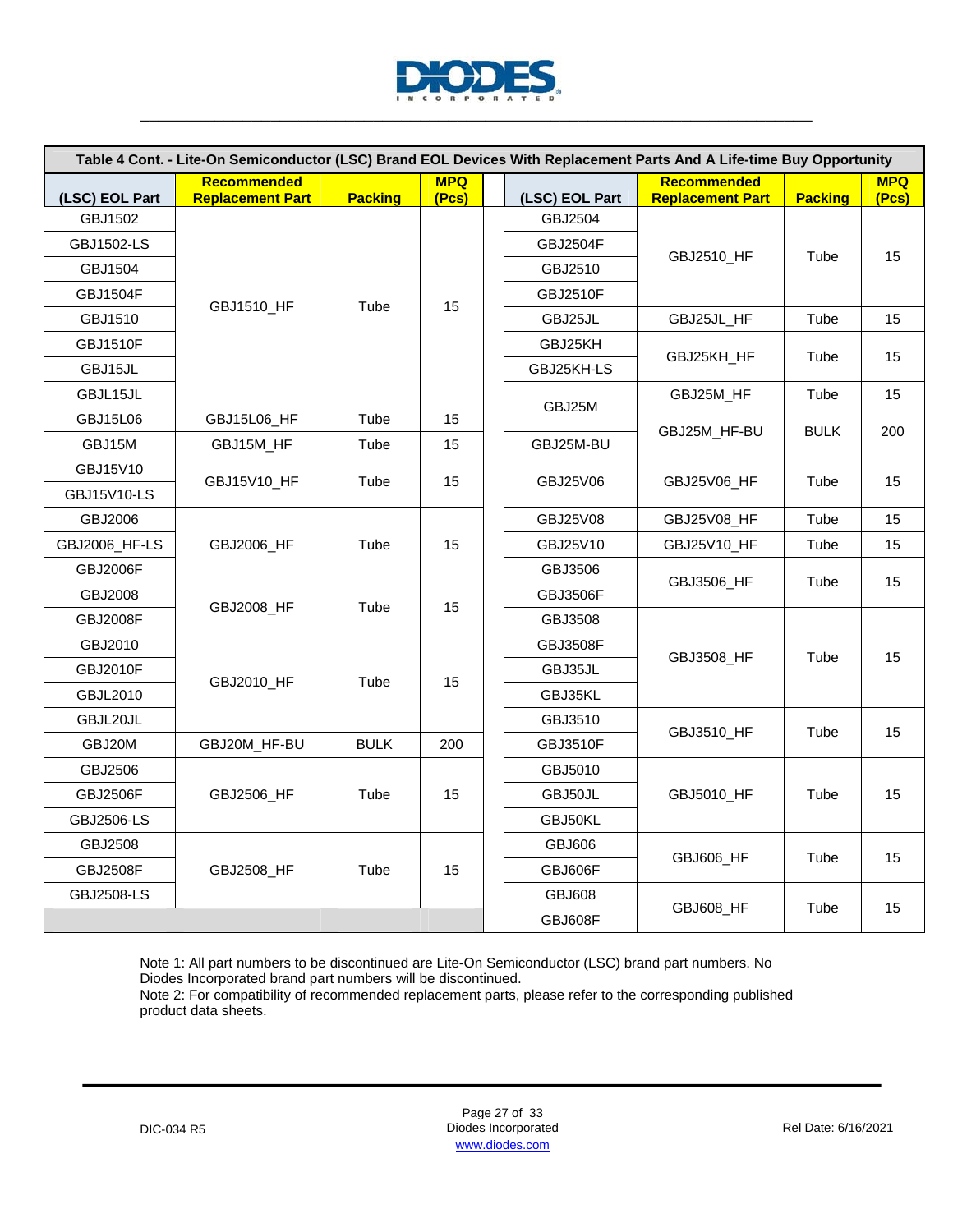

| Table 4 Cont. - Lite-On Semiconductor (LSC) Brand EOL Devices With Replacement Parts And A Life-time Buy Opportunity |                                               |                |                     |  |                    |                                        |                |                     |
|----------------------------------------------------------------------------------------------------------------------|-----------------------------------------------|----------------|---------------------|--|--------------------|----------------------------------------|----------------|---------------------|
| (LSC) EOL Part                                                                                                       | <b>Recommended</b><br><b>Replacement Part</b> | <b>Packing</b> | <b>MPQ</b><br>(Pcs) |  | (LSC) EOL Part     | Recommended<br><b>Replacement Part</b> | <b>Packing</b> | <b>MPQ</b><br>(Pcs) |
| <b>GBJ806</b>                                                                                                        |                                               |                |                     |  | GBU1506            | <b>GBU1506 HF</b>                      | Tube           | 20                  |
| GBJ806F                                                                                                              | GBJ806_HF                                     | Tube           | 15                  |  | <b>GBU1508</b>     | GBU1508_HF                             | Tube           | 20                  |
| <b>GBJ808</b>                                                                                                        |                                               |                |                     |  | <b>GBU1508N</b>    | <b>GBU1508N_HF</b>                     | Tube           | 20                  |
| GBJ808F                                                                                                              | GBJ808_HF                                     | Tube           | 15                  |  | GBU1510            | GBU1510_HF                             | Tube           | 20                  |
| GBJ810                                                                                                               |                                               |                |                     |  | GBU15JL            |                                        |                |                     |
| GBJ810F                                                                                                              | GBJ810_HF                                     | Tube           | 15                  |  | GBU15JL-LS         | GBU15JL_HF                             | Tube           | 20                  |
| <b>GBJL1510</b>                                                                                                      | GBJL1510_HF                                   | Tube           | 15                  |  | <b>GBU15L06</b>    |                                        |                |                     |
| GBJS3010                                                                                                             | GBJS3010_HF                                   | Tube           | 15                  |  | <b>GBU15L06-LS</b> | GBU15L06_HF                            | Tube           | 20                  |
| <b>GBL206</b>                                                                                                        | GBL206_HF                                     | Tube           | 25                  |  | <b>GBU2508</b>     | GBU2508_HF                             | Tube           | 20                  |
| <b>GBL208</b>                                                                                                        | GBL208_HF                                     | Tube           | 25                  |  | GBU2510            |                                        |                |                     |
| <b>GBL210</b>                                                                                                        | GBL210_HF                                     | Tube           | 25                  |  | <b>GBU2510-LS</b>  | GBU2510_HF                             | Tube           | 20                  |
| <b>GBL406</b>                                                                                                        | GBL406_HF                                     | Tube           | 25                  |  | GBU25JL            | GBU25JL_HF                             | Tube           | 20                  |
| <b>GBL408</b>                                                                                                        |                                               |                |                     |  | GBU25KH            | GBU25KH HF                             | Tube           | 20                  |
| <b>GBL408-LS</b>                                                                                                     | GBL408_HF                                     | Tube           | 25                  |  | GBU25KH-LS         |                                        |                |                     |
| <b>GBL404</b>                                                                                                        |                                               |                |                     |  | GBU25KL            |                                        |                |                     |
| <b>GBL410</b>                                                                                                        |                                               |                |                     |  | <b>GBU3008</b>     | GBU3008_HF                             | Tube           | 20                  |
| <b>GBL410-LS</b>                                                                                                     | GBL410_HF-LS                                  | Tube           | 25                  |  | <b>GBU406</b>      |                                        | Tube           | 20                  |
| GBL4M                                                                                                                |                                               |                |                     |  | <b>GBU406-LS</b>   | GBU406_HF                              |                |                     |
| <b>GBL610</b>                                                                                                        | GBL610_HF                                     | Tube           | 25                  |  | <b>GBU408</b>      |                                        |                |                     |
| GBP210                                                                                                               |                                               |                |                     |  | <b>GBU408-LS</b>   | GBU408_HF                              | Tube           | 20                  |
| GBP210_HF_LS                                                                                                         | GBP210_HF                                     | Tube           | 35                  |  | <b>GBU402</b>      |                                        |                |                     |
| GBU1006                                                                                                              | GBU1006_HF                                    |                |                     |  | <b>GBU402-LS</b>   |                                        |                |                     |
| <b>GBU1006-LS</b>                                                                                                    |                                               | Tube           | 20                  |  | <b>GBU404</b>      |                                        |                |                     |
| GBU1008                                                                                                              |                                               |                |                     |  | <b>GBU404-LS</b>   | GBU410_HF                              | Tube           | 20                  |
| <b>GBU1008-LS</b>                                                                                                    | GBU1008_HF                                    | Tube           | 20                  |  | GBU410             |                                        |                |                     |
| GBU1002                                                                                                              |                                               |                |                     |  | <b>GBU410-LS</b>   |                                        |                |                     |
| <b>GBU1002-LS</b>                                                                                                    |                                               |                |                     |  | GBU4M              | GBU4M_HF                               | Tube           | 20                  |
| GBU1004                                                                                                              |                                               |                |                     |  |                    |                                        |                |                     |
| <b>GBU1004-LS</b>                                                                                                    | GBU1010_HF                                    | Tube           | 20                  |  | GBU4M-BU           | GBU4M_HF-BU                            | <b>BULK</b>    | 350                 |
| GBU1010                                                                                                              |                                               |                |                     |  | <b>GBU606</b>      | <b>GBU606_HF</b>                       |                |                     |
| <b>GBU1010-LS</b>                                                                                                    |                                               |                |                     |  | <b>GBU606-LS</b>   |                                        | Tube           | 20                  |

Page 28 of 33 DIC-034 R5 Diodes Incorporated Rel Date: 6/16/2021 www.diodes.com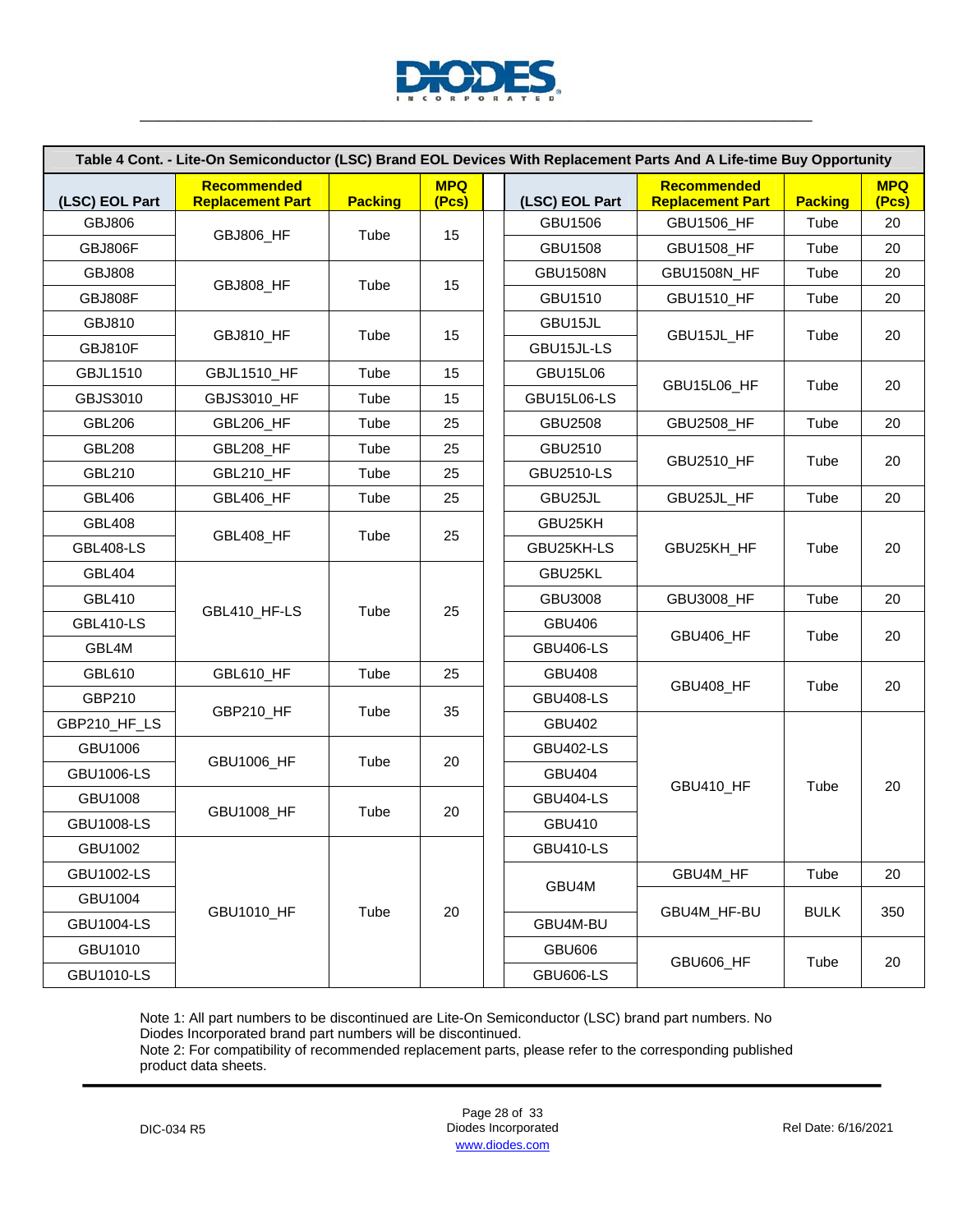

| Table 4 Cont. - Lite-On Semiconductor (LSC) Brand EOL Devices With Replacement Parts And A Life-time Buy Opportunity |                                               |                |                     |  |                     |                                               |                |                     |    |  |            |  |  |    |
|----------------------------------------------------------------------------------------------------------------------|-----------------------------------------------|----------------|---------------------|--|---------------------|-----------------------------------------------|----------------|---------------------|----|--|------------|--|--|----|
| (LSC) EOL Part                                                                                                       | <b>Recommended</b><br><b>Replacement Part</b> | <b>Packing</b> | <b>MPQ</b><br>(Pcs) |  | (LSC) EOL Part      | <b>Recommended</b><br><b>Replacement Part</b> | <b>Packing</b> | <b>MPQ</b><br>(Pcs) |    |  |            |  |  |    |
| <b>GBU608</b>                                                                                                        |                                               |                |                     |  | HD01                |                                               |                |                     |    |  |            |  |  |    |
| <b>GBU608-LS</b>                                                                                                     | <b>GBU608_HF</b>                              | Tube           | 20                  |  | <b>HD02</b>         |                                               |                |                     |    |  |            |  |  |    |
| <b>GBU604</b>                                                                                                        |                                               |                |                     |  | HD <sub>04</sub>    |                                               |                |                     |    |  |            |  |  |    |
| <b>GBU604-LS</b>                                                                                                     |                                               |                |                     |  | HD05K               |                                               |                |                     |    |  |            |  |  |    |
| GBU610                                                                                                               | GBU610_HF                                     | Tube           | 20                  |  | HD05K_HF            |                                               |                |                     |    |  |            |  |  |    |
| <b>GBU610-LS</b>                                                                                                     |                                               |                |                     |  | HD05M               |                                               |                |                     |    |  |            |  |  |    |
| <b>GBU806</b>                                                                                                        |                                               |                |                     |  | HD05M_HF            |                                               |                |                     |    |  |            |  |  |    |
| <b>GBU806-LS</b>                                                                                                     | GBU806 HF                                     | Tube           | 20                  |  | HD06                |                                               |                |                     |    |  |            |  |  |    |
| <b>GBU808</b>                                                                                                        |                                               |                |                     |  | HD06_HF             |                                               | T&R            | 3000                |    |  |            |  |  |    |
| <b>GBU808-LS</b>                                                                                                     | GBU808 HF                                     | Tube           | 20                  |  | HD06 J              | HDS10M HF                                     |                |                     |    |  |            |  |  |    |
| <b>GBU801</b>                                                                                                        |                                               |                |                     |  | HD06F               |                                               |                |                     |    |  |            |  |  |    |
| <b>GBU801-LS</b>                                                                                                     |                                               |                |                     |  | <b>HD08</b>         |                                               |                |                     |    |  |            |  |  |    |
| <b>GBU804</b>                                                                                                        |                                               |                |                     |  | HD08_HF             |                                               |                |                     |    |  |            |  |  |    |
| <b>GBU804-LS</b>                                                                                                     | GBU810_HF                                     | Tube           | 20                  |  | <b>HD10</b>         |                                               |                |                     |    |  |            |  |  |    |
| <b>GBU810</b>                                                                                                        |                                               |                |                     |  | HD <sub>10</sub> HF |                                               |                |                     |    |  |            |  |  |    |
| <b>GBU810-LS</b>                                                                                                     |                                               |                |                     |  | HD10H               |                                               |                |                     |    |  |            |  |  |    |
| GBU8M                                                                                                                | GBU8M_HF-BU                                   | <b>BULK</b>    | 350                 |  | <b>HD10-T</b>       |                                               |                |                     |    |  |            |  |  |    |
| KBJ404G                                                                                                              |                                               |                |                     |  | HDS10M              |                                               |                |                     |    |  |            |  |  |    |
| KBJ404G-LS                                                                                                           | KBJ410G_HF                                    | Tube           | 20                  |  | HDS20M              | HDS20M_HF                                     | T&R            | 3000                |    |  |            |  |  |    |
| <b>KBJ410G</b>                                                                                                       |                                               |                |                     |  | <b>KBJ1006G</b>     | KBJ1006G_HF                                   | Tube           | 20                  |    |  |            |  |  |    |
| KBJ410G-LS                                                                                                           |                                               |                |                     |  | <b>KBJ1008G</b>     | KBJ1008G_HF                                   | Tube           | 20                  |    |  |            |  |  |    |
| <b>KBJ606G</b>                                                                                                       | KBJ606G HF                                    | Tube           | 20                  |  | <b>KBJ1004G</b>     | KBJ1010G_HF                                   | Tube           | 20                  |    |  |            |  |  |    |
| <b>KBJ606G-LS</b>                                                                                                    |                                               |                |                     |  | <b>KBJ1010G</b>     |                                               |                |                     |    |  |            |  |  |    |
| <b>KBJ608G</b>                                                                                                       | KBJ608G_HF                                    | Tube           | 20                  |  | <b>KBJ2008G</b>     | <b>KBJ2008G_HF</b>                            | Tube           |                     |    |  |            |  |  |    |
| <b>KBJ608G-LS</b>                                                                                                    |                                               |                |                     |  | <b>KBJ2008N</b>     |                                               |                | 20                  |    |  |            |  |  |    |
| KBJ604G                                                                                                              |                                               |                |                     |  | <b>KBJ406G</b>      | KBJ406G_HF                                    | Tube           |                     |    |  |            |  |  |    |
| KBJ604G-LS                                                                                                           | KBJ610G_HF                                    | Tube           | 20                  |  |                     |                                               |                |                     |    |  | KBJ406G-LS |  |  | 20 |
| <b>KBJ610G</b>                                                                                                       |                                               |                |                     |  |                     | <b>KBJ408G</b>                                | KBJ408G_HF     | Tube                | 20 |  |            |  |  |    |
| KBJ610G-LS                                                                                                           |                                               |                |                     |  | <b>KBJ408G-LS</b>   |                                               |                |                     |    |  |            |  |  |    |

Note 2: For compatibility of recommended replacement parts, please refer to the corresponding published product data sheets.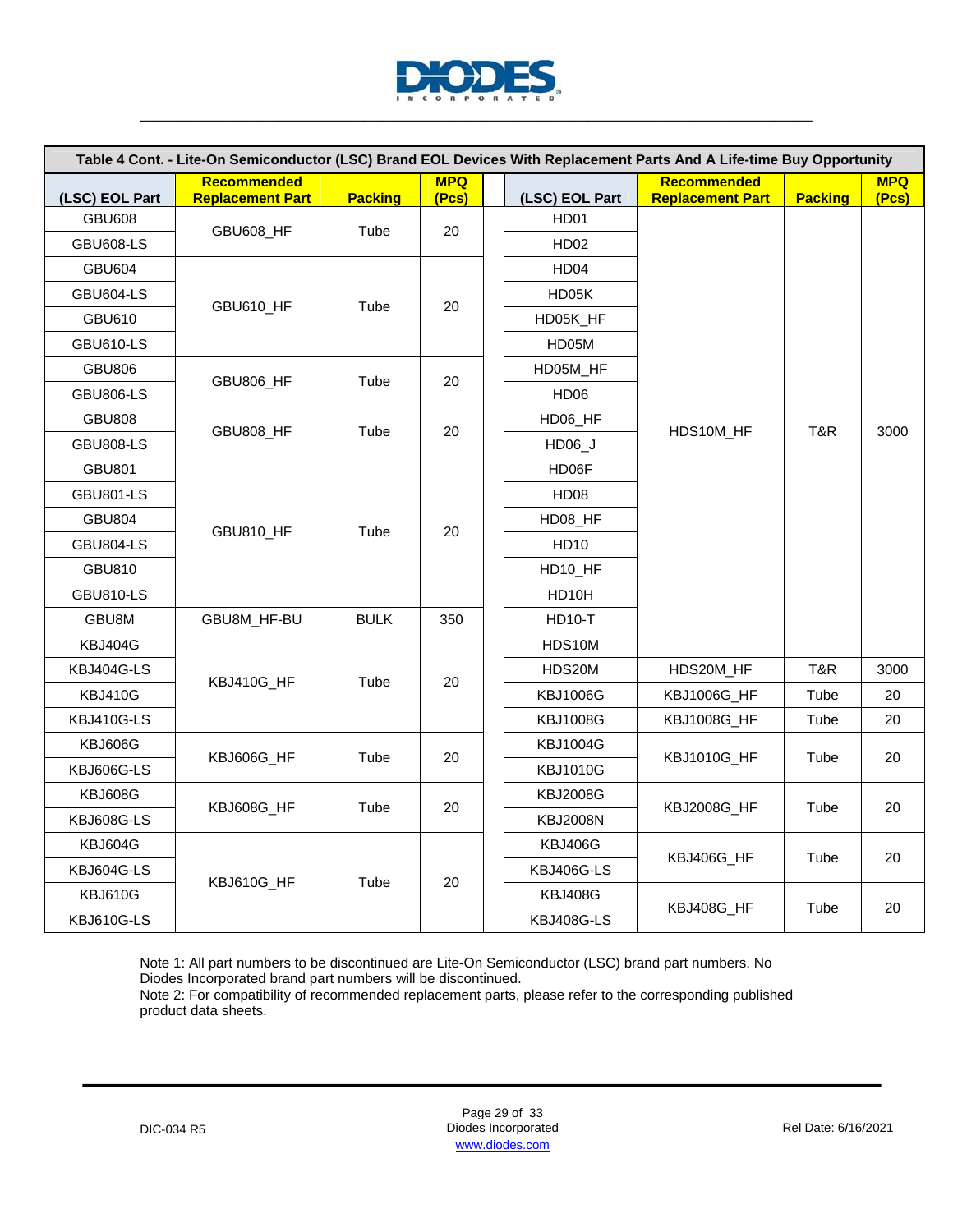

|                    |                                               |                | Table 4 Cont. - Lite-On Semiconductor (LSC) Brand EOL Devices With Replacement Parts And A Life-time Buy Opportunity |                     |                                               |                |                     |
|--------------------|-----------------------------------------------|----------------|----------------------------------------------------------------------------------------------------------------------|---------------------|-----------------------------------------------|----------------|---------------------|
| (LSC) EOL Part     | <b>Recommended</b><br><b>Replacement Part</b> | <b>Packing</b> | <b>MPQ</b><br>(Pcs)                                                                                                  | (LSC) EOL Part      | <b>Recommended</b><br><b>Replacement Part</b> | <b>Packing</b> | <b>MPQ</b><br>(Pcs) |
| <b>KBJL1010</b>    | <b>KBJL1010_HF</b>                            | Tube           | 20                                                                                                                   | <b>KBP406G</b>      | KBP406G_HF                                    | Tube           | 35                  |
| <b>KBJL1010-LS</b> |                                               |                |                                                                                                                      | KBP406G-LS          |                                               |                |                     |
| <b>KBJL1510</b>    | KBJL1510_HF                                   | Tube           | 20                                                                                                                   | <b>KBP408G</b>      | KBP408G HF                                    | Tube           | 35                  |
| KBJL410            | KBJL410_HF                                    | Tube           | 20                                                                                                                   | KBP408G-LS          |                                               |                |                     |
| KBJL610            | KBJL610_HF                                    | Tube           | 20                                                                                                                   | <b>KBP410G</b>      | KBP410G_HF                                    | Tube           | 35                  |
| KBP06G             |                                               |                |                                                                                                                      | KBP410G-LS          |                                               |                |                     |
| KBP06G-LS          | KBP06G_HF                                     | Tube           | 35                                                                                                                   | KBP4M               | KBP4M_HF                                      | Tube           | 35                  |
| KBP08G             |                                               |                |                                                                                                                      | MB08F               | MB08F_HF                                      | T&R            | 5000                |
| KBP08G-LS          | KBP08G HF                                     | Tube           | 35                                                                                                                   | MB10F               | MB10F_HF                                      | T&R            | 5000                |
| KBP10G             |                                               |                |                                                                                                                      | MSB15M              | MSB15M_HF                                     | T&R            | 2500                |
| KBP10G-LS          | KBP10G_HF                                     | Tube           | 35                                                                                                                   | MSB15MH             | MSB15MH_HF                                    | T&R            | 2500                |
| <b>KBP206G</b>     |                                               |                |                                                                                                                      | MSB15ML             | MSB15ML_HF                                    | T&R            | 2500                |
| KBP206G-LS         | KBP206G HF                                    | Tube           | 35                                                                                                                   | MSB <sub>20</sub> M | MSB20M_HF                                     | T&R            | 2500                |
| <b>KBP208G</b>     |                                               |                |                                                                                                                      | MSB20ML             | MSB20ML_HF                                    | T&R            | 2500                |
| <b>KBP208G-LS</b>  | KBP208G_HF                                    | Tube           | 35                                                                                                                   | MSB20ML-T           | MSB20ML HF                                    | T&R            | 2500                |
| KBP208GL           | KBP208GL_HF                                   | Tube           | 35                                                                                                                   | MSB22M              | MSB22M_HF                                     | T&R            | 2500                |
| <b>KBP201G</b>     |                                               |                |                                                                                                                      | MSB22ML             |                                               |                |                     |
| <b>KBP201G-LS</b>  |                                               |                |                                                                                                                      | MSB22ML-T           | MSB22ML_HF                                    | T&R            | 2500                |
| <b>KBP204G</b>     |                                               |                |                                                                                                                      | MSB25K              | MSB25K_HF                                     | T&R            | 2500                |
| KBP204G-LS         | KBP210G_HF                                    | Tube           | 35                                                                                                                   | MSB25K-T            |                                               |                |                     |
| <b>KBP210G</b>     |                                               |                |                                                                                                                      | MSB25MH             | MSB25MH_HF                                    | T&R            | 2500                |
| <b>KBP210G-LS</b>  |                                               |                |                                                                                                                      | MSB30JL             |                                               |                |                     |
| KBP2M              | KBP2M_HF                                      | Tube           | 35                                                                                                                   | MSB30JL-T           | MSB30JL_HF                                    | T&R            | 2500                |
| <b>KBP306G</b>     |                                               |                |                                                                                                                      | MSB30KH             | MSB30KH HF                                    | T&R            | 2500                |
| KBP306G-LS         | KBP306G_HF                                    | Tube           | 35                                                                                                                   | MSB30M              | MSB30M_HF                                     | T&R            | 2500                |
| <b>KBP308G</b>     |                                               |                |                                                                                                                      | PR1004G             | PR1004G_HF                                    | T&R            | 5000                |
| KBP308G-LS         | KBP308G_HF                                    | Tube           | 35                                                                                                                   | PR1003G             | PR1004G_HF-A52                                | AMMO52         | 3000                |
| <b>KBP310G</b>     |                                               |                |                                                                                                                      | PR1005G             | PR1005G_HF                                    | T&R            | 5000                |
| KBP310G-LS         | KBP310G_HF                                    | Tube           | 35                                                                                                                   |                     | PR1006G_HF                                    | T&R            | 5000                |
|                    |                                               |                |                                                                                                                      | PR1006G             | PR1006G_HF-A52                                | AMMO52         | 3000                |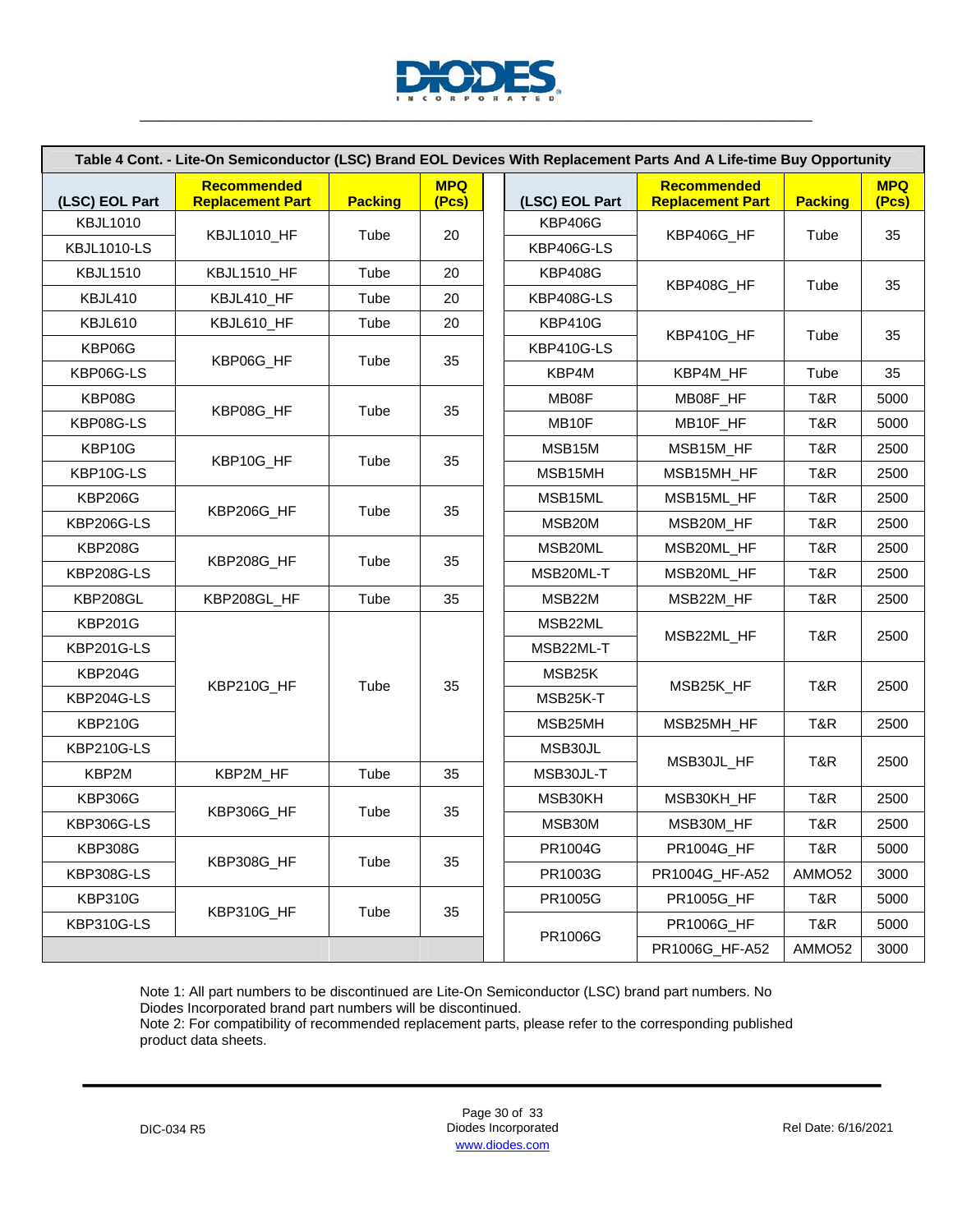

| Table 4 Cont. - Lite-On Semiconductor (LSC) Brand EOL Devices With Replacement Parts And A Life-time Buy Opportunity |                                        |                |                     |  |                    |                                        |                |                     |
|----------------------------------------------------------------------------------------------------------------------|----------------------------------------|----------------|---------------------|--|--------------------|----------------------------------------|----------------|---------------------|
| (LSC) EOL Part                                                                                                       | Recommended<br><b>Replacement Part</b> | <b>Packing</b> | <b>MPQ</b><br>(Pcs) |  | (LSC) EOL Part     | Recommended<br><b>Replacement Part</b> | <b>Packing</b> | <b>MPQ</b><br>(Pcs) |
| PR1007G                                                                                                              | PR1007G_HF                             | T&R            | 5000                |  | RS3D               |                                        |                |                     |
|                                                                                                                      |                                        |                |                     |  | RS3G               | RS3G_HF                                | T&R            | 3000                |
| PR1007G-A52                                                                                                          | PR1007G_HF-A52                         | AMMO52         | 3000                |  | RS3DB              |                                        |                |                     |
| PR1505G                                                                                                              | PR1505G_HF                             | T&R            | 4000                |  | RS3GB              | RS3GB HF                               | T&R            | 3000                |
| PR2004G                                                                                                              | PR2004G_HF                             | T&R            | 4000                |  | RS3J               | RS3J_HF                                | T&R            | 3000                |
|                                                                                                                      | PR2005G_HF                             | T&R            | 4000                |  | RS3JB              | RS3JB_HF                               | T&R            | 3000                |
| <b>PR2005G</b>                                                                                                       | PR2005G_HF-A52                         | AMMO52         | 2000                |  | RS3K               | RS3K_HF                                | T&R            | 3000                |
| PR2006G                                                                                                              | PR2006G_HF-A52                         | AMMO52         | 2000                |  | RS3KB              | RS3KB_HF                               | T&R            | 3000                |
|                                                                                                                      | <b>PR2007G_HF</b>                      | T&R            | 4000                |  | RS3M               | RS3M_HF                                | T&R            | 3000                |
| <b>PR2007G</b>                                                                                                       | PR2007G_HF-A52                         | AMMO52         | 2000                |  | RS3MB              | RS3MB_HF                               | T&R            | 3000                |
| PR3007G                                                                                                              | <b>PR3007G HF</b>                      | T&R            | 1200                |  | S <sub>10</sub> JC | S10JC_HF                               | T&R            | 3000                |
| RS <sub>1</sub> A                                                                                                    |                                        |                |                     |  | S10KC              | S10KC_HF                               | T&R            | 3000                |
| RS <sub>1</sub> B                                                                                                    |                                        |                |                     |  | S10MC              | S10MC_HF                               | T&R            | 3000                |
| RS <sub>1</sub> D                                                                                                    | RS1G_HF                                | T&R            | 5000                |  | S <sub>1</sub> J   | S1J_HF                                 | T&R            |                     |
| RS <sub>1</sub> G                                                                                                    |                                        |                |                     |  | S1JF               |                                        |                | 5000                |
| RS1DB                                                                                                                | RS1GB_HF                               | T&R            | 3000                |  | S <sub>1</sub> JB  | S1JB_HF                                | T&R            | 3000                |
| RS <sub>1</sub> J                                                                                                    | RS1J_HF                                | T&R            | 5000                |  | S <sub>1</sub> K   | S1K_HF                                 | T&R            | 5000                |
| RS1JB                                                                                                                | RS1JB_HF                               | T&R            | 3000                |  | S <sub>1</sub> B   |                                        |                |                     |
| RS1K                                                                                                                 | RS1K_HF                                | T&R            | 5000                |  | S1BF               |                                        |                |                     |
| RS1M                                                                                                                 | RS1M_HF                                | T&R            | 5000                |  | S <sub>1</sub> D   |                                        |                |                     |
| RS1MB                                                                                                                | RS1MB_HF                               | T&R            | 3000                |  | S <sub>1</sub> G   |                                        |                |                     |
| RS <sub>2</sub> B                                                                                                    |                                        |                |                     |  | S1GF               | S1M_HF                                 | T&R            | 5000                |
| RS <sub>2</sub> D                                                                                                    | RS2G_HF                                | T&R            | 3000                |  | S <sub>1</sub> M   |                                        |                |                     |
| RS <sub>2</sub> G                                                                                                    |                                        |                |                     |  | S <sub>1</sub> M_V |                                        |                |                     |
| RS2GA                                                                                                                | RS2GA_HF                               | T&R            | 5000                |  | S1MF               |                                        |                |                     |
| RS <sub>2</sub> J                                                                                                    | RS2J_HF                                | T&R            | 3000                |  | S <sub>1</sub> M   |                                        |                |                     |
| RS2JA                                                                                                                | RS2JA_HF                               | T&R            | 5000                |  | S1M14              | S1M14_HF                               | T&R            | 5000                |
| RS <sub>2</sub> K                                                                                                    | RS2K_HF                                | T&R            | 3000                |  | S <sub>1</sub> GB  |                                        |                |                     |
| RS2M                                                                                                                 | RS2M_HF                                | T&R            | 3000                |  | S1GB_HF            | S1MB_HF                                | T&R            | 3000                |
| RS2MA                                                                                                                | RS2MA_HF                               | T&R            | 5000                |  | S1MB               |                                        |                |                     |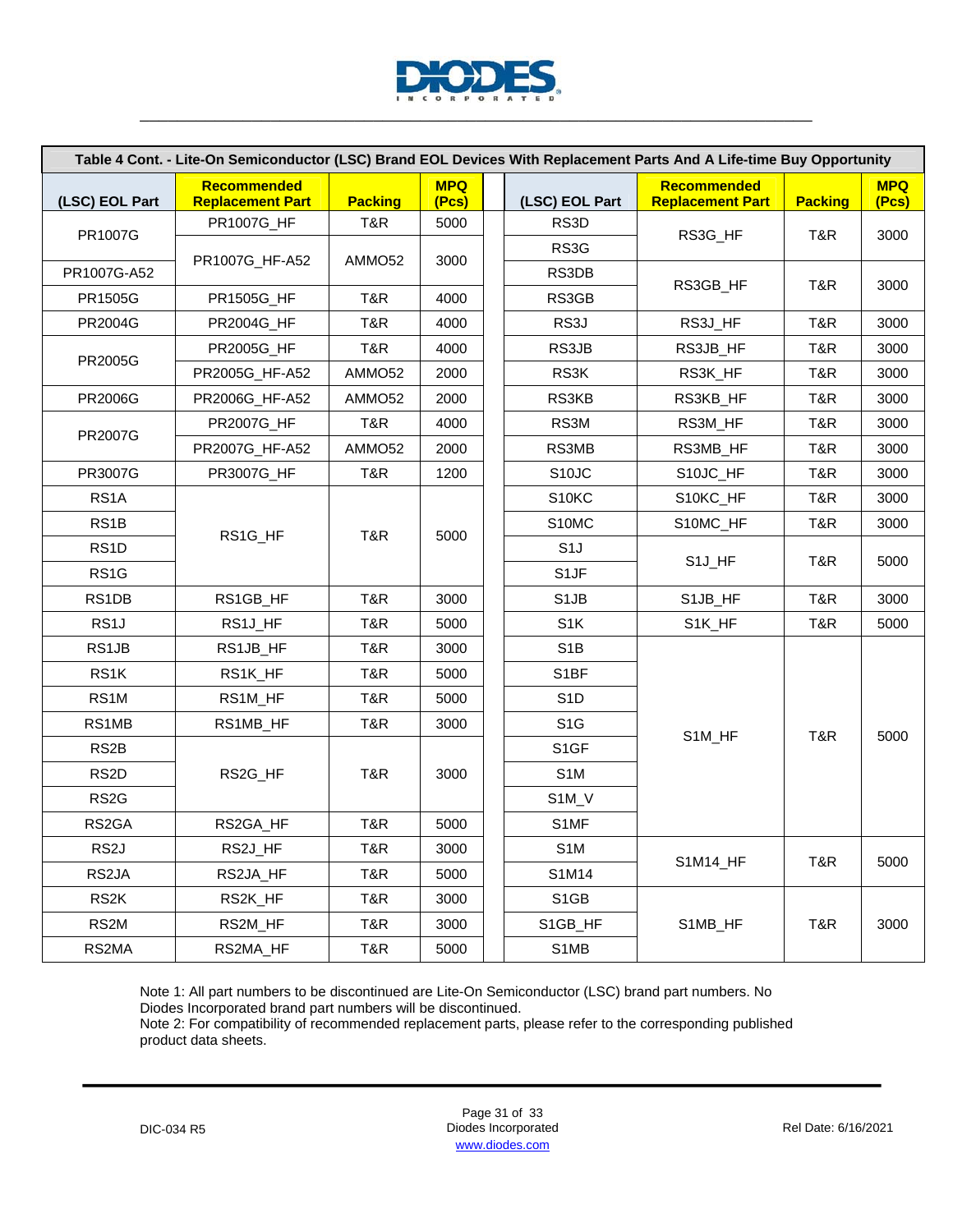

| Table 4 Cont. - Lite-On Semiconductor (LSC) Brand EOL Devices With Replacement Parts And A Life-time Buy Opportunity |                                               |                |                     |  |                                 |                                               |                    |                     |  |
|----------------------------------------------------------------------------------------------------------------------|-----------------------------------------------|----------------|---------------------|--|---------------------------------|-----------------------------------------------|--------------------|---------------------|--|
| (LSC) EOL Part                                                                                                       | <b>Recommended</b><br><b>Replacement Part</b> | <b>Packing</b> | <b>MPQ</b><br>(Pcs) |  | (LSC) EOL Part                  | <b>Recommended</b><br><b>Replacement Part</b> | <b>Packing</b>     | <b>MPQ</b><br>(Pcs) |  |
| S1MFN                                                                                                                | S1MFN_HF                                      | T&R            | 10000               |  | S5MB                            | S5MB_HF                                       | T&R                | 3000                |  |
| S1MN                                                                                                                 | S1MN_HF                                       | T&R            | 5000                |  | S5GC                            |                                               |                    | 3000                |  |
| S <sub>2</sub> J                                                                                                     |                                               |                | 3000                |  | S5MC                            | S5MC_HF                                       | T&R                |                     |  |
| S <sub>2</sub> JF                                                                                                    | S2J_HF                                        | T&R            |                     |  | S8JC                            | S8JC_HF                                       | T&R                | 3000                |  |
| S <sub>2</sub> JA                                                                                                    | S2JA_HF                                       | T&R            | 5000                |  | S8KC                            | S8KC_HF                                       | T&R                | 3000                |  |
| S <sub>2</sub> JH                                                                                                    | S2JH_HF                                       | T&R            | 3000                |  | S8GC                            |                                               |                    |                     |  |
| S <sub>2</sub> JHA                                                                                                   | S2JHA_HF                                      | T&R            | 5000                |  | S8MC                            | S8MC_HF                                       | T&R                | 3000                |  |
| S <sub>2</sub> K                                                                                                     | S2K_HF                                        | T&R            | 3000                |  |                                 | SF10DG_HF                                     | T&R                | 5000                |  |
| S <sub>2</sub> KHA                                                                                                   | S2KHA_HF                                      | T&R            | 5000                |  | SF10DG                          | SF10DG_HF-A52                                 | AMMO <sub>52</sub> | 3000                |  |
| S <sub>2</sub> G                                                                                                     |                                               |                |                     |  | SF10GG                          | SF10GG_HF-A52                                 | AMMO <sub>52</sub> | 3000                |  |
| S <sub>2</sub> M                                                                                                     | S2M_HF                                        | T&R            | 3000                |  |                                 | SF10JG_HF                                     | T&R                | 5000                |  |
| S <sub>2</sub> GA                                                                                                    |                                               |                |                     |  | SF10JG                          | SF10JG_HF-A52                                 | AMMO <sub>52</sub> | 3000                |  |
| S2MA                                                                                                                 | S2MA_HF                                       | T&R            | 5000                |  |                                 | SF20DG_HF                                     | T&R                | 4000                |  |
| S <sub>2</sub> GH                                                                                                    |                                               |                | 3000                |  | SF20DG                          |                                               |                    |                     |  |
| S2MH                                                                                                                 | S2MH_HF                                       | T&R            |                     |  | SF20DG-A52                      | SF20DG_HF-A52                                 | AMMO <sub>52</sub> | 2000                |  |
| S <sub>2</sub> GHA                                                                                                   |                                               |                |                     |  |                                 | SF20GG_HF                                     | T&R                | 4000                |  |
| S2MHA                                                                                                                | S2MHA_HF                                      | T&R            | 5000                |  | SF20GG                          |                                               |                    |                     |  |
| S <sub>3</sub> J                                                                                                     | S3J_HF                                        | T&R            | 3000                |  | SF20GG-A52                      | SF20GG_HF-A52                                 | AMMO <sub>52</sub> | 2000                |  |
| S3JB                                                                                                                 | S3JB_HF                                       | T&R            | 3000                |  |                                 | SF20JG_HF                                     | T&R                | 4000                |  |
| S3K                                                                                                                  | S3K_HF                                        | T&R            | 3000                |  | SF <sub>20</sub> J <sub>G</sub> |                                               |                    |                     |  |
| S3KB                                                                                                                 | S3KB_HF                                       | T&R            | 3000                |  | <b>SF20JG-A26</b>               | SF20JG_HF-A26                                 | AMMO <sub>26</sub> | 2000                |  |
| S <sub>3</sub> G                                                                                                     |                                               |                |                     |  | SF <sub>20</sub> J <sub>G</sub> | SF20JG_HF-A52                                 | AMMO52             | 2000                |  |
| S3M                                                                                                                  | S3M HF                                        | T&R            | 3000                |  | SF30DG                          |                                               |                    |                     |  |
| S3GB                                                                                                                 |                                               |                |                     |  | SF30DG_FR                       | SF30DG_HF                                     | T&R                | 1200                |  |
| S3MB                                                                                                                 | S3MB_HF                                       | T&R            | 3000                |  | SF30DG_M20                      |                                               |                    |                     |  |
| S5JB                                                                                                                 | S5JB_HF                                       | T&R            | 3000                |  | SF30GG                          |                                               |                    |                     |  |
|                                                                                                                      | S5JC_HF                                       | T&R            | 3000                |  | SF30GG_FR1                      |                                               |                    |                     |  |
| S5JC                                                                                                                 | S5JC_HF-07                                    | T&R            | 500                 |  | SF30GG_FR2                      | SF30GG_HF                                     | T&R                | 1200                |  |
| S5KB                                                                                                                 | S5KB_HF                                       | T&R            | 3000                |  | SF30GG_M20                      |                                               |                    |                     |  |
| S5KC                                                                                                                 | S5KC_HF                                       | T&R            | 3000                |  | SF30JG                          | SF30JG_HF                                     | T&R                | 1200                |  |